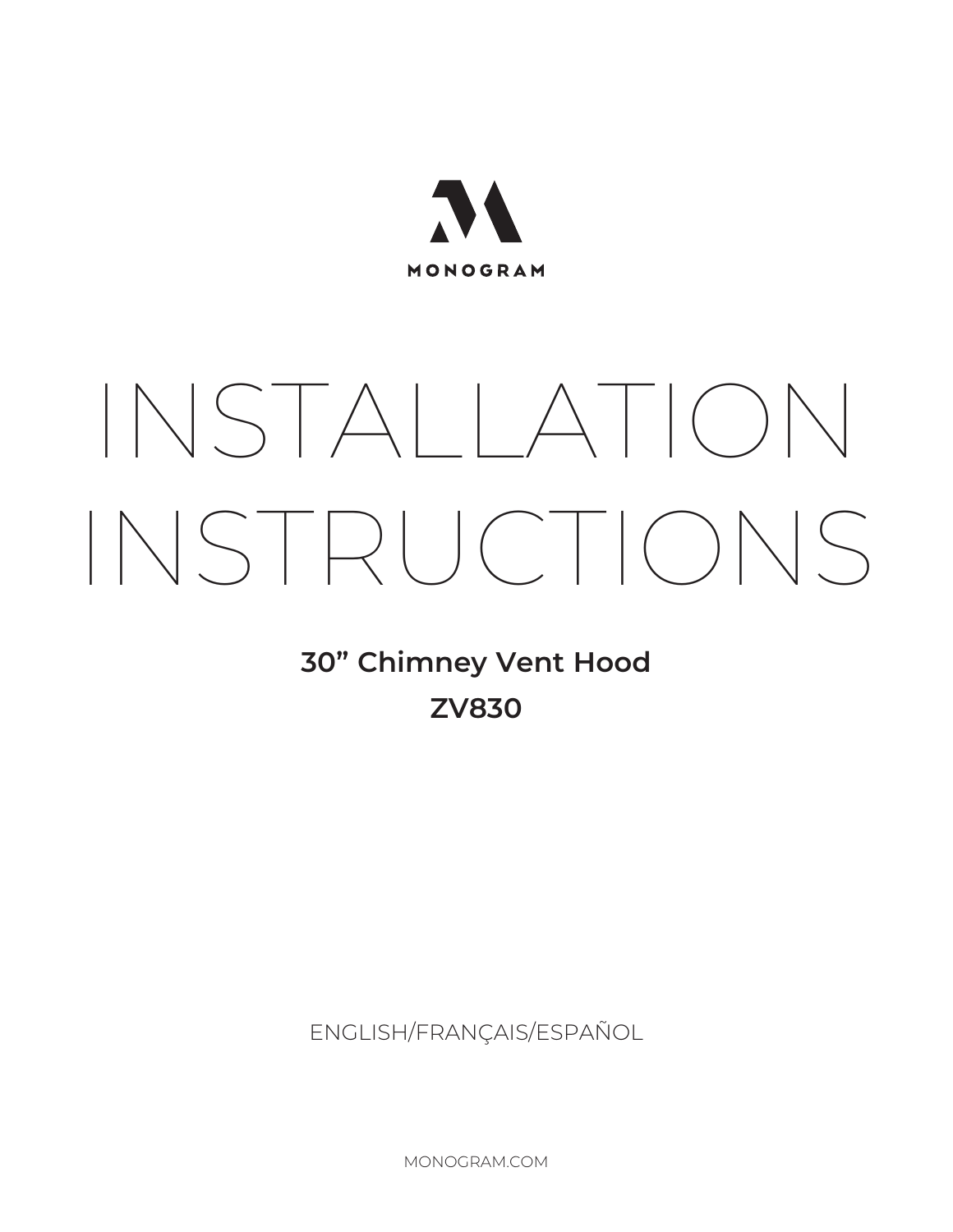# **BEFORE YOU BEGIN**

**Read these instructions completely and carefully.**

- **IMPORTANT** Save these instructions for local inspector's use.
- **IMPORTANT** Observe all governing codes and ordinances.
- **Note to Installer** Be sure to leave these instructions with the Consumer.
- **Note to Consumer** Keep these instructions with your Owner's Manual for future reference.
- **Skill Level** Installation of this appliance requires basic mechanical and electrical skills.
- **Exampletion Time** 1 to 3 Hours.
- $\blacksquare$  Proper installation is the responsibility of the installer. Product failure due to improper installation is not covered under the warranty.
- For Monogram local service in your area, visit **monogram.com**.
- For Monogram service in Canada, visit **monogram.ca**
- For Monogram Parts and Accessories, visit **monogram.com/use-and-care/parts.**

**ACAUTION** Due to the weight and size of these vent hoods and to reduce the risk of personal injury or damage to the product, TWO PEOPLE ARE **REQUIRED FOR PROPER INSTALLATION.**

**WARNING** To reduce the risk of fire or electrical shock, do not use this range hood with any external solid-state speed control device. Any such alteration from original factory wiring could result in damage to the unit and/or create an electrical safety hazard. **TO REDUCE THE RISK OF FIRE, USE ONLY METAL DUCTWORK.**

**AWARNING** TO REDUCE THE RISK OF FIRE, ELECTRICAL SHOCK OR INJURY TO PERSONS. OBSERVE THE FOLLOWING:

- A. Use this unit only in the manner intended by the manufacturer. If you have any questions, contact the manufacturer.
- B. Before servicing or cleaning the unit, switch the power off at the service panel and lock the service disconnecting means to prevent the power from being switched on accidentally. When the service disconnecting means cannot be locked, securely fasten a prominent warning device, such as a tag, to the service panel.

**ACAUTION FOR GENERAL VENTILATING USE** ONLY. DO NOT USE TO EXHAUST HAZARDOUS MATERIALS, EXPLOSIVE MATERIALS OR VAPORS.

**AWARNING** TO REDUCE THE RISK OF FIRE, ELECTRICAL SHOCK OR INJURY TO PERSONS. OBSERVE THE FOLLOWING:

- $\blacksquare$  Installation work and electrical wiring must be done by qualified person(s) in accordance with all applicable codes and standards, including fire-rated construction.
- Sufficient air is needed for proper combustion and exhausting of gases through the flue (chimney) of fuel burning equipment to prevent back-drafting. Follow the heating equipment manufacturer's guidelines and safety standards, such as those published by the National Fire Protection Association (NFPA), the American Society for Heating, Refrigeration and Air Conditioning Engineers (ASHRAE) and the local code authorities. When applicable, install any makeup (replacement) air system in accordance with local building code requirements.
- When cutting or drilling into walls or ceilings, do not damage electrical wiring and other hidden utilities.
- $\blacksquare$  Ducted systems must always be vented to the outdoors.
- Local codes vary. Installation of electrical connections and grounding must comply with applicable codes. In the absence of local codes, the vent should be installed in accordance with National Electrical Code ANSI/NFPA 70-1990 or latest edition.

**ACAUTION** To reduce risk of fire and to properly exhaust air, be sure to duct air outside  $-$  do not vent exhaust air into spaces within walls or ceilings or into attics, crawl spaces or garages.

# **READ AND SAVE THESE INSTRUCTIONS**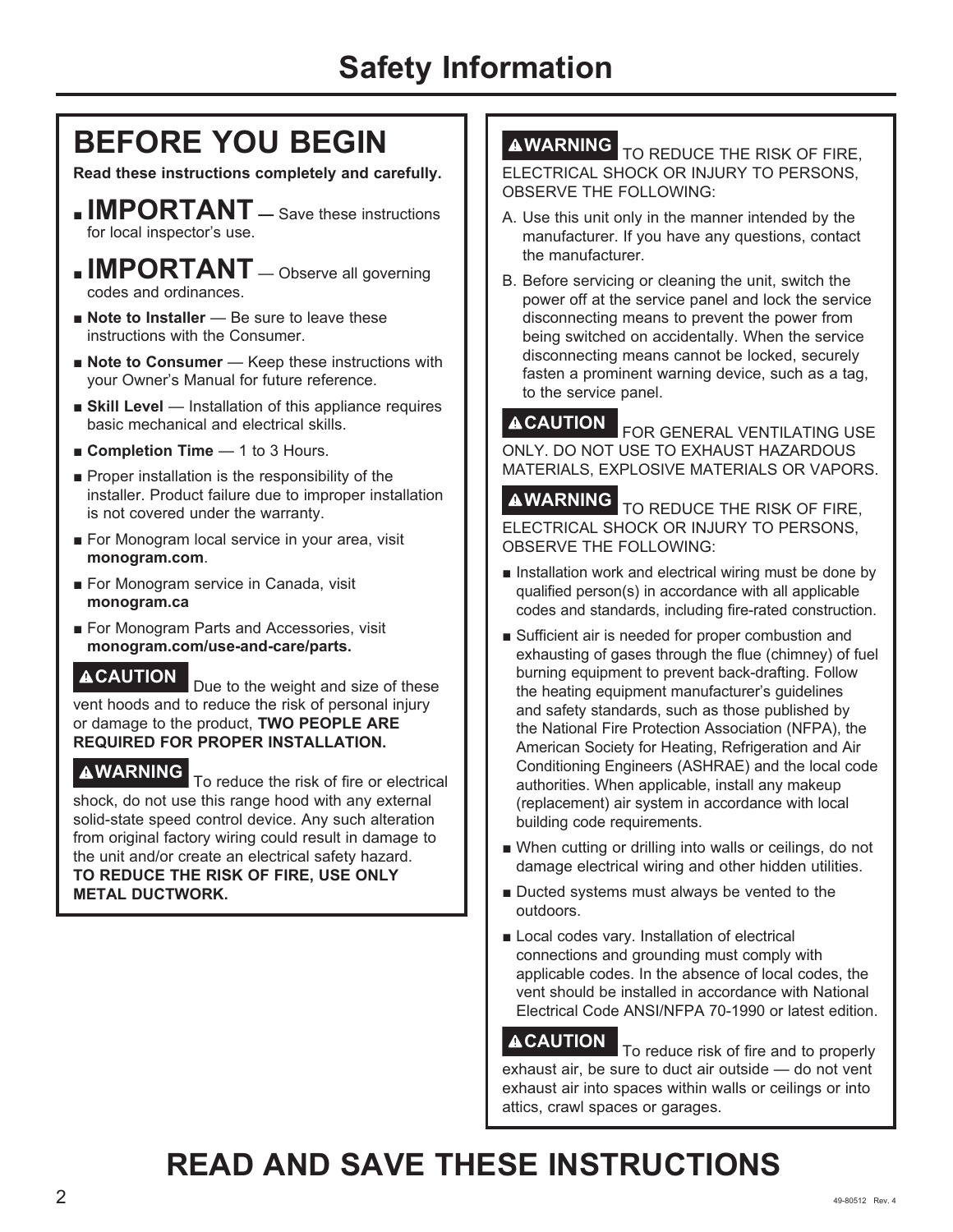#### **CONTENTS**

| <b>Design Information</b>                  |  |
|--------------------------------------------|--|
| <b>Installation Preparation</b>            |  |
|                                            |  |
|                                            |  |
|                                            |  |
|                                            |  |
|                                            |  |
|                                            |  |
|                                            |  |
|                                            |  |
| Installation-Vented to the Outside         |  |
|                                            |  |
| Step 1, Install Framing for Hood Support 9 |  |

6WHS,QVWDOO+RRG0RXQWLQJ6FUHZV ........................



The vent hood must be installed 24" min., and 30" max. above the cooking surface. The hood installation height above the cooking surface depends upon ceiling height.

The telescopic duct cover conceals the ductwork running from the top of the hood to the ceiling. The supplied duct cover is sized to reach 8' to 10' ceiling heights. See page 7.

ZX83012 Accessory - Duct accessory for ceiling heights of 10' to 12'. See page 7.

| <b>Installation-Recirculating</b>       |  |
|-----------------------------------------|--|
|                                         |  |
|                                         |  |
| Step 2, Install Hood Mounting Screws 15 |  |
|                                         |  |
|                                         |  |
|                                         |  |
|                                         |  |
|                                         |  |

6WHS,QVWDOO'XFW&RYHUV.......................................... 6WHS,QVWDOO)LOWHUV.................................................... 18 6WHS)LQDOL]H,QVWDOODWLRQ ......................................... 18



**NOTE:** Installation height should be measured from the cooking surface to the lowest part of the hood.

This hood may be installed onto a wall and vented to the outdoors, or it can be installed for recirculating operation. All necessary parts for recirculating operation are supplied with the hood. No kits required.

This hood can be installed over any 30" Monogram electric cooktop or gas cooktop.

# **READ AND SAVE THESE INSTRUCTIONS**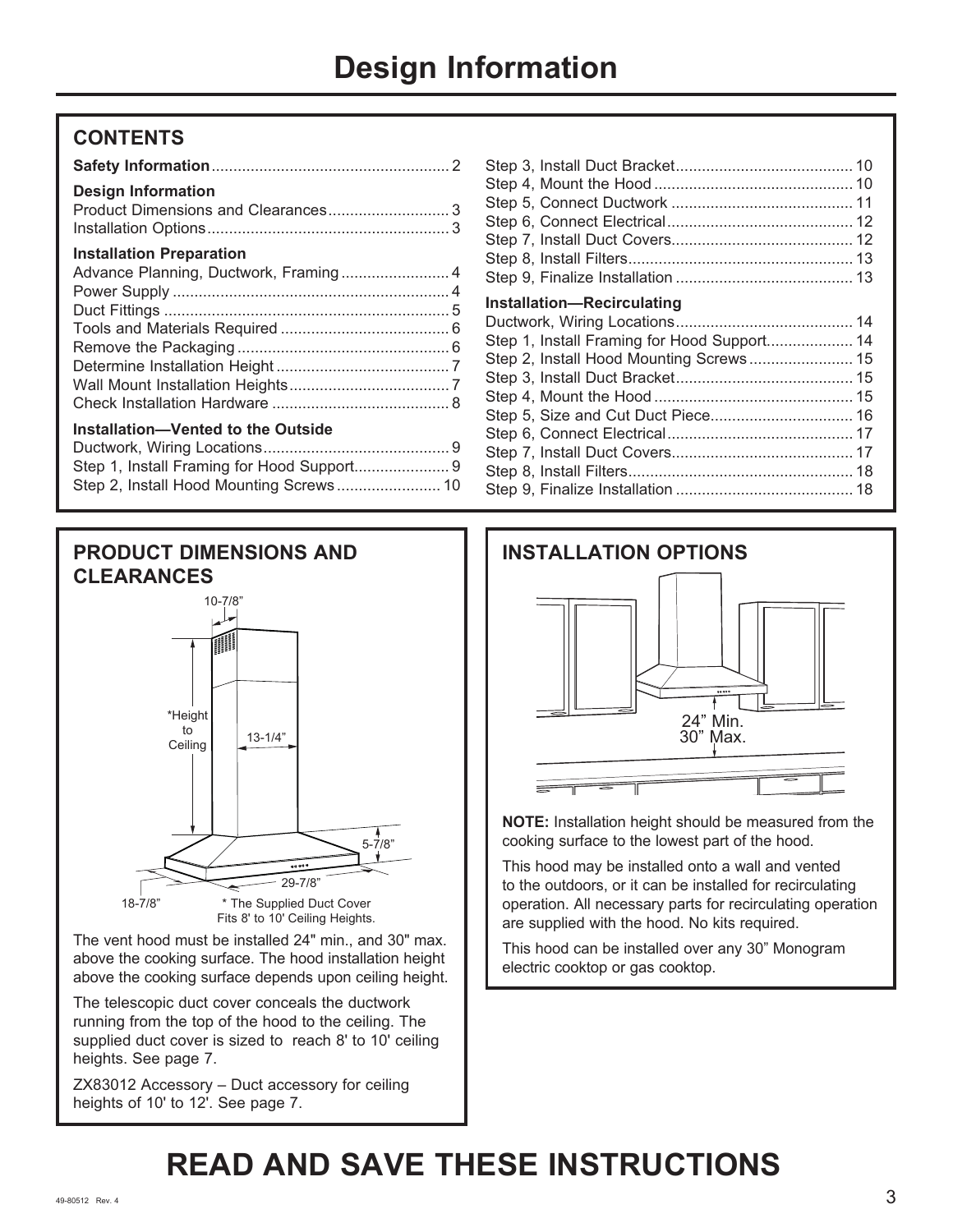#### **ADVANCE PLANNING**

- Determine the exact location of the vent hood.
- Plan the route for venting exhaust to the outdoors.
- Use the shortest and straightest duct route possible. For satisfactory performance, duct run should not exceed 100 ft. equivalent length for any duct configurations.
- Refer to "Duct Fittings" chart on page 5 to compute the maximum permissible length for duct runs to the outdoors.
- When applicable, install any makeup (replacement) air system in accordance with local building code requirements.

**ACAUTION** To reduce risk of fire and to properly exhaust air, be sure to duct air outside-do not vent exhaust air into spaces within walls or ceilings or into attics, crawl spaces or garages.

**AWARNING** TO REDUCE THE RISK OF FIRE. USE ONLY METAL DUCTWORK.

Install a wall cap with damper or roof cap at the exterior opening. Order the wall or roof cap and any transition needed in advance.

#### **Wall Framing for Adequate Support**

- $\blacksquare$  This vent hood is heavy. Adequate structural support must be provided in all types of installations. The hood must be secured to vertical studs in the wall, or to a horizontal support.
- The vent hood should be on site before final framing and wall finishing. This will help to accurately locate the duct work and electrical service.
- Installation will be easier if the vent hood is installed before the cooktop and countertop are installed.

#### **ACCESSORY DUCT COVER**

This hood is shipped with a decorative duct cover for ceiling heights of 7'-11" to 10'. The ZX83012 duct cover accessory is available to reach ceiling heights between 10'-1" and 12'. The accessory should be ordered with the hood and be on site before installation begins.

#### **POWER SUPPLY**

**IMPORTANT – (Please read carefully)**

**AWARNING** FOR PERSONAL SAFETY, THIS APPLIANCE MUST BE PROPERLY GROUNDED.

Remove house fuse or open circuit breaker before beginning installation.

Do not use an extension cord or adapter plug with this appliance. Follow National electrical codes or prevailing local codes and ordinances.

#### **Electrical supply**

These vent hoods must be supplied with 120V, 60Hz, and connected to an individual, properly grounded branch circuit, and protected by a 15 or 20 amp circuit breaker or time delay fuse.

- $\blacksquare$  Wiring must be 2 wire with ground.
- $\blacksquare$  If the electrical supply does not meet the above requirements, call a licensed electrician before proceeding.
- Route house wiring as close to the installation location as possible, in the ceiling or back wall. Refer to Wiring Locations on page 9.
- $\blacksquare$  Connect the hood wiring to the house wiring in accordance with local codes.

#### **Grounding instructions**

The grounding conductor must be connected to a grounded metal, permanent wiring system, or an equipment-grounding terminal or lead on the hood.

**AWARNING** The improper connection of the equipment-grounding conductor can result in a risk of electric shock. Check with a qualified electrician or service representative if you are in doubt whether the appliance is properly grounded.

**ACAUTION** Automatically Operated Device – To reduce the risk of injury disconnect from power supply before servicing. This unit is equipped with an integral disconnecting switch located inside the blower housing.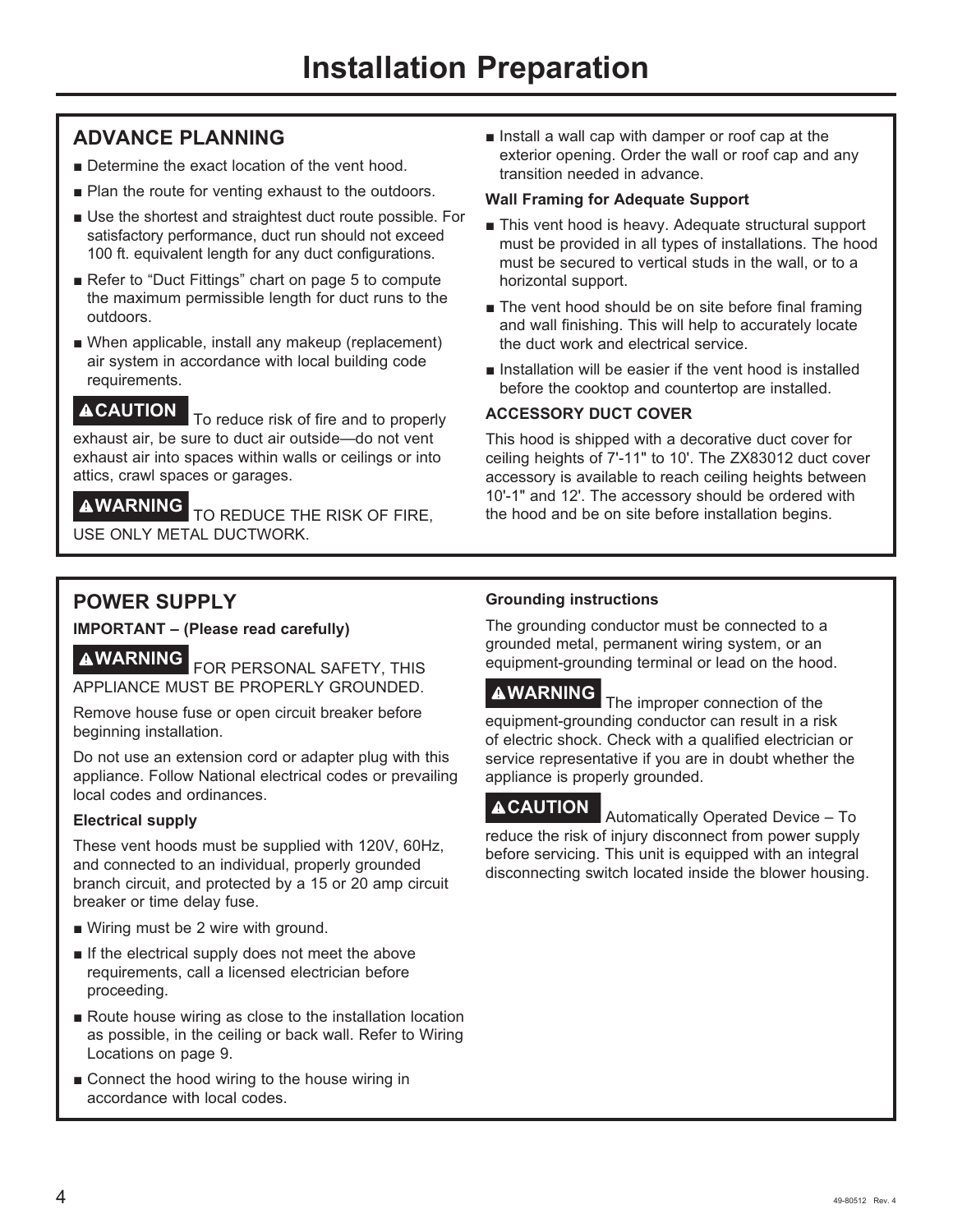#### **DUCT FITTINGS**

**This Hood Must Use an 8**d **Round Duct. It Can Transition to a 3-1/4≤ x 12≤ Duct.** 

Use this chart to compute maximum permissible lengths for duct runs to outdoors.

**NOTE:** Do not exceed maximum permissible equivalent lengths!

#### **Maximum duct length: 100 feet for range hoods.**

#### **Flexible ducting:**

If flexible metal ducting is used, all the equivalent feet values in the table should be doubled. The flexible metal duct should be straight and smooth and extended as much as possible.

DO NOT use flexible plastic ducting.

**NOTE:** Any home ventilation system, such as a ventilation hood, may interrupt the proper flow of combustion air and exhaust required by fireplaces, gas furnaces, gas water heaters and other naturally vented systems. To minimize the chance of interruption of such naturally vented systems, follow the heating equipment manufacturer's guidelines and safety standards such as those published by NFPA and ASHRAE. When applicable, install any makeup (replacement) air system in accordance with local building code requirements.

| <b>Duct Piece</b> | <b>Dimensions</b>                                | Equivalent<br>Length*        | Quantity<br><b>Used</b> | Total<br>Equivalent<br>Length |
|-------------------|--------------------------------------------------|------------------------------|-------------------------|-------------------------------|
|                   | Round, straight                                  | 1 ft.<br>(per foot length)   |                         |                               |
|                   | 3-1/4" x 12" straight                            | $1$ ft.<br>(per foot length) |                         |                               |
|                   | 90° elbow                                        | 17 ft.                       |                         |                               |
|                   | 45° elbow                                        | 10 ft.                       |                         |                               |
|                   | $3 - 1/4" \times 12"$<br>90° elbow               | 43 ft.                       |                         |                               |
|                   | $3 - 1/4" \times 12"$<br>45° elbow               | 26 ft.                       |                         |                               |
|                   | $3-1/4" \times 12"$<br>90° flat elbow            | 102 ft.                      |                         |                               |
|                   | 8" round to<br>3-1/4" x 12" transition           | 2 ft.                        |                         |                               |
|                   | 3-1/4" x 12" to 8"<br>round transition           | 5 ft.                        |                         |                               |
|                   | 8" round to 3-1/4" x 12"<br>transition 90° elbow | 6 ft.                        |                         |                               |
|                   | 3-1/4" x 12" to 8"<br>round transition 90° elbow | 13 ft.                       |                         |                               |
|                   | Round wall cap<br>with damper                    | 32 ft.                       |                         |                               |
|                   | 3-1/4" x 12" wall cap<br>with damper             | 75 ft.                       |                         |                               |
|                   | Round roof cap                                   | 44 ft                        |                         |                               |

GE Appliances Evaluation Engineering and reflect requirements for good venting performance with any ventilation hood.

Total Duct Run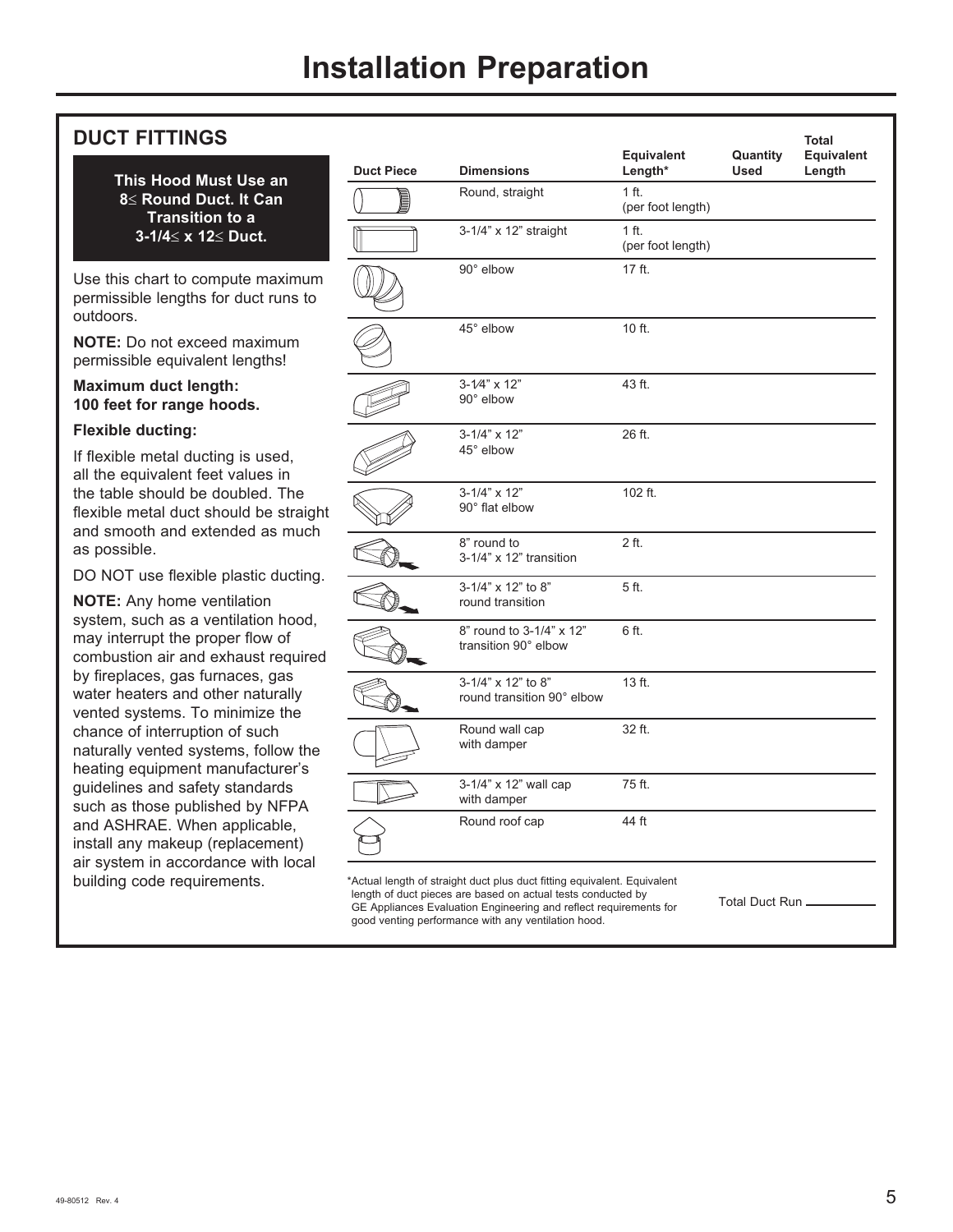

#### **REMOVE THE PACKAGING**

**ACAUTION** Wear gloves to protect against sharp

- Remove duct covers.
- Remove the parts box and other pieces. Locate the literature package.
- Remove and properly discard the protective plastic wrapping and other packaging materials.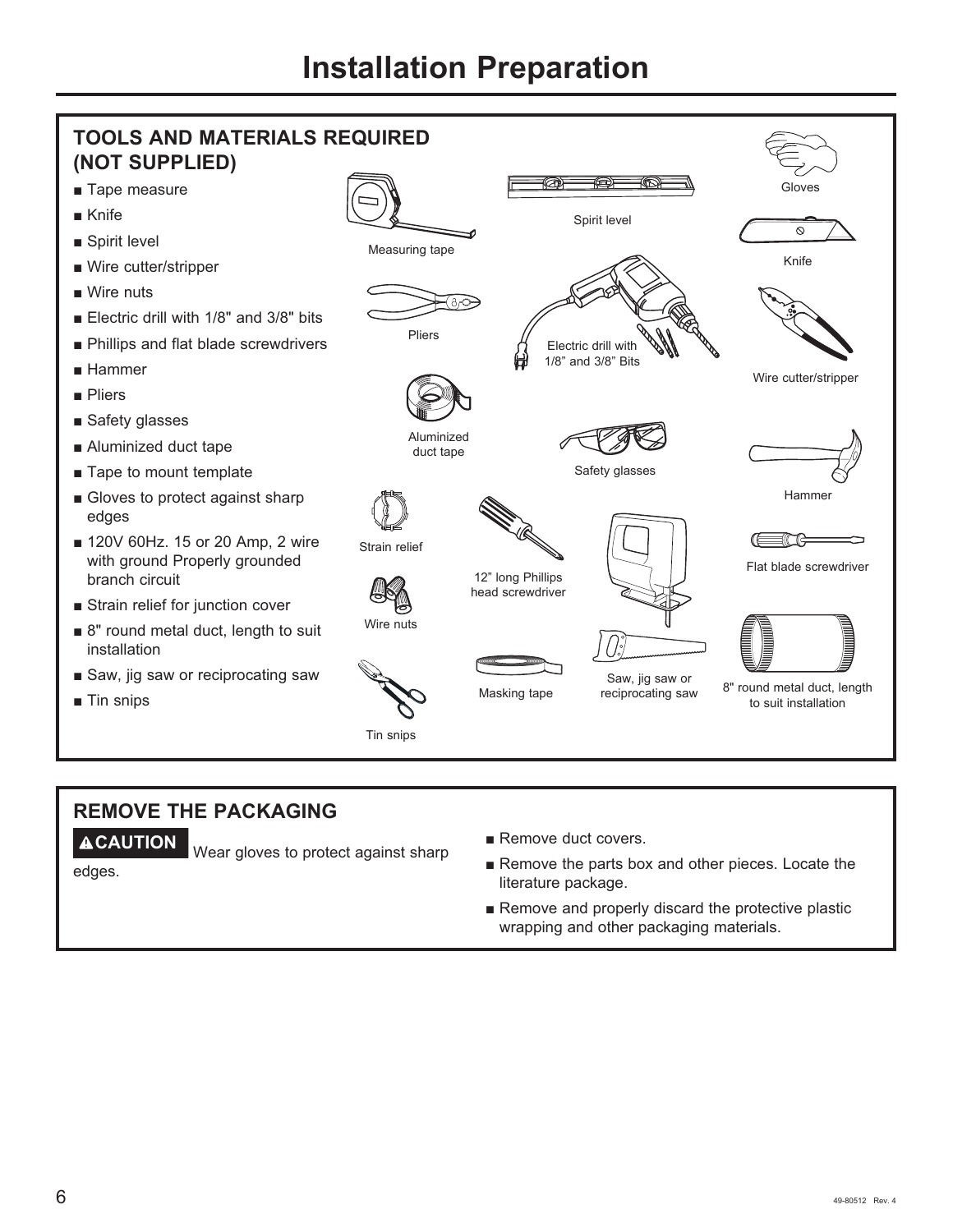#### **DETERMINE INSTALLATION HEIGHT**

- Telescopic duct covers are provided to conceal the ductwork running to the ceiling.
- This hood can be installed for recirculating operation. No kits required.



**NOTE:** Installation height should be measured from the cooking surface to the lowest part of the hood.

The vent hood must be installed 24" min. and 30" max. above the cooking surface. The hood installation height, from the cooking surface to the bottom of the hood, depends upon ceiling height.

#### **ACCESSORIES**

ZX83012 Accessory duct cover is available for 10 ft. to 12 ft. ceilings. This accessory consists of one 48 7/8" long duct cover.

|                                           | <b>Wall Mount ZV830</b><br><b>Installation Heights</b> |                                                                 |                        |
|-------------------------------------------|--------------------------------------------------------|-----------------------------------------------------------------|------------------------|
| <b>Actual</b><br>Ceiling<br><b>Height</b> | *Possible VENTED<br><b>Installation Height</b>         | *Possible<br><b>RECIRCULATING</b><br><b>Installation Height</b> |                        |
| $7' - 11"$                                | 24"                                                    | 24"                                                             |                        |
| $8 - 0"$                                  | 24" to 25"                                             | 24" to 25"                                                      |                        |
| $8' - 1"$                                 | 24" to 26"                                             | 24" to 26"                                                      |                        |
| $8' - 2"$                                 | 24" to 27"                                             | 24" to 27"                                                      |                        |
| $8 - 3"$                                  | 24" to 28"                                             | 24" to 28"                                                      |                        |
| $8' - 4"$                                 | 24" to 29"                                             | 24" to 29"                                                      |                        |
| 8'-5" to 9'-6"                            | 24" to 30"                                             | 24" to 30"                                                      |                        |
| $9' - 7"$                                 | 25" to 30"                                             | 24" to 30"                                                      |                        |
| $9' - 8"$                                 | 26" to 30"                                             | 24" to 30"                                                      | SUPPLIED               |
| $9' - 9"$                                 | 27" to 30"                                             | 24" to 30"                                                      |                        |
| $9' - 10"$                                | 28" to 30"                                             | 24" to 30"                                                      |                        |
| $9' - 11"$                                | 29" to 30"                                             | 25" to 30"                                                      |                        |
| $10' - 0'$                                | 30"                                                    | 26" to 30"                                                      |                        |
| $10 - 1"$                                 |                                                        | 27" to 30"                                                      |                        |
| $10 - 2"$                                 |                                                        | 28" to 30"                                                      |                        |
| $10' - 3"$                                |                                                        | 29" to 30"                                                      |                        |
| $10' - 4"$                                |                                                        | 30"                                                             |                        |
| $9' - 7"$                                 | 24"                                                    |                                                                 |                        |
| $9' - 8"$                                 | 24" to 25"                                             |                                                                 |                        |
| $9' - 9''$                                | 24" to 26"                                             |                                                                 |                        |
| $9' - 10"$                                | 24" to 27"                                             |                                                                 |                        |
| $9' - 11"$                                | 24" to 28"                                             | 24"                                                             |                        |
| $10 - 0$ "                                | 24" to 29"                                             | 24" to 25"                                                      |                        |
| $10 - 1"$                                 | 24" to 30"                                             | 24" to 26"                                                      |                        |
| $10' - 2"$                                | 24" to 30"                                             | 24" to 27"                                                      | <b>CESSORY ZX83012</b> |
| $10 - 3"$                                 | 24" to 30"                                             | 24" to 28"                                                      |                        |
| $10' - 4"$                                | 24" to 30"                                             | 24" to 29"                                                      |                        |
| $10' - 5"$                                | 24" to 30"                                             | 24" to 30"                                                      |                        |
| 10'-6" to 11'-6'                          | 24" to 30"                                             | 24" to 30"                                                      | QC                     |
| $11'-7"$                                  | 25" to 30"                                             | 24" to 30"                                                      |                        |
| $11'-8"$                                  | 26" to 30"                                             | 24" to 30"                                                      |                        |
| $11'-9''$                                 | 27" to 30"                                             | 24" to 30"                                                      |                        |
| $11 - 10"$                                | 28" to 30"                                             | 24" to 30"                                                      |                        |
| $11'-11"$                                 | 29" to 30"                                             | 25" to 30"                                                      |                        |
| $12 - 0"$                                 | 30"                                                    | 26" to 30"                                                      |                        |

\*Based on 36" countertop height.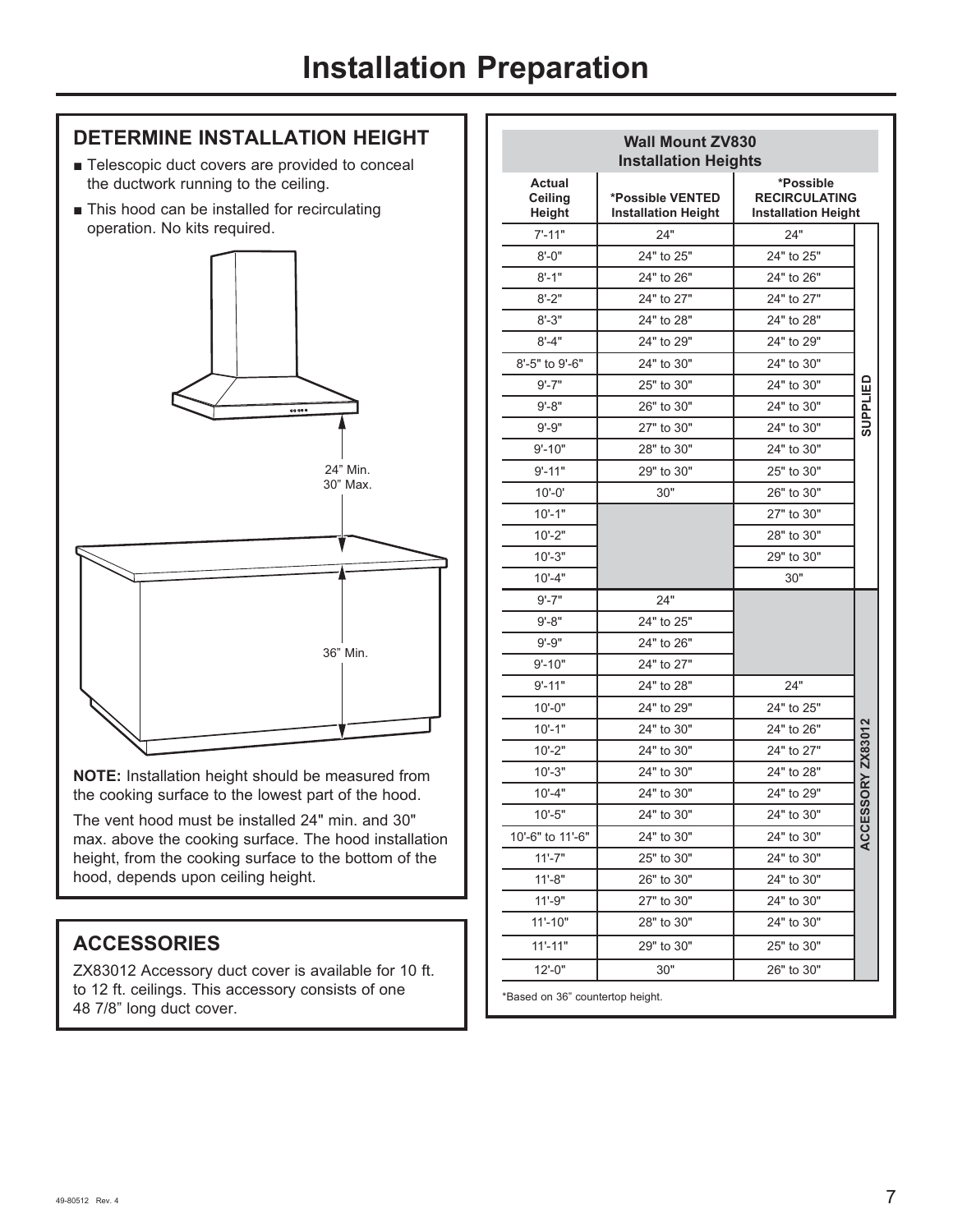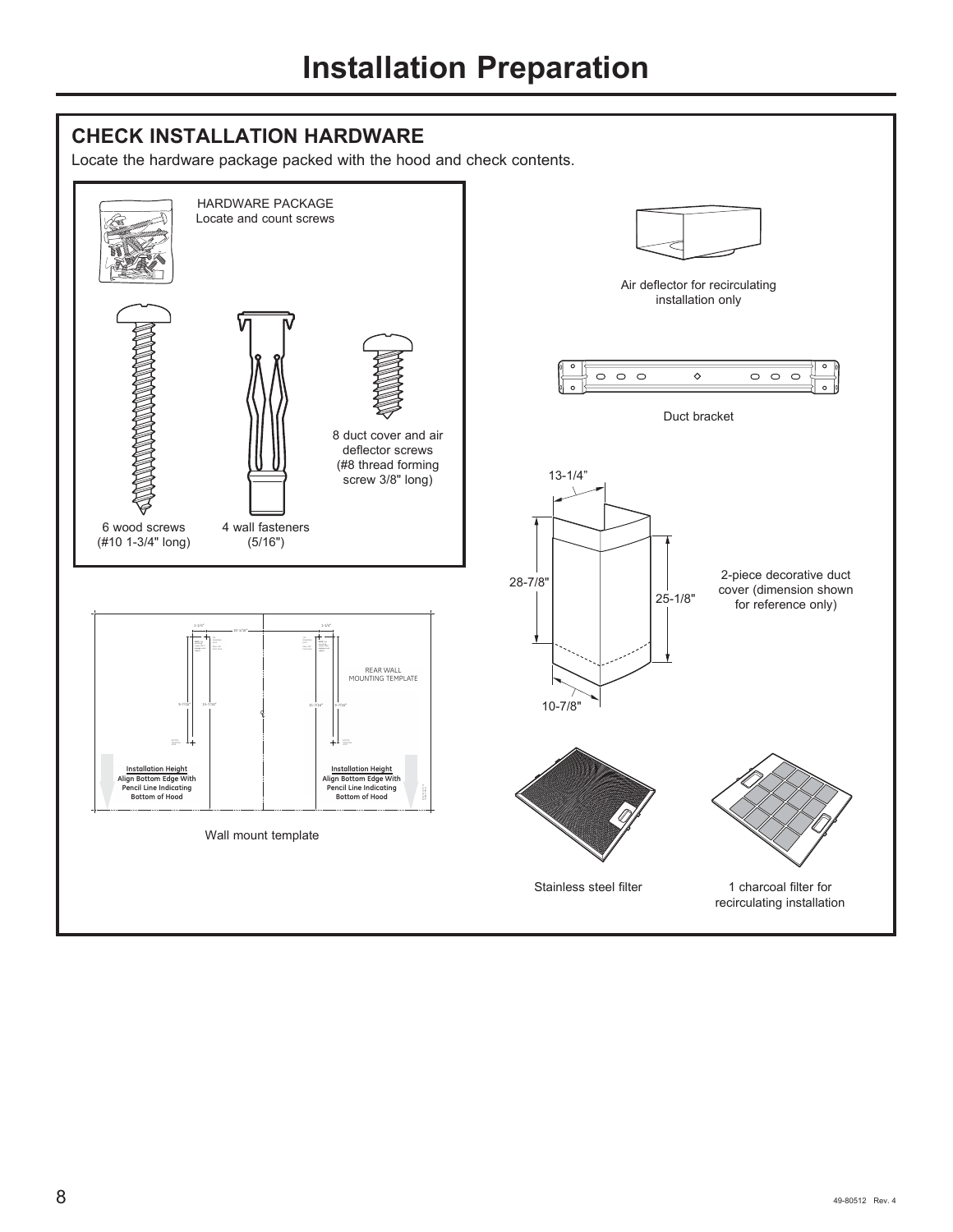#### **DUCTWORK, WIRING LOCATIONS**

- Determine the exact location of the vent hood.
- $\blacksquare$  Locate the template packed with the literature.
- $\blacksquare$  Measure 36" from the floor to the top of the cooking surface. Add hood installation height determined on page 7. Mark that location.
- $\blacksquare$  Use a level to draw a straight pencil line on the wall.



 $\blacksquare$  Tape the template in position along the penciled line. CHECK TO BE SURE THE TEMPLATE IS LEVEL.

#### **Ceiling ducting:**

If ductwork will vent straight up to the ceiling:

- Use a level to draw a line straight up, from the centerline on the template to the ceiling.
- $\blacksquare$  Measure 5-1/2" from the back wall to the centerline of an 8-1/2" hole on the ceiling.

**NOTE:** If drywall is not present, add drywall thickness to the 5-1/2" dimension.

#### **Wall Ducting:**

If ductwork will vent to the rear:

- Use a level to draw a line straight up from the centerline on the template.
- $\blacksquare$  Measure at least 27-3/4" above the pencil line that indicates the bottom installation height, to the centerline of an 8-1/2" dia. duct hole. (Hole may be elongated for duct elbow.)

#### **HOUSE WIRING LOCATION:**

- $\blacksquare$  The junction box is located on the top left side of the hood.
- Wiring should enter the back wall at least 18" above the bottom of the hood, and within 5-1/2" of the left side of the centerline.

#### **1 INSTALL FRAMING FOR HOOD SUPPORT**

**IMPORTANT:** Framing must be capable of supporting  $100$  lbs.



If drywall is present, mark the screw hole locations for the top mounting brackets. Remove the template.

- Cut away enough drywall to expose 2 vertical studs at the bracket location indicated on the template.
- $\blacksquare$  Install a horizontal support at least 1" x 6" between two wall studs at the mounting screw location. **The horizontal support must be flush with the room side of the studs.** Use cleats behind both sides of the support to secure to wall studs.

**IMPORTANT:** Reinstall drywall for an even mounting surface.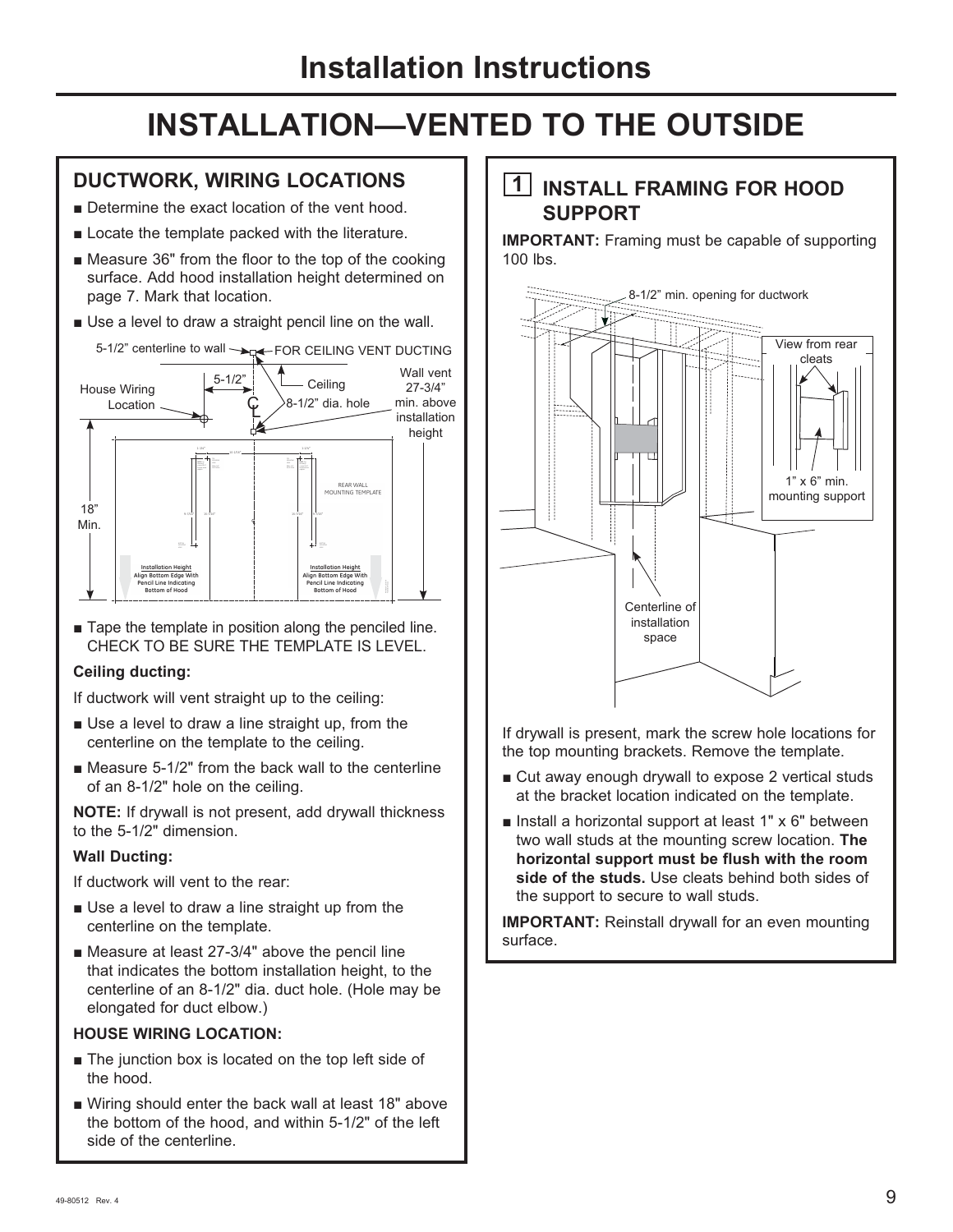#### **2 INSTALL HOOD MOUNTING SCREWS**

The two upper mounting screws must enter the horizontal support or wall studs.

- $\blacksquare$  With the template taped in place, use a punch to mark mounting bracket screw locations.
- $\blacksquare$  Drill 1/8 \circlargilopt holes in 2 of the punched locations in the lower bracket.
- $\blacksquare$  Remove the template.
- Install the mounting screws, leave  $1/4 \le$  gap between the screw head and the wall. This will allow the keyhole slot on the hood frame to engage the screw head.



**IMPORTANT:** Use the mounting screws provided. DO NOT USE DRYWALL SCREWS.

 $\blacksquare$  Check to be sure the mounting screws are horizontally level.

## **3 INSTALL DUCT BRACKET**

The duct bracket should be installed against the back wall and flush with the ceiling. This bracket will hold the duct cover in place at the top.

#### **Secure the bracket to the wall:**

- Align the diamond centerline cutout on the bracket with the penciled centerline on the wall.
- $\blacksquare$  Mark 2 screw hole locations in the wall.
- $\blacksquare$  Drill 1/8 $\leq$  pilot holes in the marked locations.
- $\blacksquare$  If pilot holes do not enter wood studs, enlarge the holes to  $3/8 \leq$  and install metal wall fastener anchors (provided).
- $\blacksquare$  If mounting directly to a masonry wall, obtain appropriate #10 masonry screw anchors. Drill and install per the fastener supplier's instructions.
- Drive screws, by hand, into the fasteners to allow anchors to expand. Remove the screws.
- $\blacksquare$  Secure the bracket to the wall with wood screws and/or fasteners.



# **4** MOUNT THE HOOD

**WARNING** 2 people are required to lift and position the hood onto the mounting screws.

- $\blacksquare$  Lift the hood onto the mounting screws.
- Check level and mark bottom screw locations.
- Remove the hood.
- $\blacksquare$  Drill 1/8 \citation boles in the marked location.
- $\blacksquare$  If pilot holes do not enter studs, enlarge the holes to  $3/8$  and install metal wall fastener anchors (provided).
- $\blacksquare$  Lift the hood onto the mounting screws.
- Install lower screws to pull the hood tight against the wall.
- $\blacksquare$  Tighten the top mounting screws.

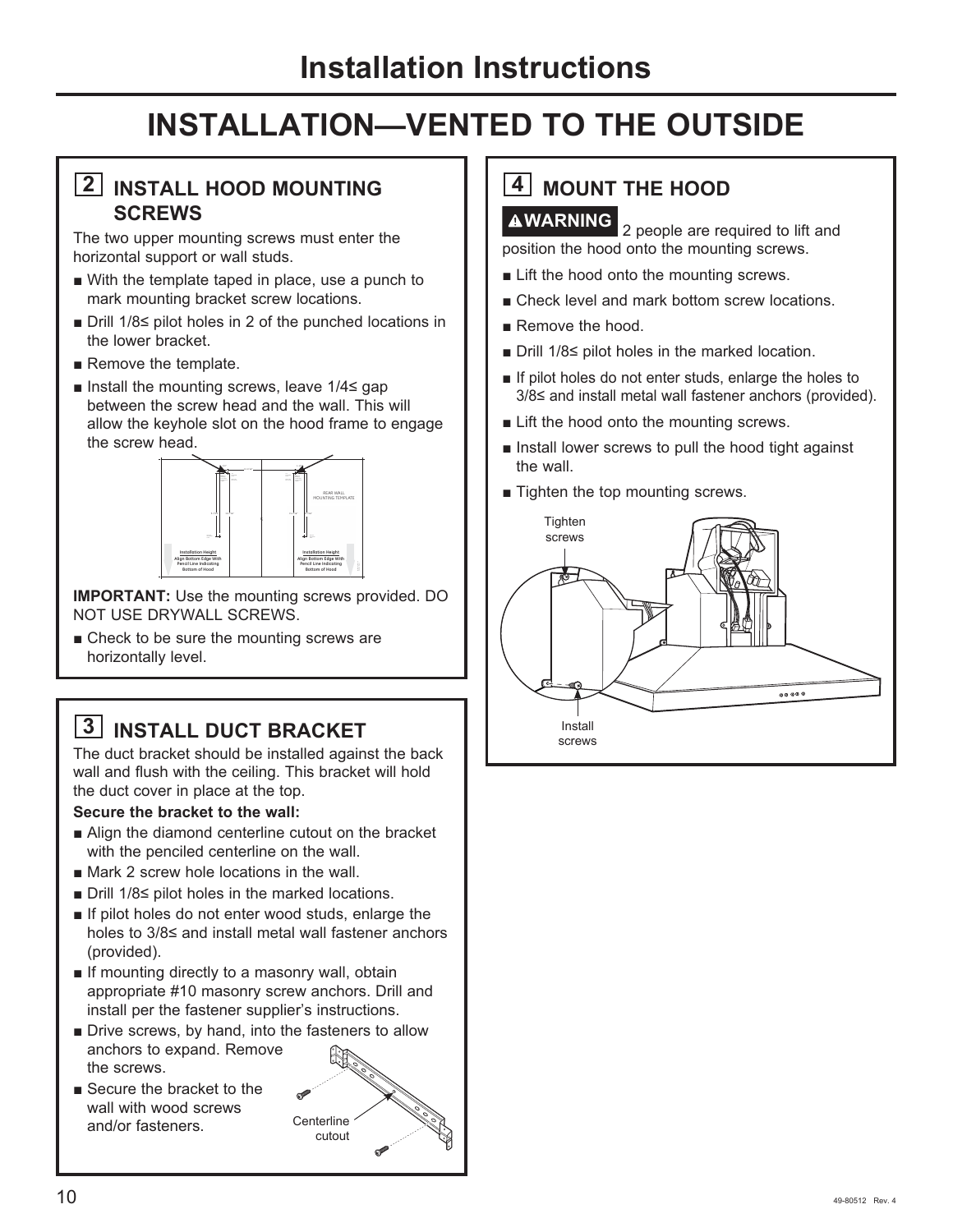## **5 CONNECT DUCTWORK**

- Remove shipping tape from the damper.
- $\blacksquare$  Install ductwork, making connections in the direction of airflow as illustrated.
- **Push duct over the exhaust outlet and damper.**
- $\blacksquare$  Secure joints in ductwork with sheet metal screws.
- Wrap all duct joints and the flange connections with duct tape for an airtight seal.

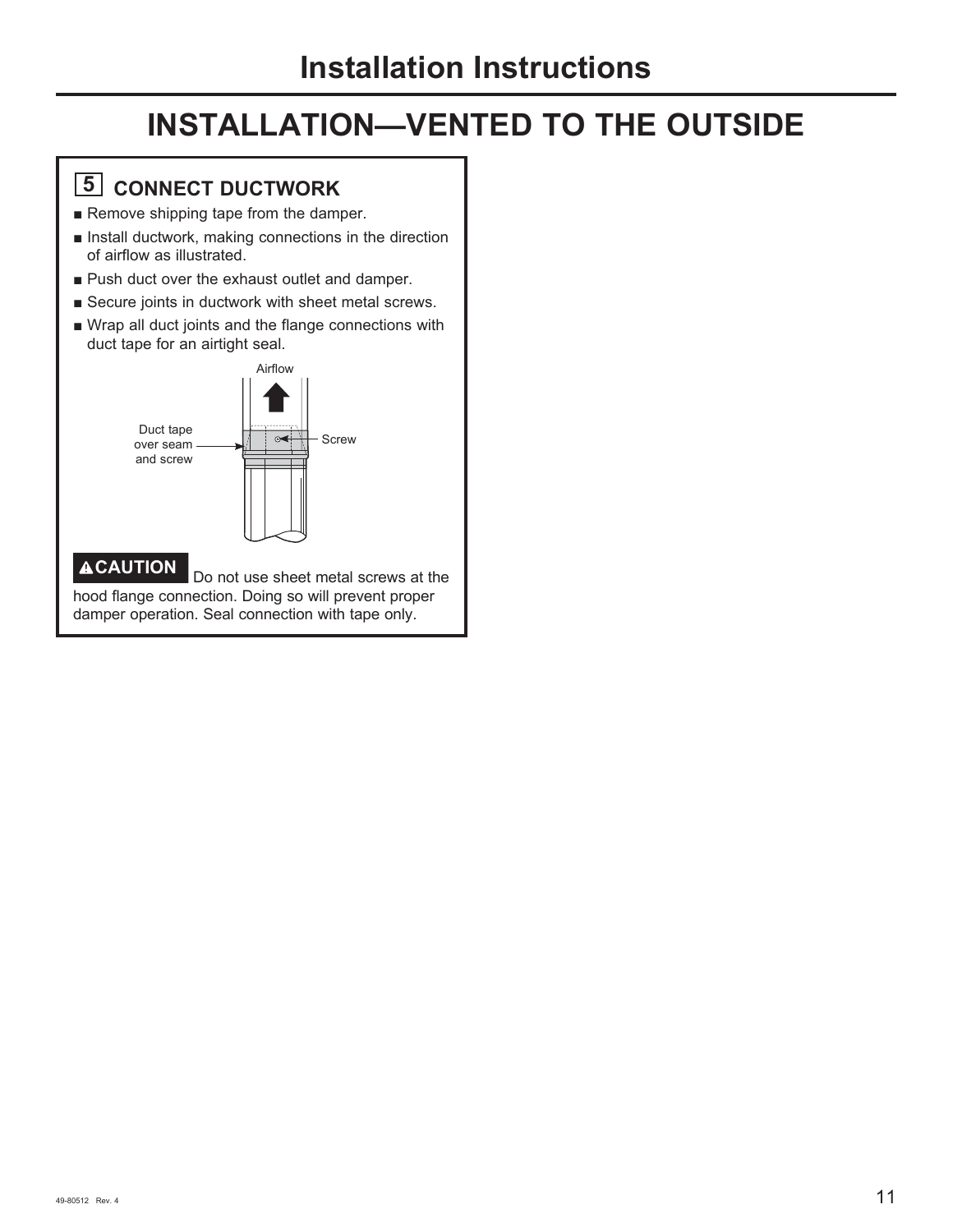## **6 CONNECT ELECTRICAL**

Verify that power is turned off at the source.

**WARNING** If house wiring is not 2-wire with a ground wire, a ground must be provided by the installer. When house wiring is aluminum, be sure to use U.L. approved anti-oxidant compound and aluminum-to-copper connectors.

Remove the 6 screws on the junction box cover and the knockout on the top or left side.



 $\blacksquare$  Secure the house wiring to the junction box with a strain relief.



- $\blacksquare$  Connect the white lead to the branch circuit white lead.
- Connect the black lead to the branch circuit black lead.
- Connect the green/yellow lead to the branch circuit green lead or bare ground lead.
- $\blacksquare$  Secure all the connections with wire nuts on each electrical connector.
- $\blacksquare$  Push the wires into the junction box and replace the cover. Be sure the wires are not pinched.
- Secure the junction box cover with the 6 original screws.

## **7 INSTALL DUCT COVERS**

- Remove protective plastic covering.
- $\blacksquare$  Place the decorative duct covers on top of the hood.

**NOTE:** The inside duct piece has vent holes on one end. The holes are intended for use when the hood is installed for recirculating purposes. Slide the inside end into the outer



piece; the vent holes should not be visible in this installation.

The inside duct piece must slip into the folded ends of the outer section.



 $\blacksquare$  Extend the inner duct upward to the ceiling bracket.



- $\blacksquare$  Press up on the front corners of the filter cover panel to unlock. Lower the panel to access the filter.
- $\blacksquare$  Locate the screw holes on the inside front edge of the opening. Install 2 screws to secure the duct cover to the hood.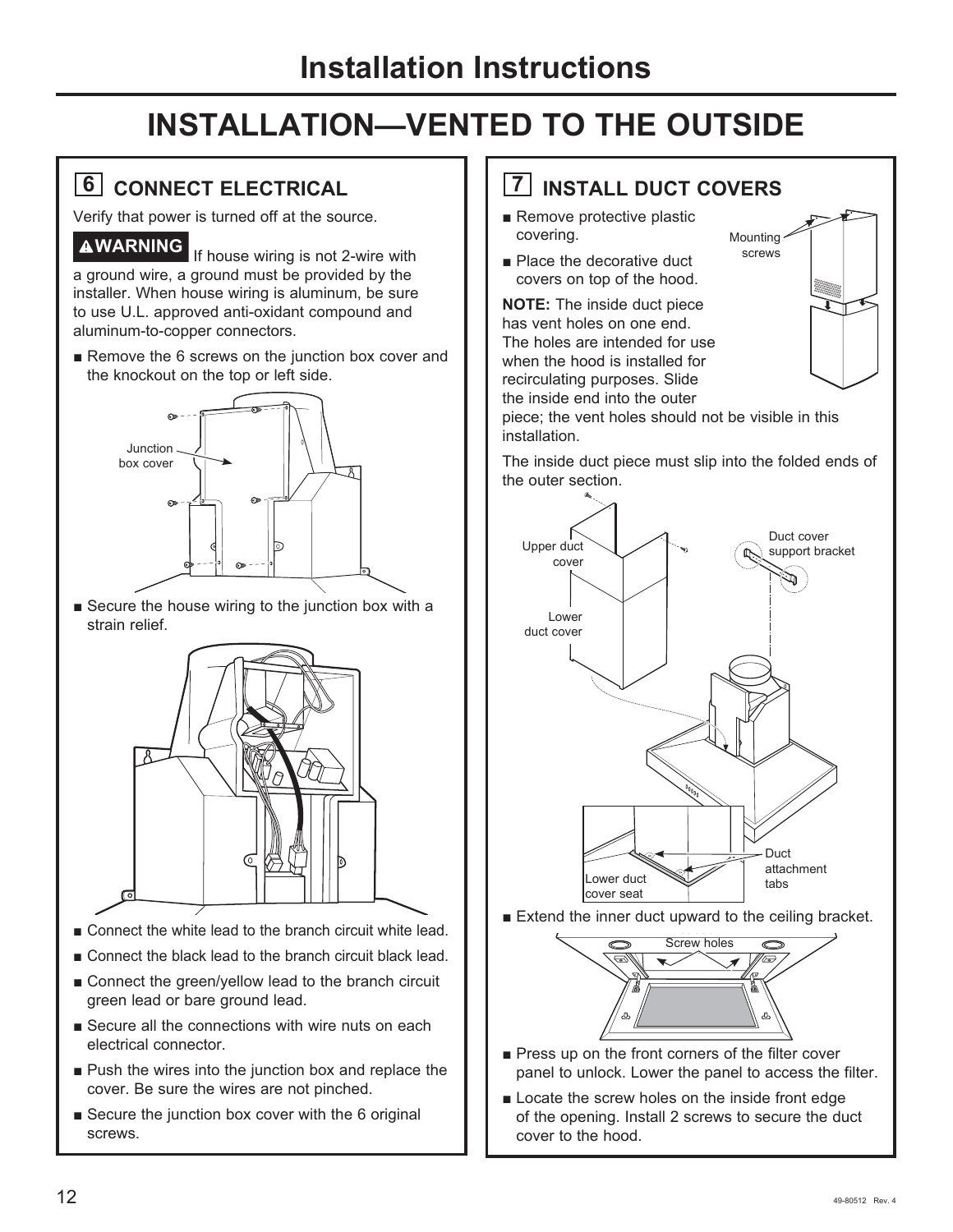## **8 INSTALL FILTERS**

**IMPORTANT:** Check to be sure that the main ON/ OFF switch next to the motor is in the ON position.



Remove protective films on the grease filters and filter cover panel.

**NOTE:** The charcoal filter is not required for this installation.



- $\blacksquare$  Tip the filter into the left or right side of the opening. Lift the filter to the opposite side and into the filter lock.
- To remove the filter, push the latch toward the center and pull downward.



■ To close the filter cover panel, push up on both sides at the front corners to engage the latch.

## **9 FINALIZE INSTALLATION**

- Check to be sure all tape and packaging materials have been removed.
- Refer to the Owner's Manual for operating instructions.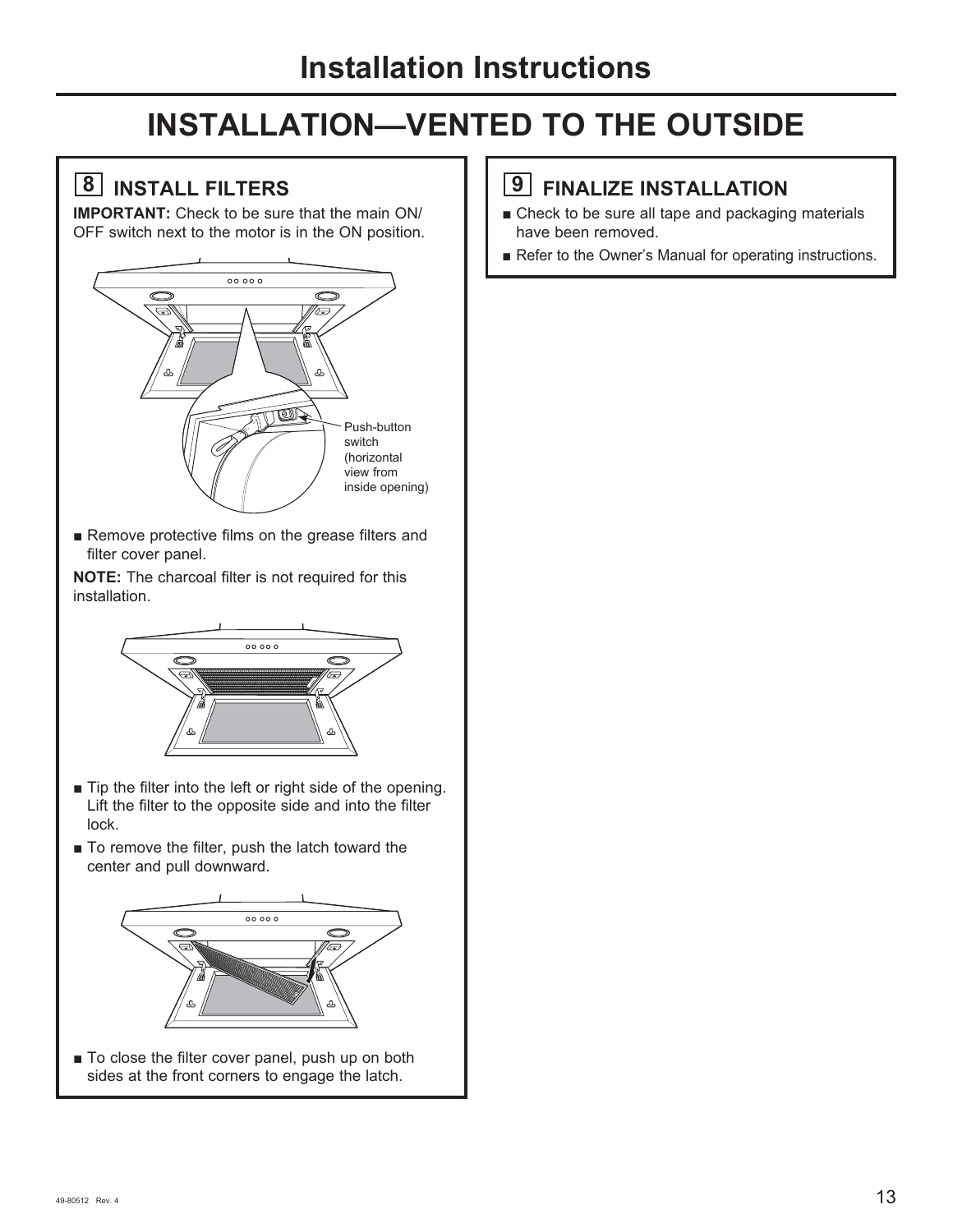#### **DUCTWORK, WIRING LOCATIONS**

- Determine the exact location of the vent hood.
- $\blacksquare$  Locate the template packed with the literature.
- $\blacksquare$  Measure 36" from the floor to the top of the cooking surface. Add hood installation height determined on page 7. Mark that location.



- $\blacksquare$  Tape the template in position along the penciled line. CHECK TO BE SURE THE TEMPLATE IS LEVEL.
- Use a level to draw a line straight up, from the centerline on the template to the ceiling.

#### **HOUSE WIRING LOCATION:**

- $\blacksquare$  The junction box is located on the top left side of the hood.
- Wiring should enter the back wall at least 18" above the bottom of the hood, and within 5-1/2" of the centerline.

#### **1 INSTALL FRAMING FOR HOOD SUPPORT**

**IMPORTANT:** Framing must be capable of supporting  $100$  lbs.



If drywall is present, mark the screw hole locations for the top mounting brackets. Remove the template.

- $\blacksquare$  Cut away enough drywall to expose 2 vertical studs at the bracket location indicated on the template.
- **I** Install a horizontal support at least 1"  $\times$  6" between two wall studs at the mounting screw location. The horizontal support must be flush with the room side of the studs. Use cleats behind both sides of the support to secure to wall studs.

**IMPORTANT:** Reinstall drywall for an even mounting surface.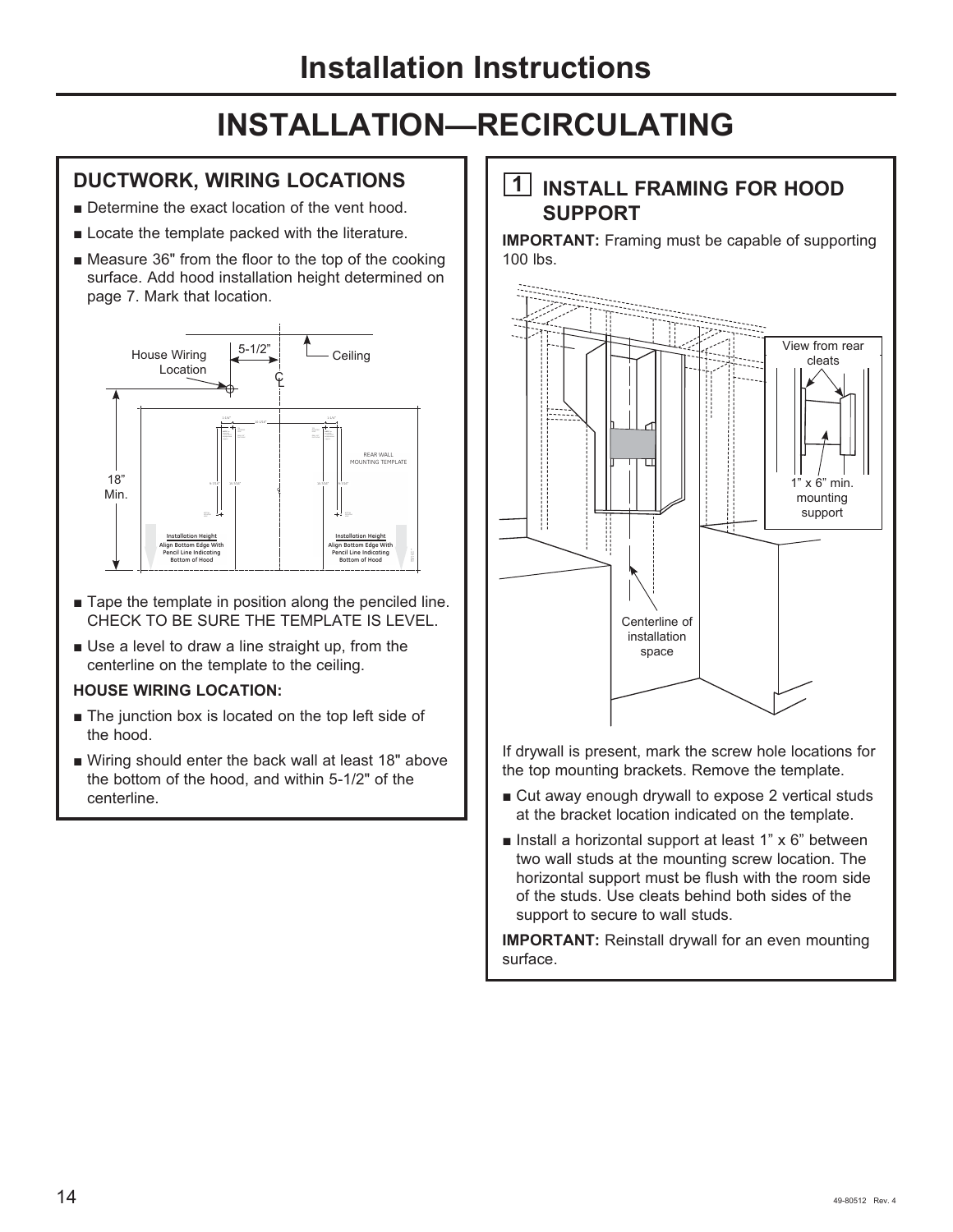#### **2 INSTALL HOOD MOUNTING SCREWS**

The mounting screws must enter the horizontal support or wall studs.

- $\blacksquare$  With the template taped in place, use a punch to mark mounting bracket screw locations.
- Drill 1/8" pilot holes in 2 of the punched locations in the lower bracket.
- $\blacksquare$  Remove the template.
- **n** Install the mounting screws; leave  $1/4$ " gap between the screw head and the wall. This will allow the keyhole slot on the hood frame to engage the screw head.



**IMPORTANT:** Use the mounting screws provided. DO NOT USE DRYWALL SCREWS

 $\blacksquare$  Check to be sure the mounting screws are horizontally level.

## **3 INSTALL DUCT BRACKET**

The duct bracket should be installed against the back wall and flush with the ceiling. This bracket will hold the duct cover in place at the top.

#### **Secure the bracket to the wall:**

- Alian the diamond centerline cutout on the bracket to the penciled centerline on the wall.
- $\blacksquare$  Mark 2 screw hole locations in the wall.
- Drill 1/8" pilot holes in the marked locations.
- If pilot holes do not enter wood studs, enlarge the holes to 3/8" and install metal wall fastener anchors (provided).
- $\blacksquare$  If mounting directly to a masonry wall, obtain appropriate #10 masonry screw anchors. Drill and install per the fastener supplier's instructions.
- Drive screws, by hand, into the fasteners to allow anchors to expand. Remove the screws.



**Centerline** cutout

# **4** MOUNT THE HOOD

**WARNING** 2 people are required to lift and position the hood onto the mounting screws.

- $\blacksquare$  Lift the hood onto the mounting screws.
- Check level and mark bottom screw locations.
- Remove the hood.
- Drill 1/8" pilot holes in the marked location.
- $\blacksquare$  If pilot holes do not enter studs, enlarge the holes to  $3/8$  and install metal wall fastener anchors (provided).
- $\blacksquare$  Lift the hood onto the mounting screws.
- $\blacksquare$  Install lower screws to pull the hood tight against the wall.
- $\blacksquare$  Tighten the top mounting screws.

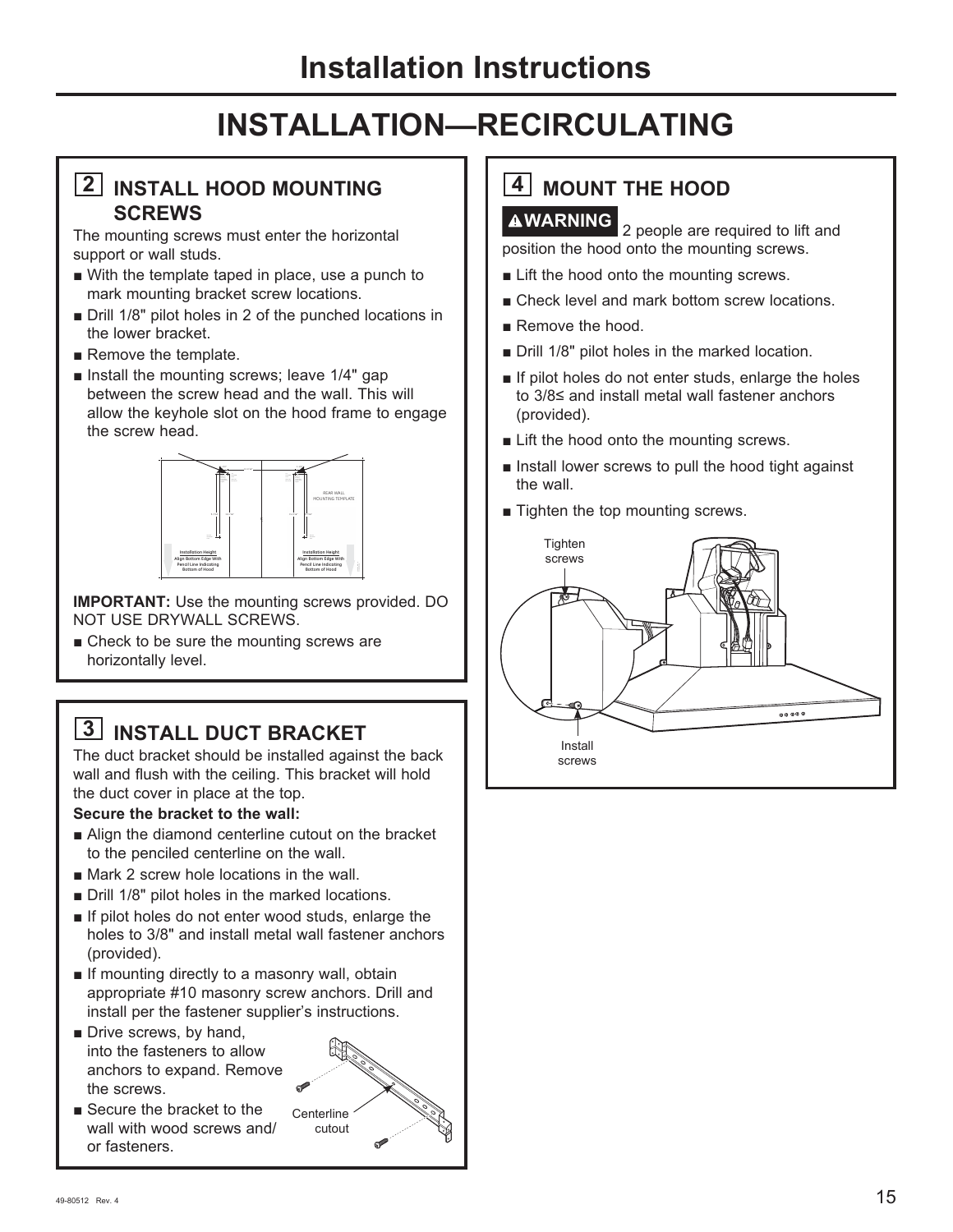## **5 SIZE AND CUT DUCT PIECE**

- $\blacksquare$  Hold upper air deflector with duct connector against the ceiling.
- $\blacksquare$  Measure from the bottom of the  $_{\text{Measure}}$ air deflector to the top of the hood as shown. Reduce that dimension by 1" to facilitate installation. The duct will cover and overlap the deflector and the hood outlets.
- $\blacksquare$  Cut the duct piece to size and slip onto the bottom of the deflector.
- Reflace the assembled deflector and duct over the exhaust outlet.
- $\blacksquare$  Hold the assembly against the duct bracket.
- Drive 2 screws into each side of the bottom of the deflector and into the bracket.
- $\blacksquare$  Use duct tape to seal duct to the deflector and at the exhaust outlet.



**Deflector** 

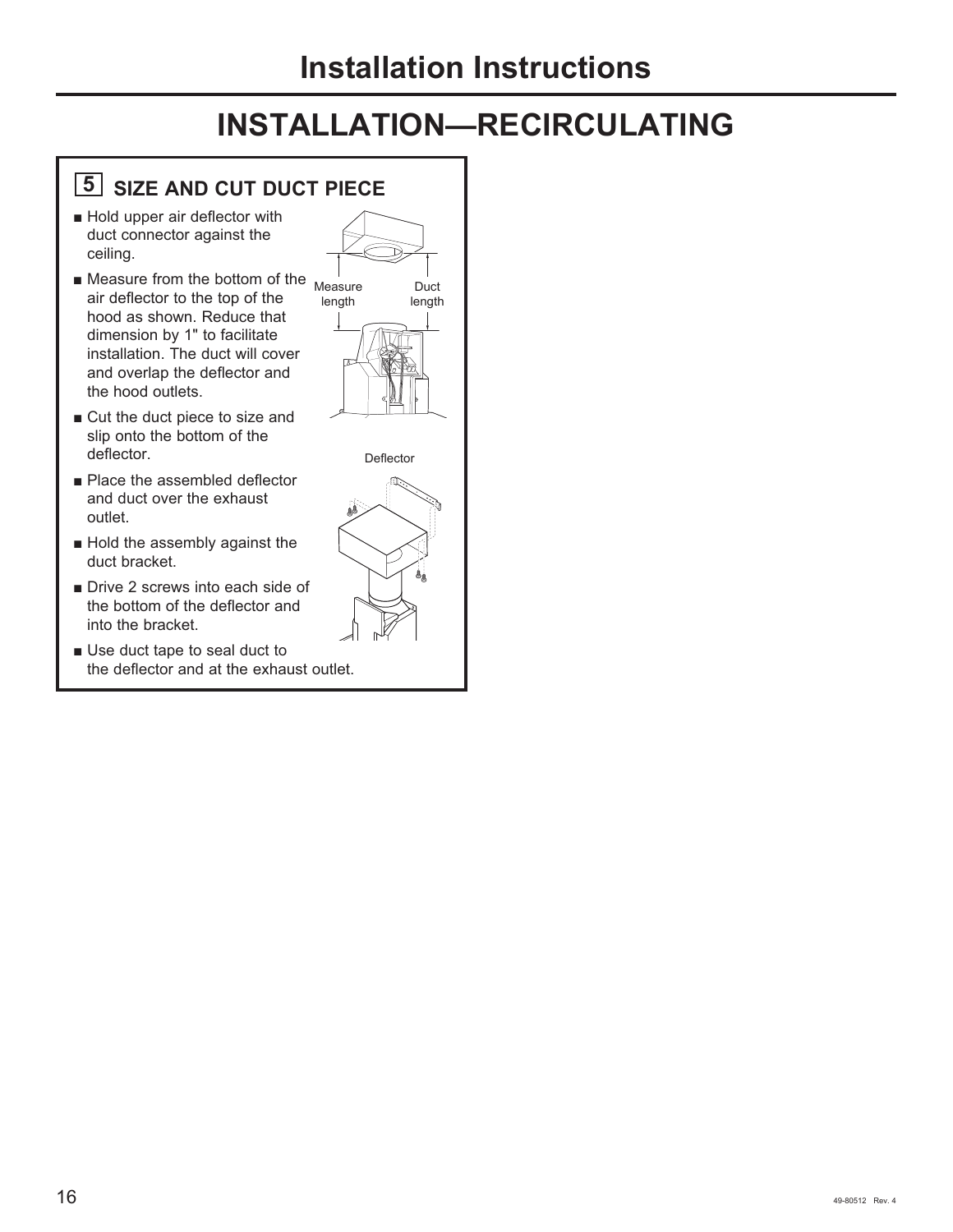## **6 CONNECT ELECTRICAL**

Verify that power is turned off at the source.

**WARNING** If house wiring is not 2-wire with a ground wire, a ground must be provided by the installer. When house wiring is aluminum, be sure to use U.L. approved anti-oxidant compound and aluminum-to-copper connectors.

Remove the 6 screws on the junction box cover and the knockout on the top or left side.



 $\blacksquare$  Secure the house wiring to the junction box with a strain relief.



- $\blacksquare$  Connect the white lead to the branch circuit white lead.
- Connect the black lead to the branch circuit black lead.
- Connect the green/yellow lead to the branch circuit green lead or bare ground lead.
- Secure all the connections with wire nuts on each electrical connector.
- $\blacksquare$  Push the wires into the junction box and replace the cover. Be sure the wires are not pinched.
- $\blacksquare$  Secure the junction box cover with the 6 original screws.

## **7 INSTALL DUCT COVERS**

- $\blacksquare$  Remove protective plastic covering.
- $\blacksquare$  Place the decorative duct covers on top of the hood.

**NOTE:** The inside piece has vent holes on one end intended for use when the hood is installed for recirculating purposes. Be sure the vented end is at the top; the vent holes will be visible in this installation.



The inside duct piece must slip into the folded ends on the outer section.



 $\blacksquare$  Extend the inner duct upward to the ceiling bracket.



- $\blacksquare$  Press up on the front corners of the filter cover panel to unlock. Lower the panel to access the filter.
- **Example 2** Locate the screw holes on the inside front edge of the opening. Install 2 screws to secure the duct cover to the hood.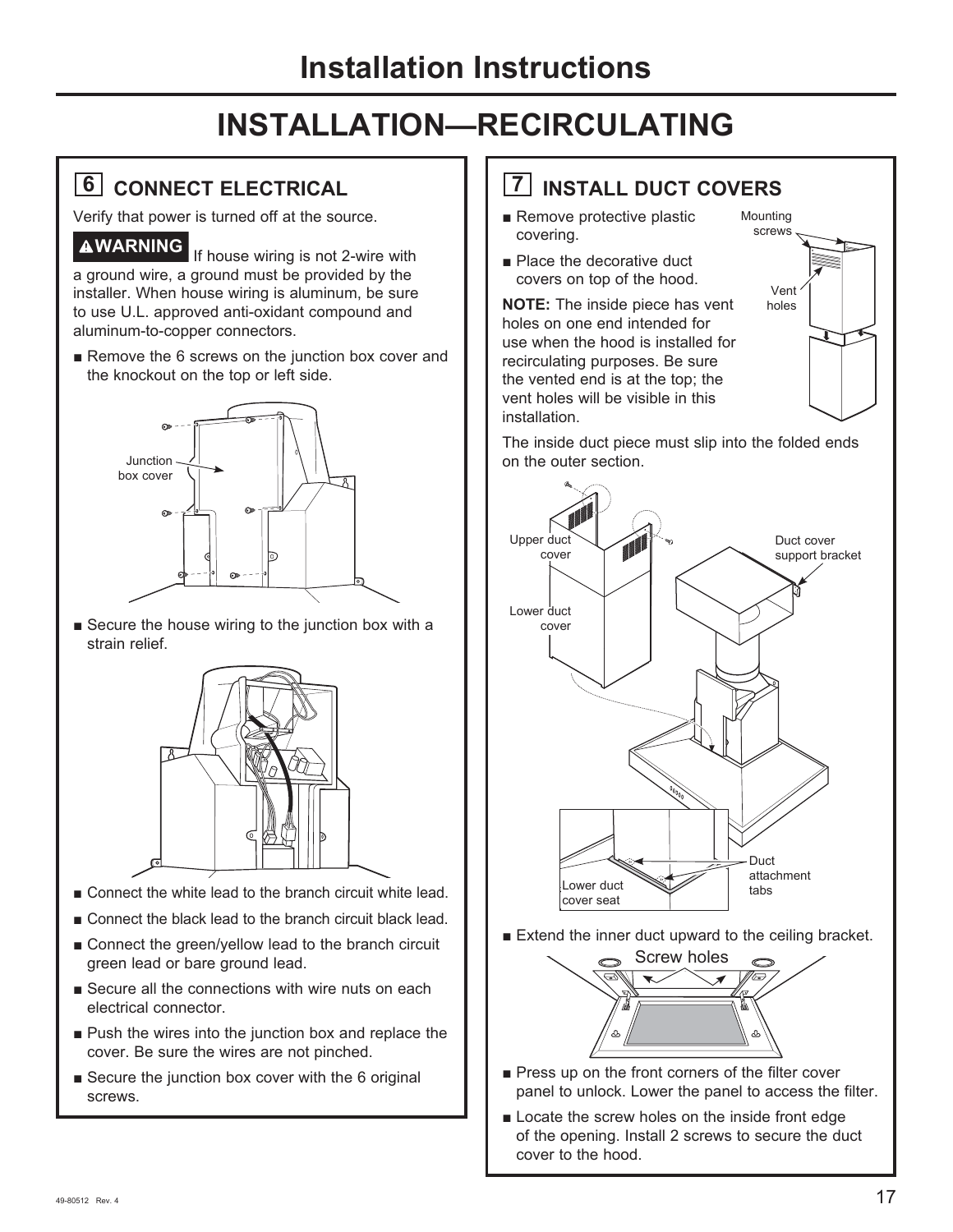## **8 INSTALL FILTERS**

**IMPORTANT:** Check to be sure that the main ON/ OFF switch next to the motor is in the ON position.



- Remove protective films on the grease filters and filter cover panel.
- $\blacksquare$  Insert the black charcoal filter into the opening. Push the latch on both sides toward the center and engage the flange. Release latches to secure.



- To remove the filter, push the latches toward the center and pull downward.
- $\blacksquare$  Install the metal grease filter into the hood support channels directly below the charcoal filter.



**NOTE:** The charcoal filter should not be used without the metal filter secured below.

 $\blacksquare$  To close the filter cover panel, push up on both sides at the front corners to engage the latch.

## **9 FINALIZE INSTALLATION**

- Remove all tape and packing material.
- Refer to the Owner's Manual for operating instructions.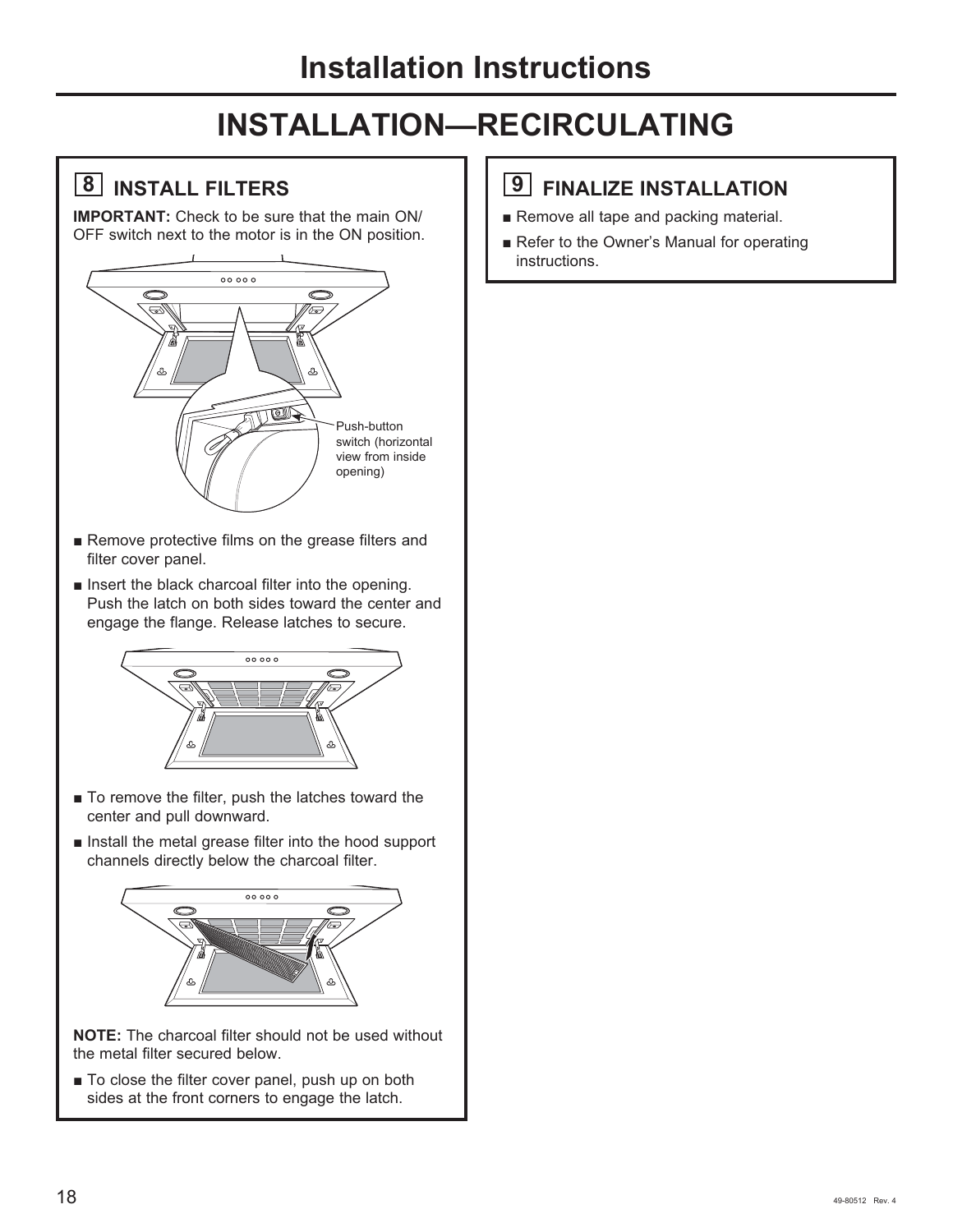# **NOTES**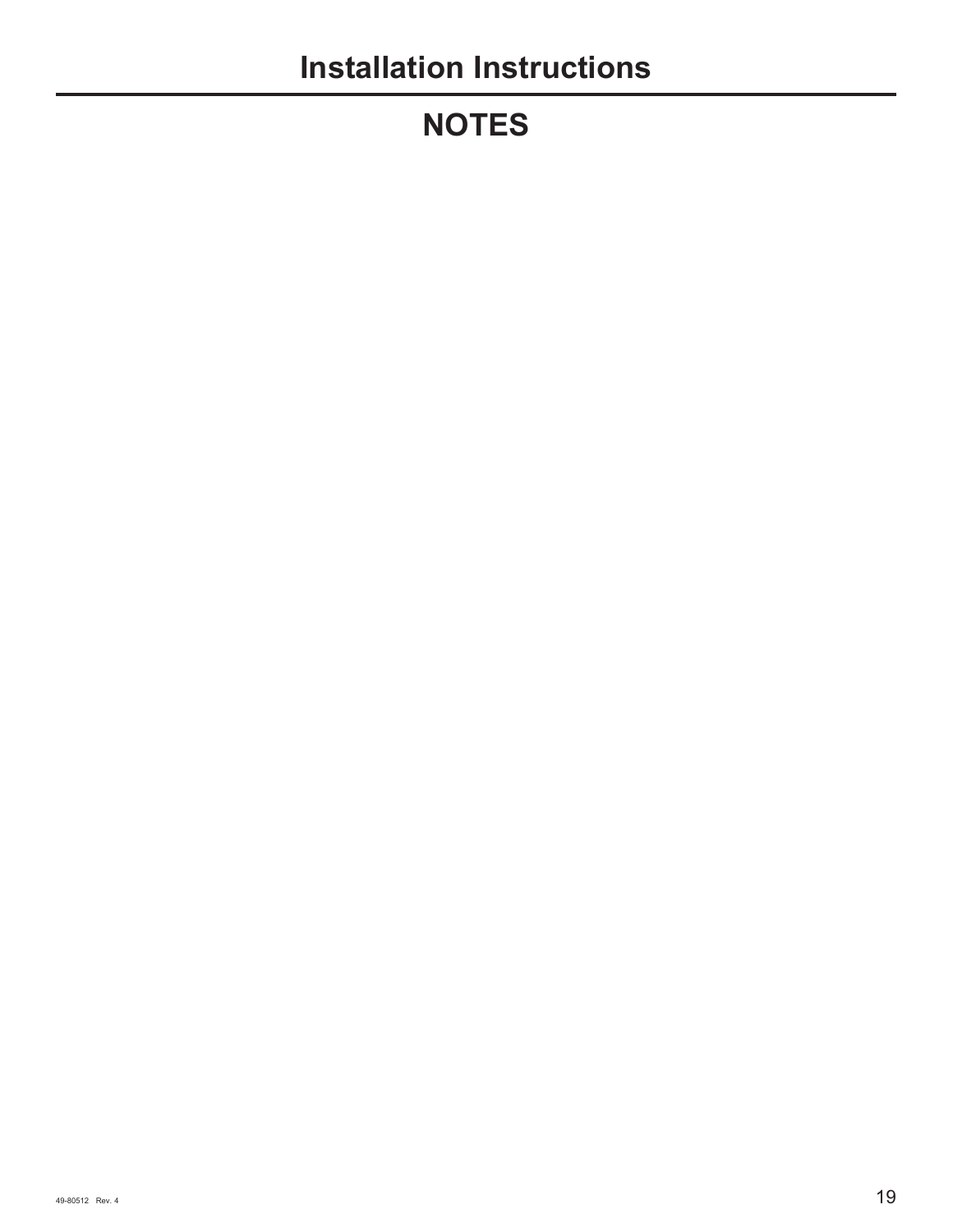**NOTE:** While performing installations described in this book, safety glasses or goggles should be worn.

For Monogram® local service in your area, visit **monogram.com.**

**NOTE:** Product improvement is a continuing endeavor at Monogram Appliances. Therefore, materials, appearance and specifications are subject to change without notice.



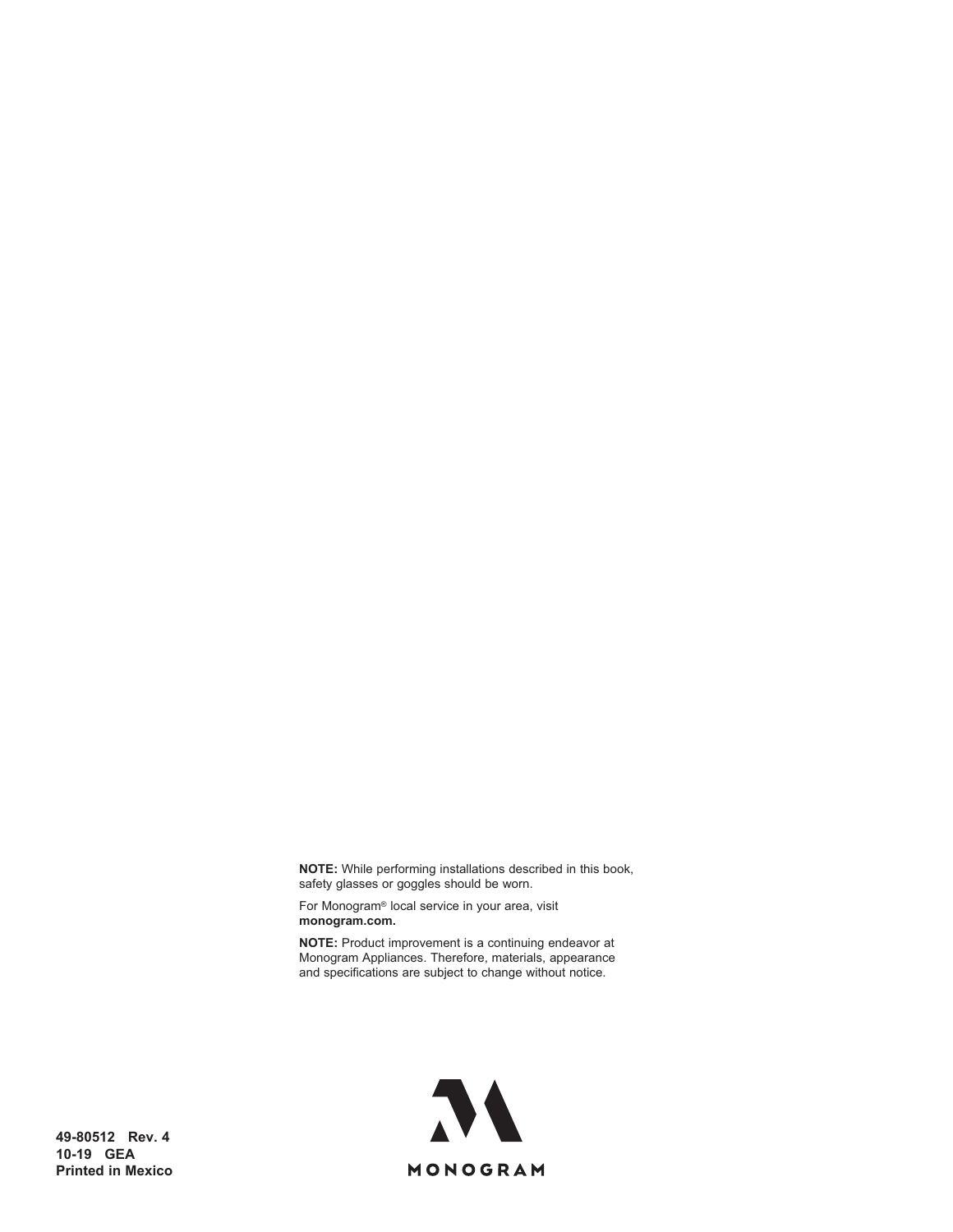

# INSTRUCTIONS D'INSTALLATION

# **30" (76,2 cm) Hotte aspirante ZV830**

FRANÇAIS

MONOGRAM.COM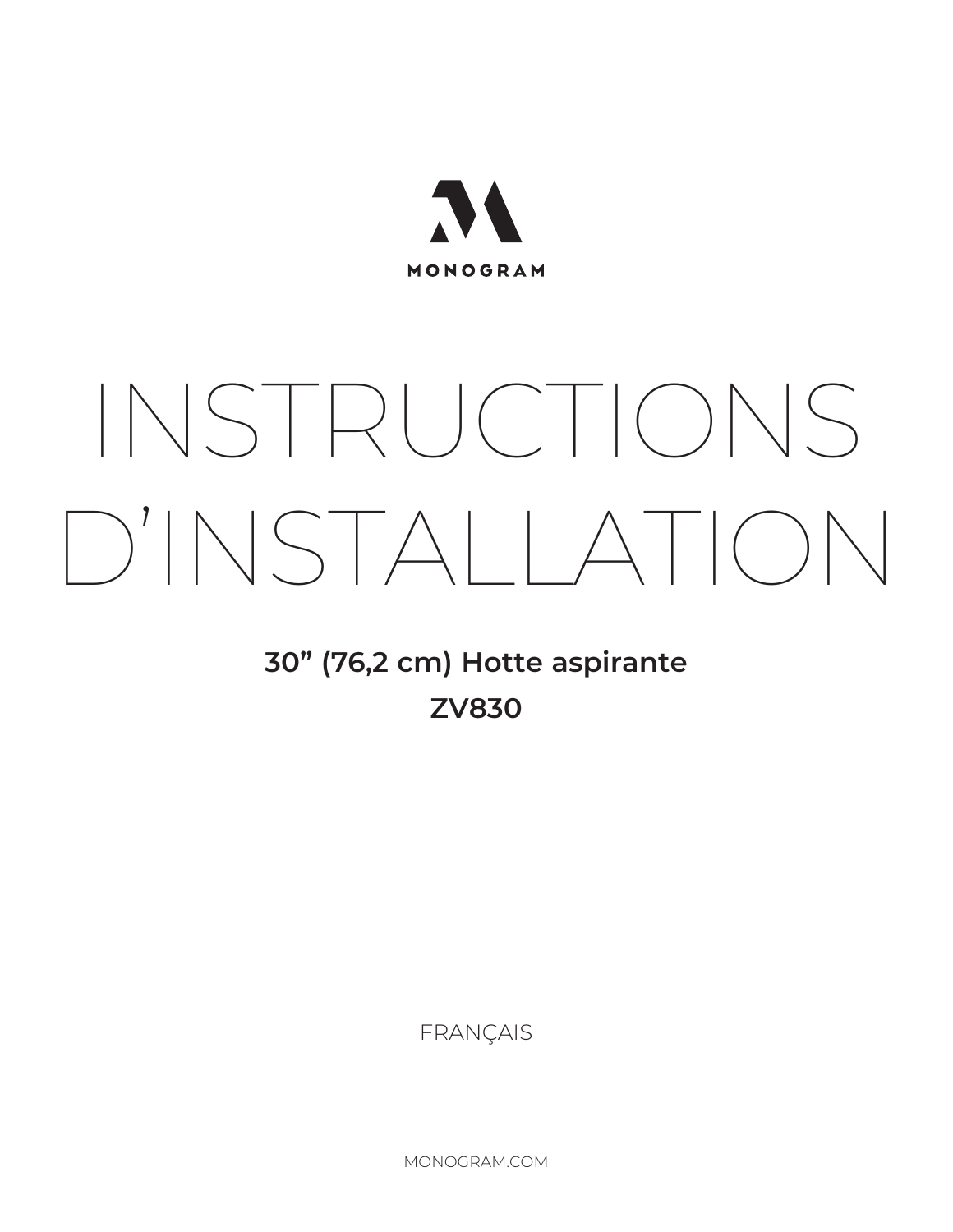## **AVANT DE COMMENCER**

**Veuillez lire attentivement ces instructions dans leur intégralité.**

- **IMPORTANT** Veuillez conserver ces instructions pour afin que l'inspecteur local puisse s'y référer.
- **IMPORTANT** Respectez tous les codes réglementaires et les réglements.
- **Note destinée à l'installateur** Assurez-vous de laisser ces instructions au client.
- **Note destinée au client** Veuillez conserver ces instructions avec votre manuel utilisateur afin de pouvoir vous y référer ultérieurement.
- Niveau de compétence l'installation de cet appareil requiert des compétences en matière de mécanique et d'électricité.
- **Durée d'assemblage** 1 à 3 heures.
- L'installation incombe à l'installateur. Si le produit connaît une défaillance due à une installation inappropriée, la garantie ne s'applique pas.
- Pour le service de Monogram au Canada, visitez notre site Web à l'adresse monogram.ca.
- Pour les pièces et accessoires de Monogram, visitez notre site Web à l'adresse monogram.ca.

**ATTENTION** À cause du poids et de la taille de ces hottes et pour reduire le risque de blessures et de dommages, **IL FAUT DEUX PERSONNES POUR FAIRE L'INSTALLATION CORRECTEMENT.**

**A AVERTISSEMENT**<br>Pour réduire le risque d'incendie ou de choc électrique, il ne faut pas utiliser cette hotte avec un régulateur de vitesse électronique externe. Toute modification de ce type du branchement d'usine peute endommager l'appareil ou créer un risque de choc électrique. **AFIN DE RÉDUIRE LE RISQUE D'INCENDIE, N'UTILISEZ QUE DES CONDUITS MÉTALLIQUES.**

**A AVERTISSEMENT** POUR RÉDUIRE LE RISQUE D'INCENDIE, DE CHOC ÉLECTRIQUE OU DE BLESSURES, IL FAUT OBSERVER LES REGLES SUIVANTES :

- A. Utilisez cet appareil uniquement de la maniére prévue par le fabricant. En cas de question, consultez le fabricant.
- B. Avant toute intervention ou nettoyage, coupez l'alimentation électrique au disjoncteur et verrouillez le panneau du disjoncteur pour éviter la mise sous tension accidentelle. S'il n'est pas possible de verrouiller le panneau du disconcteur, attachez un placard ou une étiquette trés visible au panneau.

**A ATTENTION** UNIQUEMENT À DES FINS DE VENTILATION. NE L'UTILISEZ PAS POUR ÉVACUER DES SUBSTANCES DANGEREUSES, DES MATÉRIAUX EXPLOSIFS OU DES VAPEURS.

**A AVERTISSEMENT** AFIN DE RÉDUIRE LE RISOUE D'INCENDIE. LES ÉLECTROCUTIONS OU LES BLESSURES AUX PERSONNES, VEUILLEZ RESPECTER CE QUI SUIT :

- L'installation et le câblage électrique doivent être effectués par des personne(s) qualifiée(s) conformément aux règlements et normes applicables, dont ceux relatifs à la construction ignifuge.
- Une quantité suffisante d'air est nécessaire pour la combustion et l'évacuation des gaz via le carneau (hotte) de l'équipement à carburant afin d'éviter une contre-explosion. Veuillez suivre les consignes du fabricant de l'appareil de chauffage et les normes de sécurité, telles que celles publiées par l'Association nationale de protection antiincendie (NFPA), l'association américaine des ingénieurs du chauffage, de la réfrigération et de la climatisation (ASHRAE) ainsi que les autorités locales. Le cas échéant, installez un système de compensation d'air (remplacement) conformément aux conditions des codes locaux du bâtiment.
- Lorsque vous coupez ou percez des murs ou des plafonds, veillez à ne pas endommager les câbles électriques et autres applications cachées par le mur.
- Les systèmes de conduits doivent toujours être ventilés vers l'extérieur.
- Les règlements locaux sont susceptibles de varier. L'installation de raccords électriques et de mise à la terre doivent être conformes aux réglementations applicables. En l'absence de règlements, l'évent doit être installé conformément au code électrique national ANSI/NFPA 70-1990 ou version plus récente.

**A ATTENTION** || faut prendre soin d'installer un conduit vers l'extérieur pour réduire le risque d'incendie et pouvoir évacuer l'air correctement. Il ne faut pas évacuer l'air dans l'espace entre les parois d'un mur, un plafond ou un grenier, un espace sanitaire ou un garage.

# **LISEZ ET CONSERVEZ CES INSTRUCTIONS**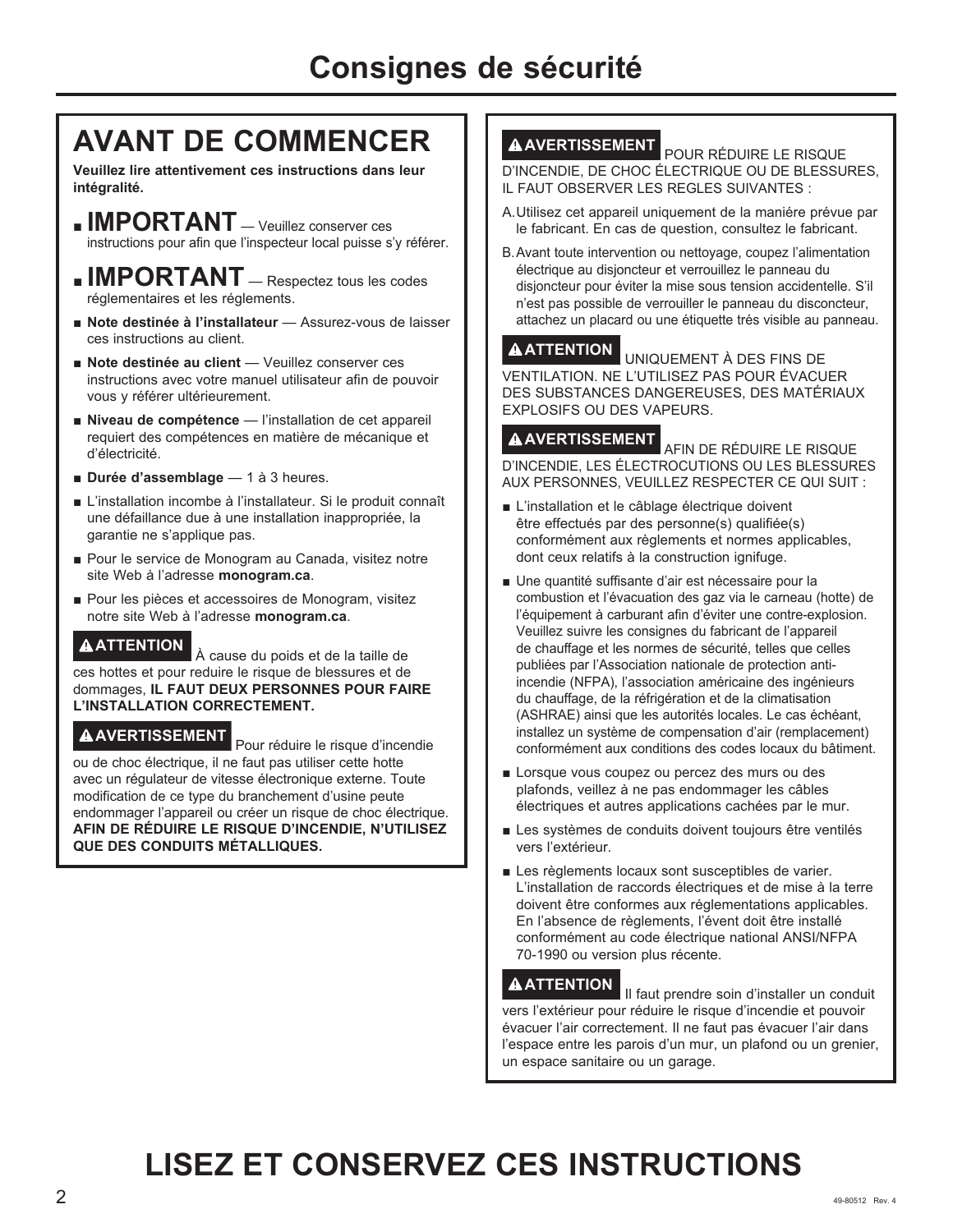#### **TABLE DES MATIÈRES**

| <b>Caractéristiques</b>                        |  |
|------------------------------------------------|--|
| Préparation à l'installation                   |  |
|                                                |  |
|                                                |  |
|                                                |  |
|                                                |  |
|                                                |  |
|                                                |  |
|                                                |  |
|                                                |  |
| Installation-Ventilé vers l'extérieur          |  |
| Emplacement des canalisations et des câbles  9 |  |

| Étape 1, Installer l'encadrement pour la fixation de la hotte 9 |
|-----------------------------------------------------------------|
| Étape 2, Installer les vis d'assemblage de la hotte 10          |



cm (24 po), et 76 cm (30 po) au-dessus de la surface de cuisson. La hauteur d'installation de la hotte au-dessus de la surface de cuisson dépend de la hauteur de plafond.

Le couvercle télescopique dissimule les conduits partant du haut de la hotte jusqu'au plafond. Le cache fourni s'adapte aux hauteurs de plafond de 2,4 m à 3,1 m (8 pi à 10 pi). Consultez page 7.

Accessoire ZX83012 - Un accessoire pour conduit pour hauteurs de plafond de 3,1 m à 3,7 m (10 pi à 12 pi). Consultez page 7.

| Étape 3, Installer le support de canalisation  10                 |  |
|-------------------------------------------------------------------|--|
|                                                                   |  |
|                                                                   |  |
| Étape 6, Connecter les parties électriques  12                    |  |
|                                                                   |  |
|                                                                   |  |
|                                                                   |  |
| <b>Installation-Recyclage</b>                                     |  |
| Emplacement des canalisations et des câbles  14                   |  |
| Étape 1, Installer l'encadrement pour la fixation de la hotte. 14 |  |
| Étape 2, Installer les vis d'assemblage de la hotte 15            |  |
| Étape 3, Installer le support de canalisation  15                 |  |
|                                                                   |  |
| Étape 5, Mesurer et couper le conduit 16                          |  |
| Étape 6, Connecter les parties électriques  17                    |  |
| Étape 7, Installer les caches de conduit  17                      |  |
|                                                                   |  |

eWDSH,QVWDOOHUOHVILOWUHV .................................................... 18 eWDSH7HUPLQHUO¶LQVWDOODWLRQ .............................................. 18



**NOTE** : La hauteur d'installation doit être mesurée à partir de la surface de caisson à la partie la plus basse de la hotte.

Cette hotte doit être installée sur un mur et ventilée vers l'extérieur, ou elle peut être installée pour l'opération de recyclage. Toutes les parties nécessaires à l'opération de recyclage sont fournies avec la hotte. Aucun kit n'est nécessaire.

Cette hotte peut être installée sur une table de cuisson Monogram de 76,2 cm (30 po) ou une cuisinière à gaz.

# **LISEZ ET CONSERVEZ CES INSTRUCTIONS**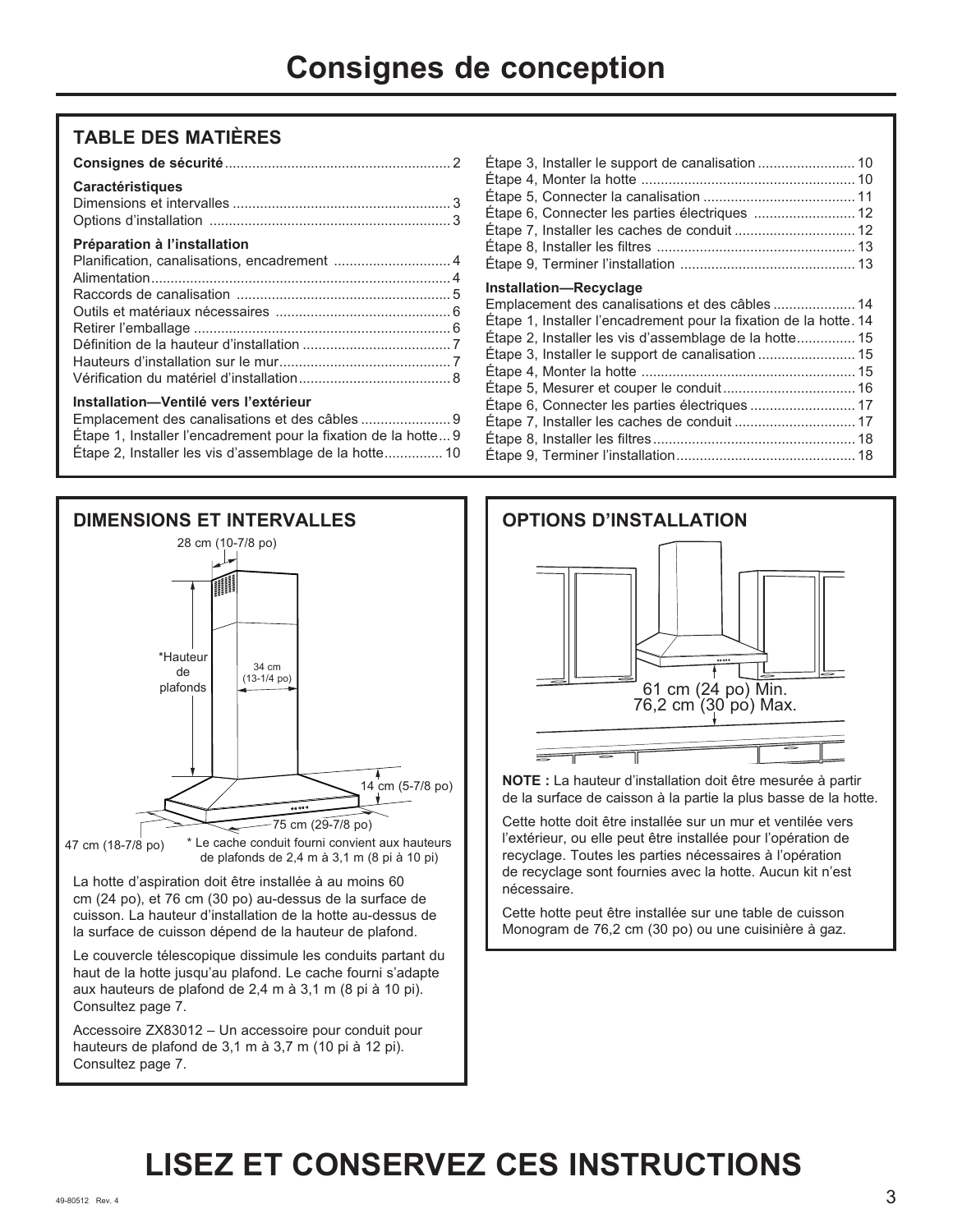#### **PLANIFICATION**

- Déterminez l'emplacement de la hotte aspirante.
- Planifiez le parcours du conduit d'échappement vers l'extérieur.
- E Faites en sorte que le parcours soit le plus court et le plus droit possible. Pour des performances optimales, le parcours du conduit ne doit pas dépasser 3 m (100 pi) de longueur équivalente pour des configurations de conduit.
- Reportez-vous au tableau Raccords de conduit figurant sur la page 5 pour calculer la longueur maximale acceptable pour les parcours de conduit vers l'extérieur.
- Le cas échéant, installez un système de compensation d'air (remplacement) conformément aux conditions des codes locaux du bâtiment.

**A ATTENTION I** faut prendre soin d'installer un conduit vers l'extérieur pour réduire le risque d'incendie et pouvoir évacuer l'air correctement. Il ne faut pas évacuer l'air dans l'espace entre les parois d'un mur, un plafond ou un grenier, un espace sanitaire ou un garage.

#### **A AVERTISSEMENT**<br>AFIN DE RÉDUIRE LE RISQUE

D'INCENDIE, N'UTILISEZ QUE DES CONDUITS MÉTALLIQUES.

Installez une protection murale avec registre ou une protection de toiture sur l'ouverture extérieure Commandez la protection de toiture ou murale et tout raccord à l'avance.

#### **Support mural pour une fixation adéquate**

- $\blacksquare$  Cette hotte aspirante est lourde. Une support de structure adéquat doit être fourni sur tous les types d'installation. La hotte doit être fixée sur des chevilles verticales dans le mur, ou sur un support horizontal.
- La hotte aspirante doit se trouver sur le site avant l'encadrement final et la finition murale. Ceci permettra de repérer les conduits et le compartiment électrique.
- L'installation sera plus facile si la hotte est installée avant la table de cuisson et le plan de travail.

#### **ACCESSOIRE CACHE CONDUIT**

Cette hotte est dotée d'un cache conduit décoratif pour des hauteurs de plafonds de 2,20 à 2,40 m (7 pi 11 po à 10 pi). Le cache conduit ZX83012 est disponible pour atteindre les hauteurs de plafonds de 3 m à 3,40 m (10 pi 1 po à 12 pi). L'accessoire doit être commandé avec la hotte et se trouver sur le site avant de procéder à l'installation.

#### **ALIMENTATION**

**IMPORTANT – (À lire attentivement)**

**A AVERTISSEMENT** POUR DES RAISONS DE

SÉCURITÉ, CET APPAREIL DOIT ÊTRE CORRECTEMENT MIS À LA TERRE.

Retirez le fusible de votre domicile ou ouvrez le disjoncteur avant de procéder à l'installation.

N'utilisez pas de cordon de rallonge ou de prise adaptateur avec cet appareil. Veuillez suivre les codes électriques nationaux ou les codes locaux et les réglementations.

#### **Alimentation électrique**

Ces hottes aspirantes doivent être utilisées avec du courant de type 120 V, 60 Hz et connectées à un circuit correctement mis à la terre et protégées par un disjoncteur de type 15 ou 20 Amp ou un fusible de surcharge.

- Le raccordement doit être assuré par deux 2 câbles mise à la terre.
- Si l'alimentation électrique ne répond pas aux exigences ci-dessus, appelez un électricien agréé avant de continuer.
- Placez les câbles à proximité de l'emplacement de l'installation dans le plafond ou le mur arrière. Reportez-vous aux emplacements des câbles de la page 9.
- Connectez les câbles de la hotte au domicile conformément aux codes locaux.

#### **Consignes relatives à la mise à la terre**

Le conducteur de terre doit être connecté à un système métallique permanent de câbles raccordés à la terre ou à une borne de mise à la terre ou au câble de la hotte.

#### **A AVERTISSEMENT** Le mauvais branchement du fil de

mise à la terre peut causer un choc électrique. En cas de doute, consultez un électricien qualifié ou un technicien pour déterminer si l'appareil est à la terre.

**ATTENTION** Appareil commandé automatiquement. Afin de réduire les risques de blessure, débranchez l'appareil de l'alimentation électrique avant de procéder à une réparation. L'appareil est équipé d'un sectionneur intégral situé à l'intérieur du logement du ventilateur.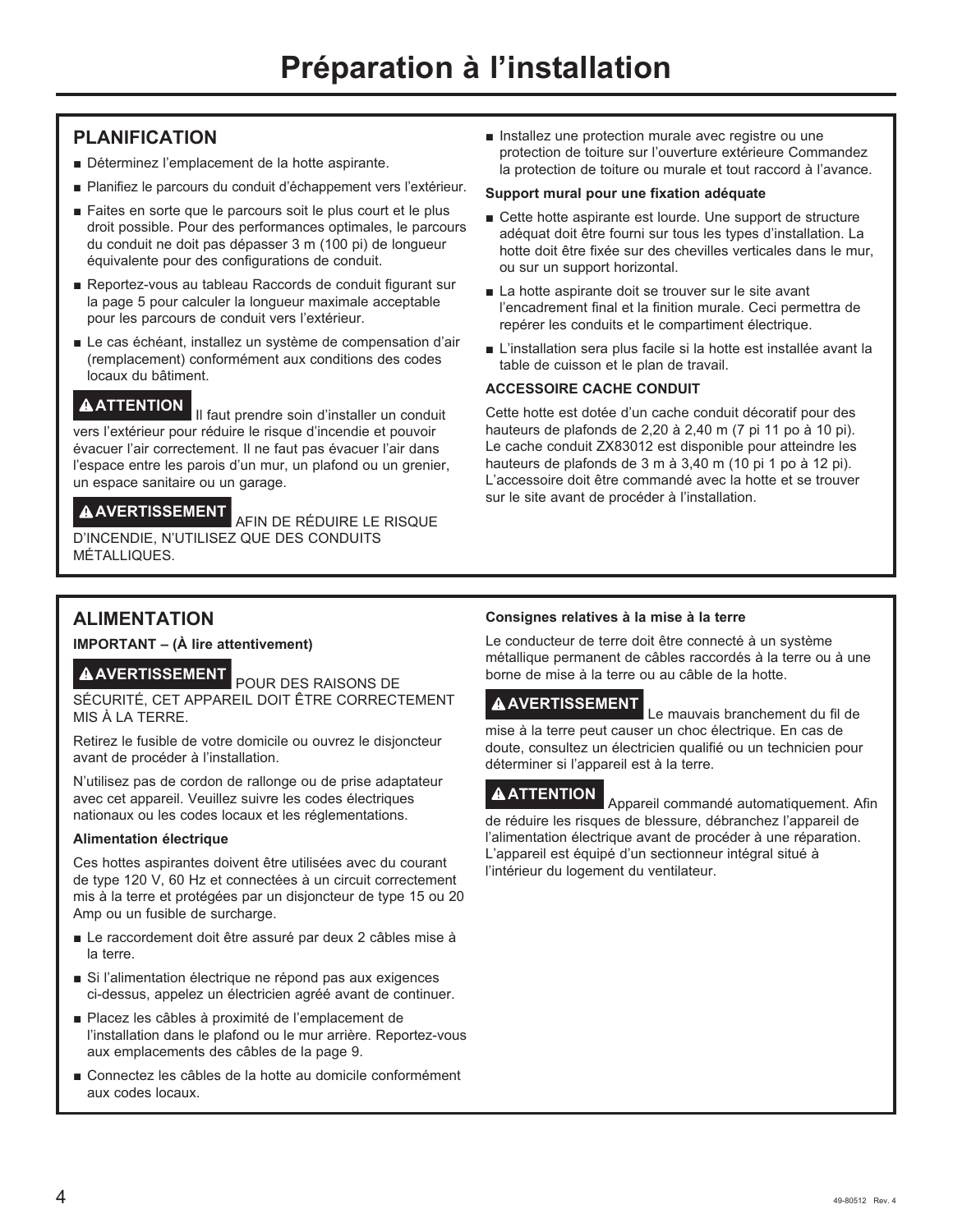#### **RACCORDS DE CANALISATION**

**Cette hotte doit utiliser un conduit rond de 20 cm (8 po) raccordant à un tuyau 8 cm x 30 cm (3-1/4 po x 12 po).**

Reportez-vous au tableau pour calculer les longueurs maximales autorisées pour les conduits vers l'extérieur.

**REMARQUE :** Ne dépassez pas les longueurs maximales autorisées !

**Longueur maximale de conduit : 30 m (100 pi) pour les hottes de cuisinière.**

#### **Conduit flexible :**

En cas d'utilisation de conduits métalliques flexibles, les valeurs en pieds figurant dans le tableau doivent être doublées. Le conduit métallique flexible doit être droit et lisse et étiré au maximum.

N'utilisez PAS de conduit en plastique flexible.

**REMARQUE :** Tout système de ventilation domestique tel qu'une hotte aspirante, est susceptible d'interrompre le débit d'air et de fumées de combustion requis pour les cheminées, fours à gaz, les chauffe-eau à gaz et autres systèmes naturellement ventilés. Afin de réduire les probabilités d'interruption de ces systèmes naturellement ventilés, nous vous recommandons de suivre les consignes du fabricant de l'équipement de chauffage et les normes de sécurité telles que celles publiées par la NFPA et l'ASHRAE. Le cas échéant, installez un système de compensation d'air (remplacement) conformément aux conditions des codes locaux du bâtiment.

| <b>Conduit</b> | <b>Dimensions</b>                                                                 | Longueur<br>équivalente*                    | Quantité<br>utilisée | Longueur<br>total<br>équivalente |
|----------------|-----------------------------------------------------------------------------------|---------------------------------------------|----------------------|----------------------------------|
|                | Rond droit                                                                        | 30 cm (1 pied)<br>(par longueur<br>en pied) |                      |                                  |
|                | Droit 8 cm x 30 cm<br>(3-1/4 po x 12 po)                                          | 30 cm (1 pied)<br>(par longueur<br>en pied) |                      |                                  |
|                | Coude 90°                                                                         | 5 m (17 pieds)                              |                      |                                  |
|                | Coude 45°                                                                         | 3 m (10 pieds)                              |                      |                                  |
|                | Coude 90° 8 cm x 30 cm<br>(3-1/4 po x 12 po)                                      | 13 <sub>m</sub><br>$(43$ pieds)             |                      |                                  |
|                | Coude 45° 8 cm x 30 cm<br>(3-1/4 po x 12 po)                                      | 7,90 m<br>$(26$ pieds)                      |                      |                                  |
|                | Coude plat 90° 8 cm x 30 cm<br>(3-1/4 po x 12 po)                                 | 32 m<br>$(102$ pieds)                       |                      |                                  |
|                | Rond 20 cm (8 po) pour<br>raccord 8 cm x 30 cm<br>(3-1/4 po x 12 po)              | 60 cm<br>(2 pieds)                          |                      |                                  |
|                | 8 cm x 30 cm (3-1/4 po x 12)<br>po) pour raccord rond 20 cm<br>(8 <sub>po</sub> ) | 1,5 m (5 pieds)                             |                      |                                  |
|                | Rond 20 cm (8 po) pour<br>raccord en coude 90° 8 cm x<br>30 cm (3-1/4 po x 12 po) | 1,8 m (6 pieds)                             |                      |                                  |
|                | 8 cm x 30 cm (3-1/4 po x 12<br>po) pour raccord rond 20 cm<br>(8 po) en coude 90° | $3,96 \, m$<br>$(13$ pieds)                 |                      |                                  |
|                | Cache mur rond avec registre                                                      | $9,7 \text{ m}$<br>$(32 \text{ pieds})$     |                      |                                  |
|                | Cache mur 9 cm x 30 cm<br>(3-1/4 po x 12 po) avec<br>registre                     | 22,9 m<br>$(75$ pieds)                      |                      |                                  |
|                | Cache rond pour toiture                                                           | 13 m<br>$(44$ pieds)                        |                      |                                  |

ingénieurs GE Appliances et satisfaisant aux exigences pour de bonnes<br>performances en termes de ventilation de toute hotte aspirante.

des conduits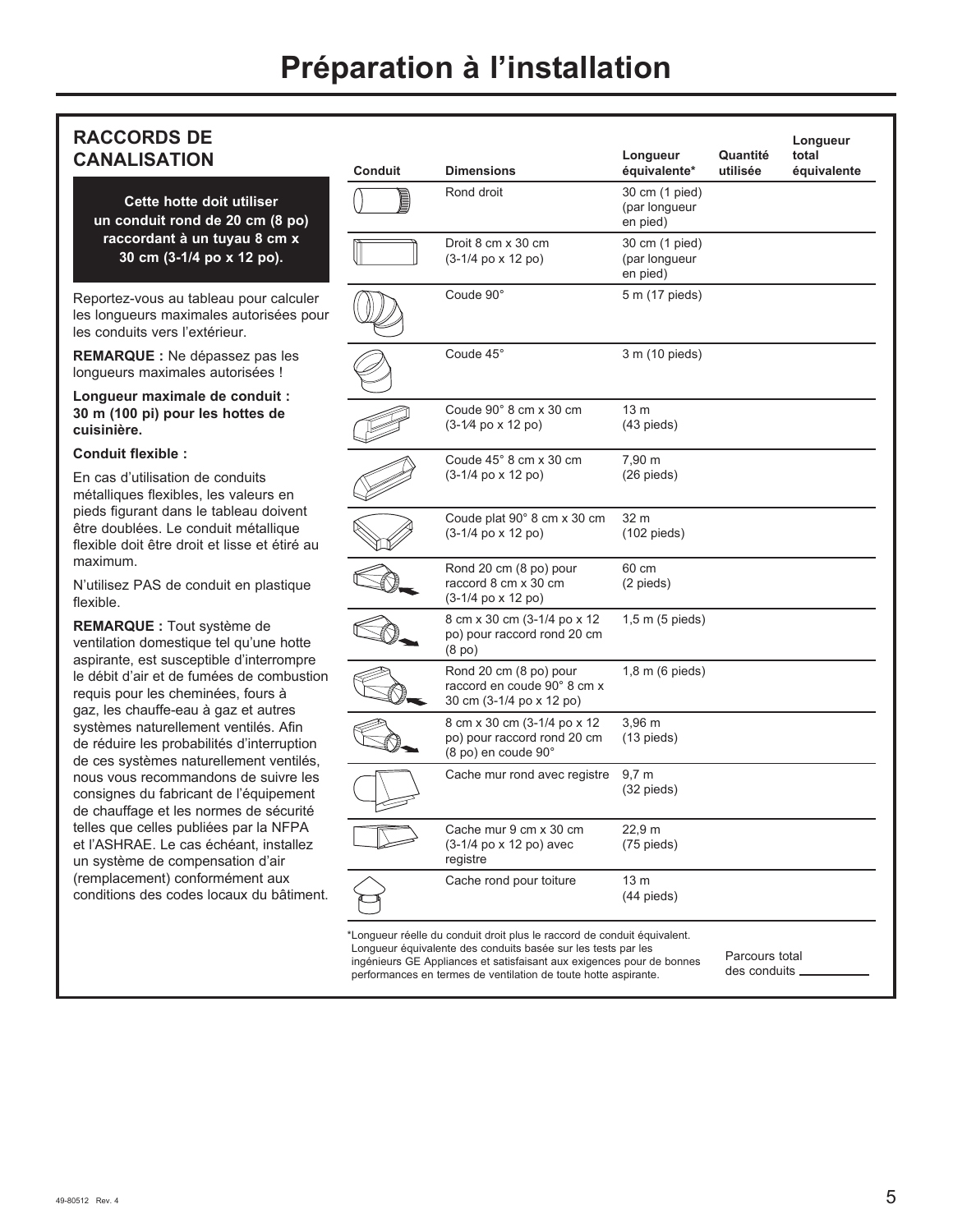

#### **RETIRER L'EMBALLAGE**

**ATTENTION** Veillez à porter des gants afin de vous protéger contre les lames tranchantes.

- $\blacksquare$  Retirez les caches conduit.
- Retirez la boîte de pièces et autres pièces. Consultez le manuel utilisateur.
- Retirez et jetez les emballages plastiques de protection et autres matériaux d'emballage.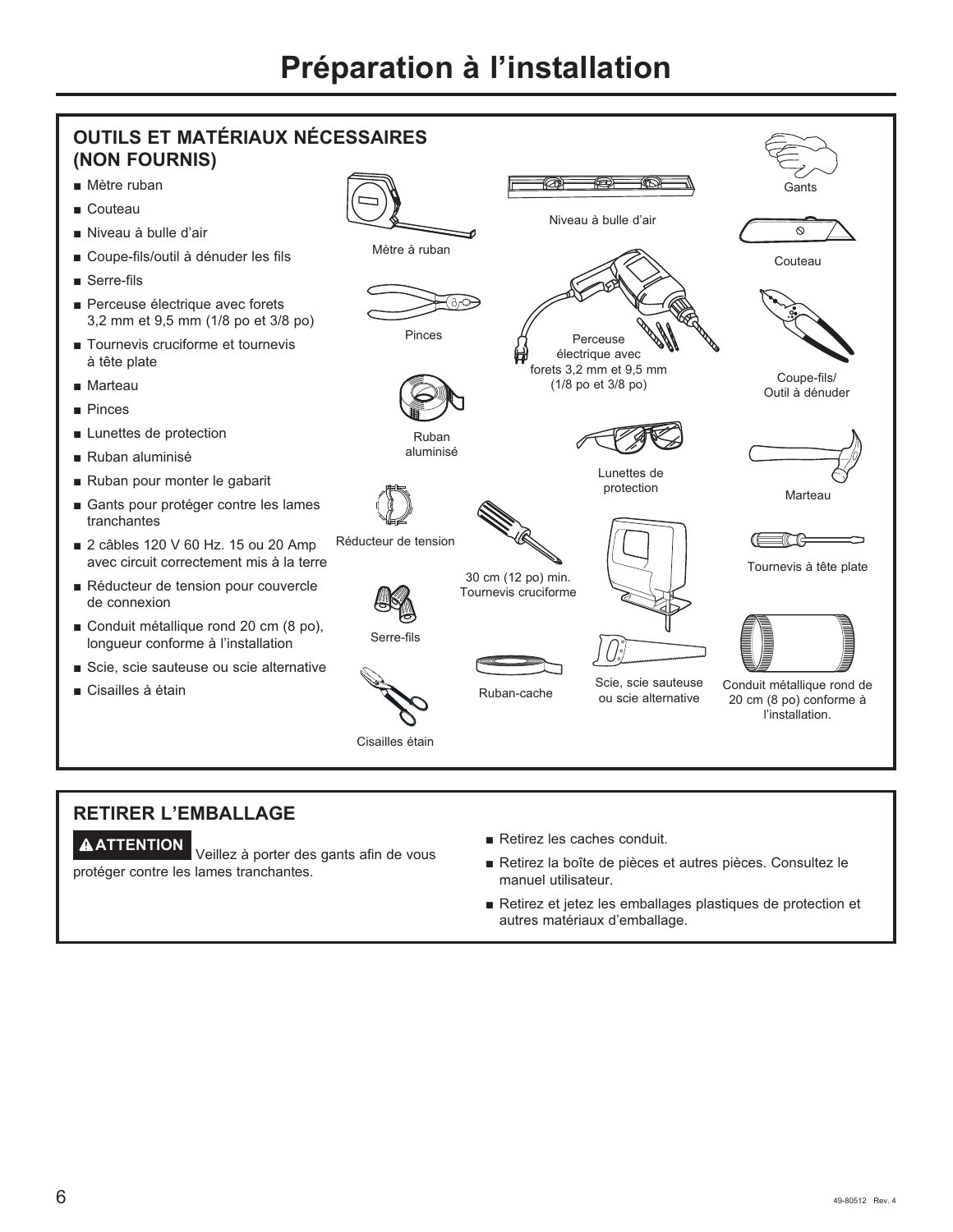#### **DÉFINITION DE LA HAUTEUR D'INSTALLATION**

- Les caches conduit télescopiques servent à dissimuler les conduits allant jusqu'au plafond.
- Cette hotte peut être installée pour l'opération de recyclage. Aucun kit n'est nécessaire.



**REMARQUE :** La hauteur d'installation doit être mesurée à partir de la surface de caisson à la partie la plus basse de la hotte.

La hotte d'aspiration doit être installée à au moins 60 cm et 76 cm (24 po et 30 po) au-dessus de la surface de cuisson. La hauteur d'installation de la hotte au-dessus de la surface de cuisson dépend de la hauteur de plafond.

#### **ACCESSOIRES**

La cache conduit ZX83012 est disponible pour les plafonds de 3 m à 3,60 m (10 pi à 12 pi). Il s'agit d'un cache conduit d'une longueur de 122 cm (48 7/8 po).

|                                     | <b>Support mural ZV830</b><br><b>Hauteurs d'installation</b> |                                         |                     |
|-------------------------------------|--------------------------------------------------------------|-----------------------------------------|---------------------|
| <b>Hauteur de</b><br>plafond réelle | Hauteur<br>d'installation<br><b>VENTILÉE*</b>                | Hauteur d'installation<br>de RECYCLAGE* |                     |
| 7 pi 11 po                          | 24 po                                                        | 24 po                                   |                     |
| 8 pi 0 po                           | 24 po à 25 po                                                | 24 po à 25 po                           |                     |
| 8 pi 1 po                           | 24 po à 26 po                                                | 24 po à 26 po                           |                     |
| 8 pi 2 po                           | 24 po à 27 po                                                | 24 po à 27 po                           |                     |
| 8 pi 3 po                           | 24 po à 28 po                                                | 24 po à 28 po                           |                     |
| 8 pi 4 po                           | 24 po à 29 po                                                | 24 po à 29 po                           |                     |
| 8 pi 5 po<br>à 9 pi 6 po            | 24 po à 30 po                                                | 24 po à 30 po                           |                     |
| 9 pi 7 po                           | 25 po à 30 po                                                | 24 po à 30 po                           |                     |
| 9 pi 8 po                           | 26 po à 30 po                                                | 24 po à 30 po                           | <b>FOURN</b>        |
| 9 pi 9 po                           | 27 po à 30 po                                                | 24 po à 30 po                           |                     |
| 9 pi 10 po                          | 28 po à 30 po                                                | 24 po à 30 po                           |                     |
| 9 pi 11 po                          | 29 po à 30 po                                                | 25 po à 30 po                           |                     |
| 10 pi 0 po                          | 30 po                                                        | 26 po à 30 po                           |                     |
| 10 pi 1 po                          |                                                              | 27 po à 30 po                           |                     |
| 10 pi 2 po                          |                                                              | 28 po à 30 po                           |                     |
| 10 pi 3 po                          |                                                              | 29 po à 30 po                           |                     |
| 10 pi 4 po                          |                                                              | 30 po                                   |                     |
| 9 pi 7 po                           | 24 po                                                        |                                         |                     |
| 9 pi 8 po                           | 24 po à 25 po                                                |                                         |                     |
| 9 pi 9 po                           | 24 po à 26 po                                                |                                         |                     |
| 9 pi 10 po                          | 24 po à 27 po                                                |                                         |                     |
| 9 pi 11 po                          | 24 po à 28 po                                                | 24 po                                   |                     |
| 10 pi 0 po                          | 24 po à 29 po                                                | 24 po à 25 po                           |                     |
| 10 pi 1 po                          | 24 po à 30 po                                                | 24 po à 26 po                           |                     |
| 10 pi 2 po                          | 24 po à 30 po                                                | 24 po à 27 po                           |                     |
| 10 pi 3 po                          | 24 po à 30 po                                                | 24 po à 28 po                           | <b>OIRE ZX83012</b> |
| 10 pi 4 po                          | 24 po à 30 po                                                | 24 po à 29 po                           |                     |
| 10 pi 5 po                          | 24 po à 30 po                                                | 24 po à 30 po                           |                     |
| 10 pi 6 po à<br>11 pi 6 po          | 24 po à 30 po                                                | 24 po à 30 po                           | <b>ACCESS</b>       |
| 11 pi 7 po                          | 25 po à 30 po                                                | 24 po à 30 po                           |                     |
| 11 pi 8 po                          | 26 po à 30 po                                                | 24 po à 30 po                           |                     |
| 11 pi 9 po                          | 27 po à 30 po                                                | 24 po à 30 po                           |                     |
|                                     |                                                              |                                         |                     |
| 11 pi 10 po                         | 28 po à 30 po                                                | 24 po à 30 po                           |                     |
| 11 pi 11 po                         | 29 po à 30 po                                                | 25 po à 30 po                           |                     |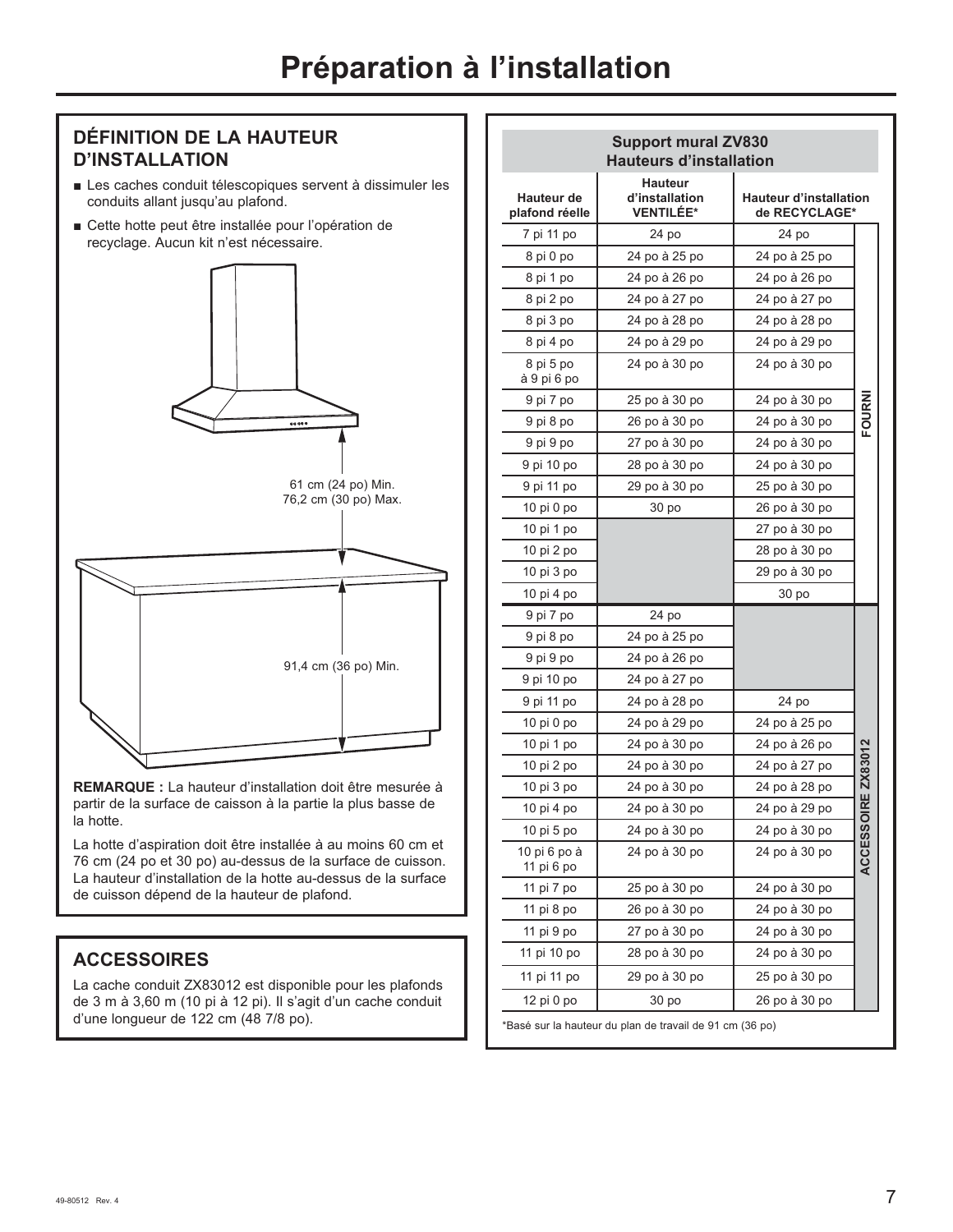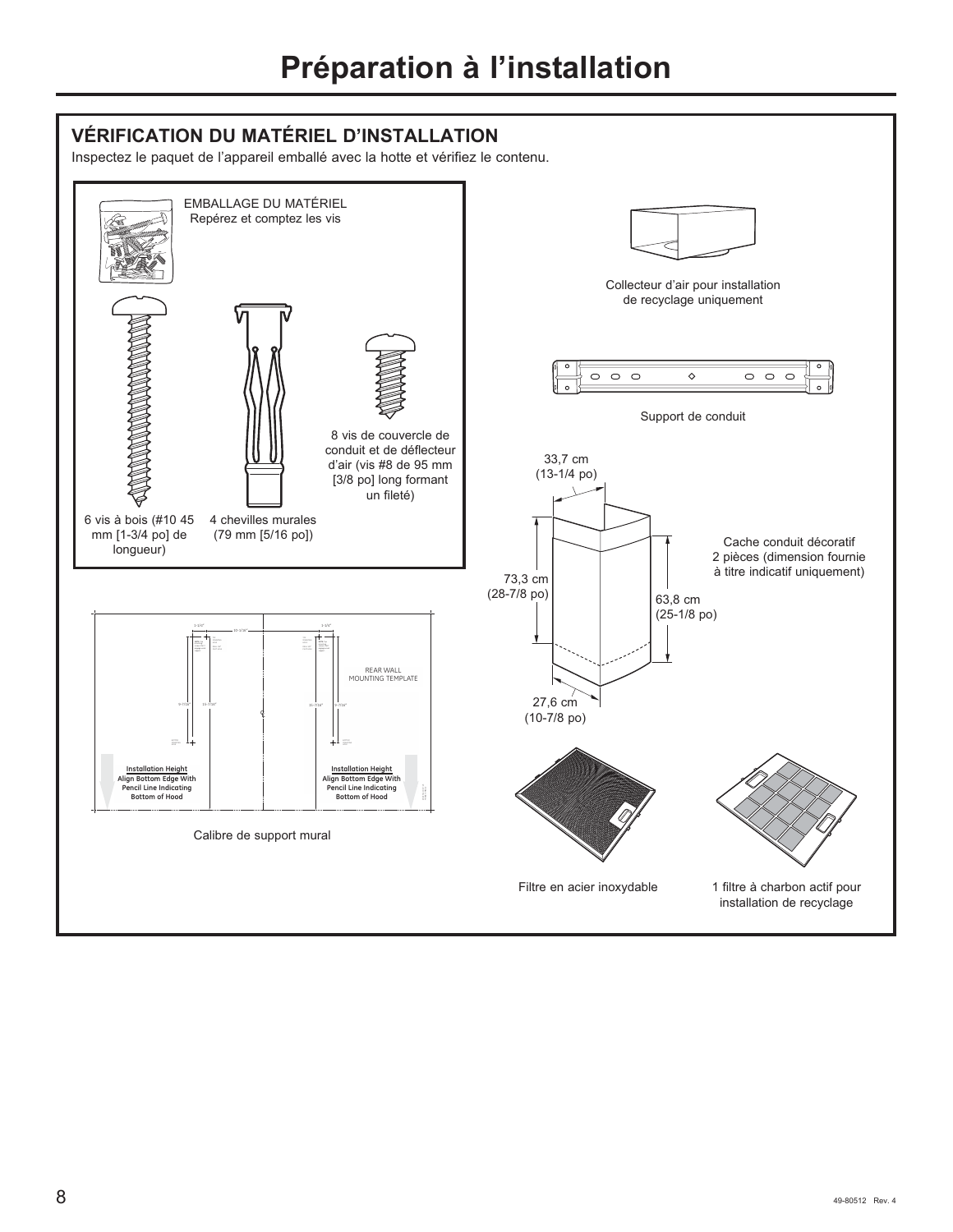#### **EMPLACEMENT DES CANALISATIONS ET DES CÂBLES**

- Déterminez l'emplacement de la hotte aspirante.
- **J** Identifiez le gabarit emballé avec les manuels.
- $\blacksquare$  Mesurez 91 cm (36 po) partir du sol jusqu'au dessus de la surface de cuisson. Ajoutez la hauteur d'installation de la hotte sur la page 7. Marquez cet emplacement.
- Utilisez un niveau pour tracer une ligne au stylo sur le mur.



Enfoncez le gabarit le long de la ligne tracée au stylo. ASSUREZ-VOUS QUE LE GABARIT EST BIEN NIVELÉ.

#### **Conduit de plafond :**

Si les conduits ventile directement vers le plafonds :

- Utilisez un niveau pour tracer une ligne droite de la ligne médiane du gabarit jusqu'au plafond.
- Nesurez 60 mm (5-1/2 po) du mur arrière jusqu'à la ligne médiane d'un trou de 96 mm (8-1/2 po) dans le plafond.

**REMARQUE :** En l'absence de cloison sèche, ajoutez l'épaisseur de cloison d'une dimension de 62 mm (5-1/2 po).

#### **Conduit mural :**

Si les conduits ventile directement vers l'arrière :

- Utilisez un niveau pour tracer une ligne droite de la ligne médiane du gabarit.
- Mesurez au moins 51 cm (27-3/4 po) au-dessus de la ligne tracée au stylo indiquant la hauteur d'installation inférieure, jusqu'à la ligne médiane d'un trou de 9,6 cm (8-1/2 po) de diamètre pour tuyau. (Le trou peut être agrandi pour le coude de tuyau.)

#### **EMPLACEMENT DES CÂBLES DE LA MAISON :**

- La boîte à bornes est située sur le côté supérieur gauche de la hotte.
- Les câbles doivent pénétrer dans le mur arrière d'au moins 45 cm (18 po) au-dessus de la partie inférieure de la hotte, et entre 9,6 cm (5-1/2 po) du côté gauche de la ligne médiane.

#### **1 INSTALLER L'ENCADREMENT POUR LA FIXATION DE LA HOTTE**

**IMPORTANT :** L'encadrement doit être capable de supporter 45 kg (100 livres).



En présence d'une cloison sèche, marquez les emplacements des trous de vis pour les supports de montage supérieurs. Retirez le gabarit.

- Coupez suffisamment dans la cloison sèche afin d'exposer 2 chevilles verticales à l'emplacement du support indiqué sur le gabarit.
- **Installez un support horizontal aux dimensions 2,5 cm**  $x$  15 cm (1 po  $x$  6 po) entre les deux chevilles murales sur l'emplacement de la vis de montage. **Le support horizontal doit être encastré dans le côté pièce des**  chevilles. Placez des cales devant les deux côtés du support afin de fixer les chevilles murales.

**IMPORTANT :** Réinstallez la cloison sèche pour une surface de cuisson.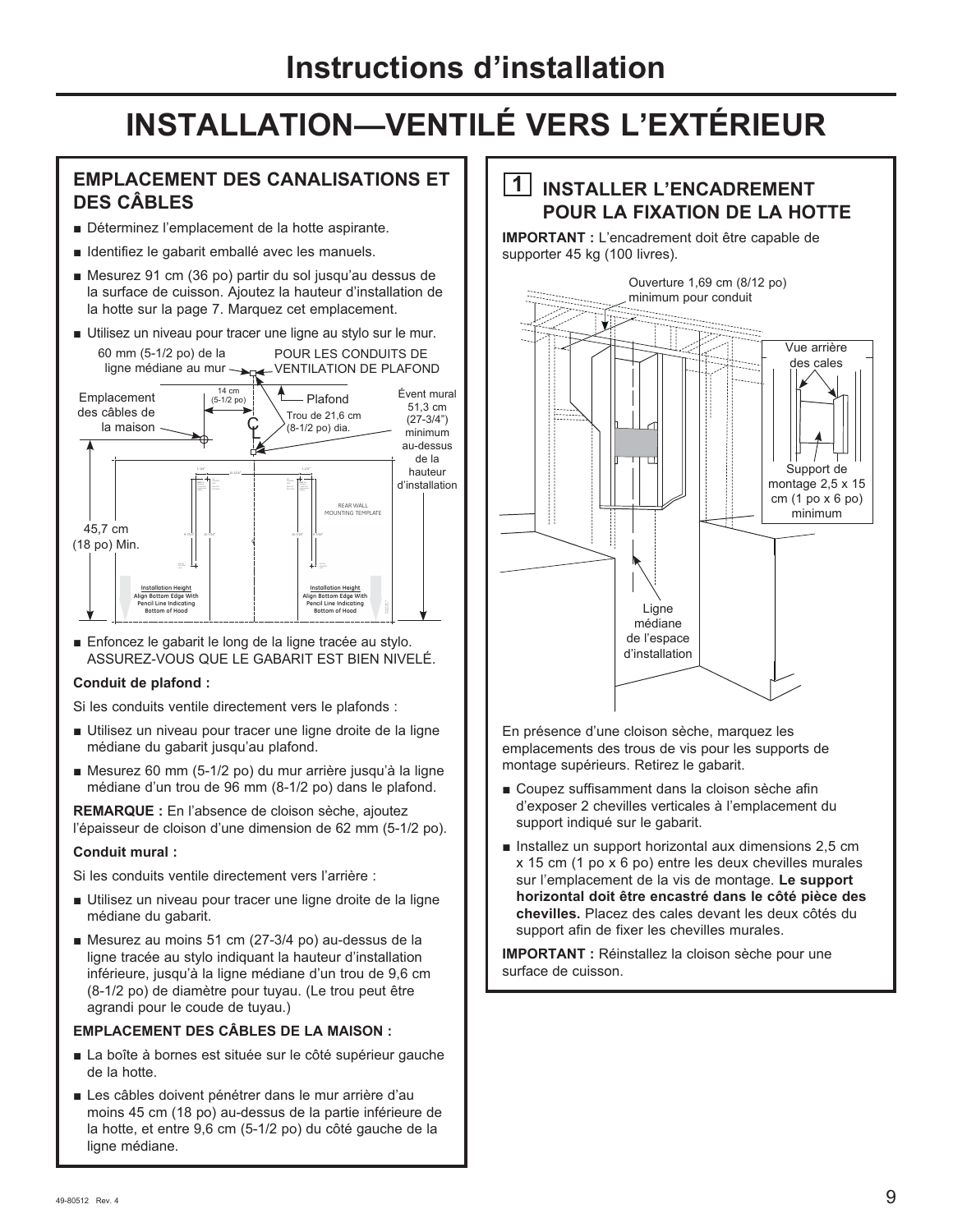#### **2 INSTALLER LES VIS D'ASSEMBLAGE DE LA HOTTE**

Les deux vis de montage du haut doivent pénétrer dans le support horizontal ou les chevilles murales.

- Une fois le gabarit en place, utilisez un poinçon pour marquer les emplacements des vis du support de montage.
- Percez les trous 31 mm (1/8 po) aux 2 emplacements poinçonnés sur le support inférieur.
- $\blacksquare$  Retirez le calibre.
- Installez les vis de montage; veillez à laisser un espace de 50 mm (1/4 po) entre la tête de la vis et le mur. La rainure du cadre de la hotte introduira la tête de la vis.



**IMPORTANT :** Utilisez les vis de montage fournis. N'UTILISEZ PAS DE VIS POUR CLOISON SÈCHE.

Vérifiez si les vis de montage sont horizontalement alignées.

#### **3 INSTALLER LE SUPPORT DE CANALISATION**

Le support de conduit doit être installé contre le mur arrière et aligné sur le plafond. Ce support maintiendra en place le cache conduit sur la partie supérieure.

**Fixez le support sur le mur :**

- Alignez la découpe de la ligne médiane sur le support avec la ligne médiane tracée au stylo sur le mur.
- Marquez 2 emplacements de trous sur le mur.
- Percez les trous 30 mm (1/8 po) sur les emplacement marqués.
- $\blacksquare$  Si les trous sont trop petits pour les chevilles, agrandissez les trous jusqu'à 95 mm (3/8 po) et des installez des fixations métalliques murales (fournies).
- Si vous le montez directement sur un mur en maconnerie, munissez-vous de 10 douilles à expansion de maconnerie. Percez et installez conformément aux instructions du fournisseur des fixations.
- Placez les vis à la main dans les fixations afin que les douilles s'élargissent. Retirez les vis.
- E Fixez le support au mur à l'aide des vis à bois et/ou des fixations.



## **4** MONTER LA HOTTE

**AVERTISSEMENT** 2 personnes doivent être présentes pour soulever et positionner la hotte sur les vis de montage.

- Soulevez la hotte sur les vis de montage.
- Vérifiez le niveau et marquez les emplacements des vis du bas.
- Retirez la hotte.
- Percez les trous 30 mm (1/8 po) sur l'emplacement marqué.
- Si les trous sont trop petits pour les chevilles, agrandissez les trous jusqu'à 95 mm (3/8 po) et des installez des fixations métalliques murales (fournies).
- Soulevez la hotte sur les vis de montage.
- Installez les vis inférieures pour fixer la hotte contre le mur.
- Vissez les vis de montage supérieures.

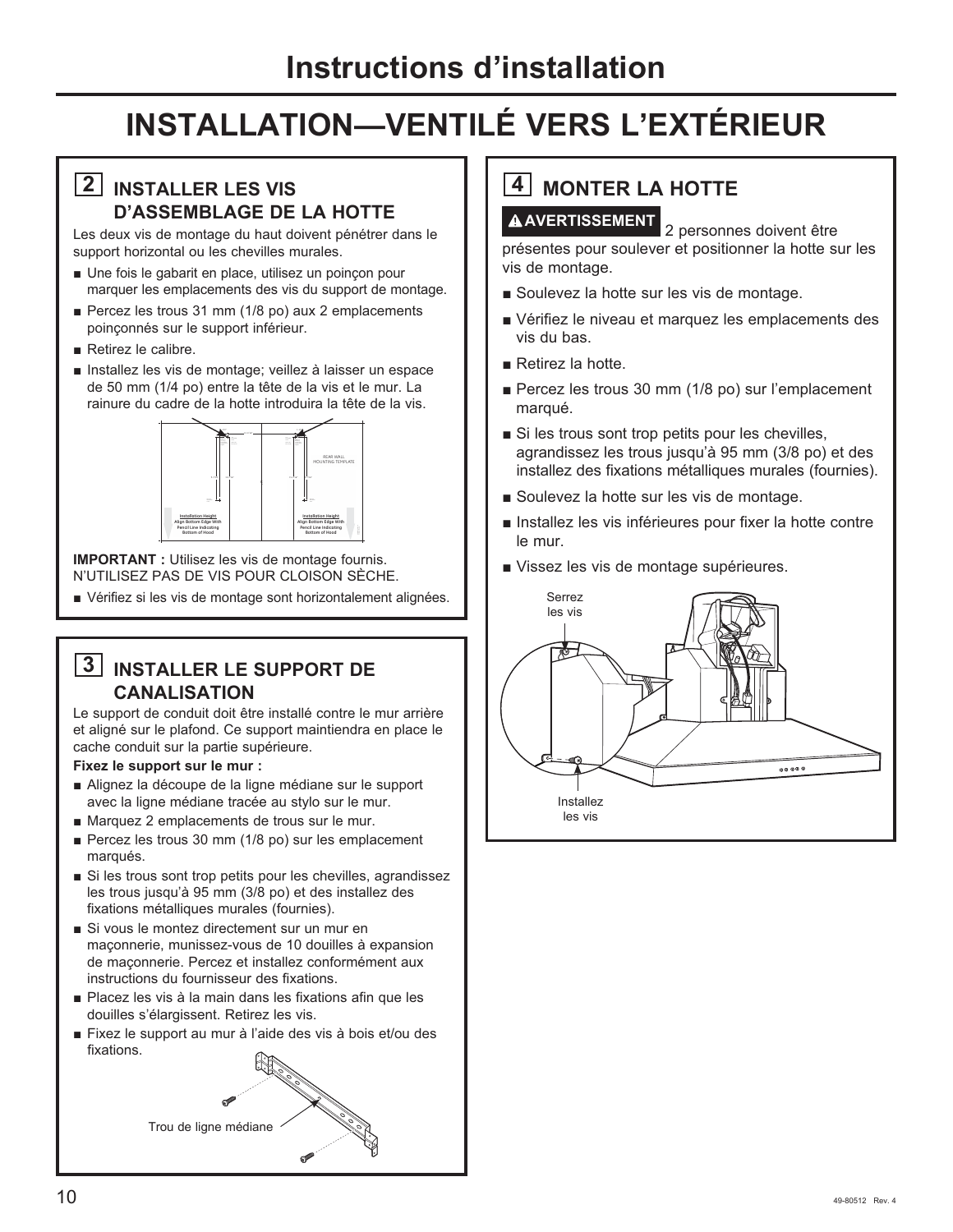## **5** CONNECTER LA CANALISATION

- Retirez le ruban d'expédition du registre.
- Installez les conduits, en veillant à ce que les branchements suivent la direction du flux d'air comme indiqué.
- Enfoncez le conduit dans la prise d'échappement et le registre.
- E Fixez les joints des conduits à l'aide de vis à feuille métallique.
- $\blacksquare$  Enveloppez les joints de conduit et les raccordements de brides à l'aide de ruban pour conduits pour une étanchéité à l'air.



## **A ATTENTION** II ne faut pas utiliser de vis

autotaurdeuses à la connexion du collet de la hotte. Ceci empêcherait le bon fonctionnement du registre. N'utiliser que du ruban adhésif pour assurer l'étanchéité du raccord.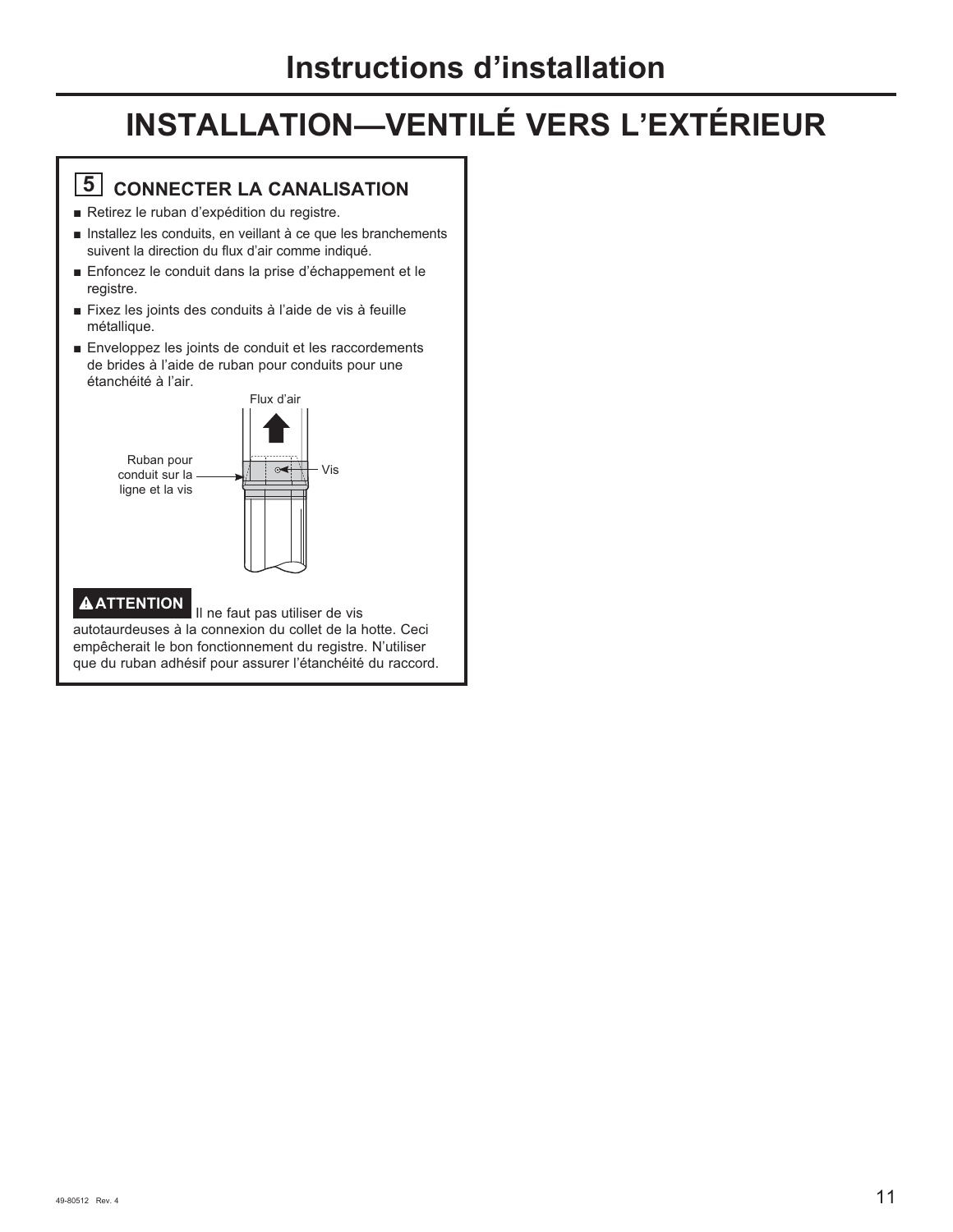#### **6 CONNECTER LES PARTIES ÉLECTRIQUES**

Vérifiez que l'alimentation est coupée à la source.

**A AVERTISSEMENT** Si la maison n'est pas câblee avec deux fils et un fil de terre, l'installateur doit installer un fil de terre. Quand les fils sont en aluminium, il faut prendre soin d'utiliser des connecteurs aluminium à cuivre avec une pâte antioxydante approuveé par U.L.

Retirez les 6 vis du cache de la boîte à bornes et l'éjecteur sur le côté supérieur ou le côté gauche.



E Fixez les câbles domestiques à la boîte à bornes à l'aide d'un réducteur de tension.



- Connectez le câble blanc au câble blanc du circuit.
- Connectez le câble noir au câble noir du circuit.
- Connectez le câble vert/jaune au câble vert ou câble de terre nu du circuit.
- E Fixez tous les branchements à l'aide de serre-fils sur chaque connecteur électrique.
- E Fixez les câbles domestiques à la boîte à bornes et remplacez le cache. Assurez-vous que les câbles ne sont pas coincés.
- E Fixez le cache de la boîte à bornes à l'aide des 6 vis originales.

#### **7 INSTALLER LES CACHES DE CONDUIT**

Vis de montage

- Retirez le couvercle plastique de protection.
- Placez les caches décoratifs de conduit sur la hotte.

**REMARQUE :** La pièce de conduit intérieure possède de trous d'aération sur une extrémité. Les trous sont utilisés lorsque la hotte est installée à des fins de

recyclage. Faites coulisser l'extrémité intérieure dans la pièce extérieure; les trous d'aération ne doivent être pas être visibles dans cette installation.

La pièce intérieure de conduit doit coulisser dans les extrémités enroulées de la partie externe.



 $\blacksquare$  Étirez le tuyau interne jusqu'au support de plafond.



- $\blacksquare$  Appuyez sur les coins avant du panneau filtrant pour débloquer. Abaissez le panneau pour accéder au filtre.
- Repérez les trous de vis sur l'extrémité avant intérieure de l'ouverture. Installez 2 vis pour fixer le cache conduit sur la hotte.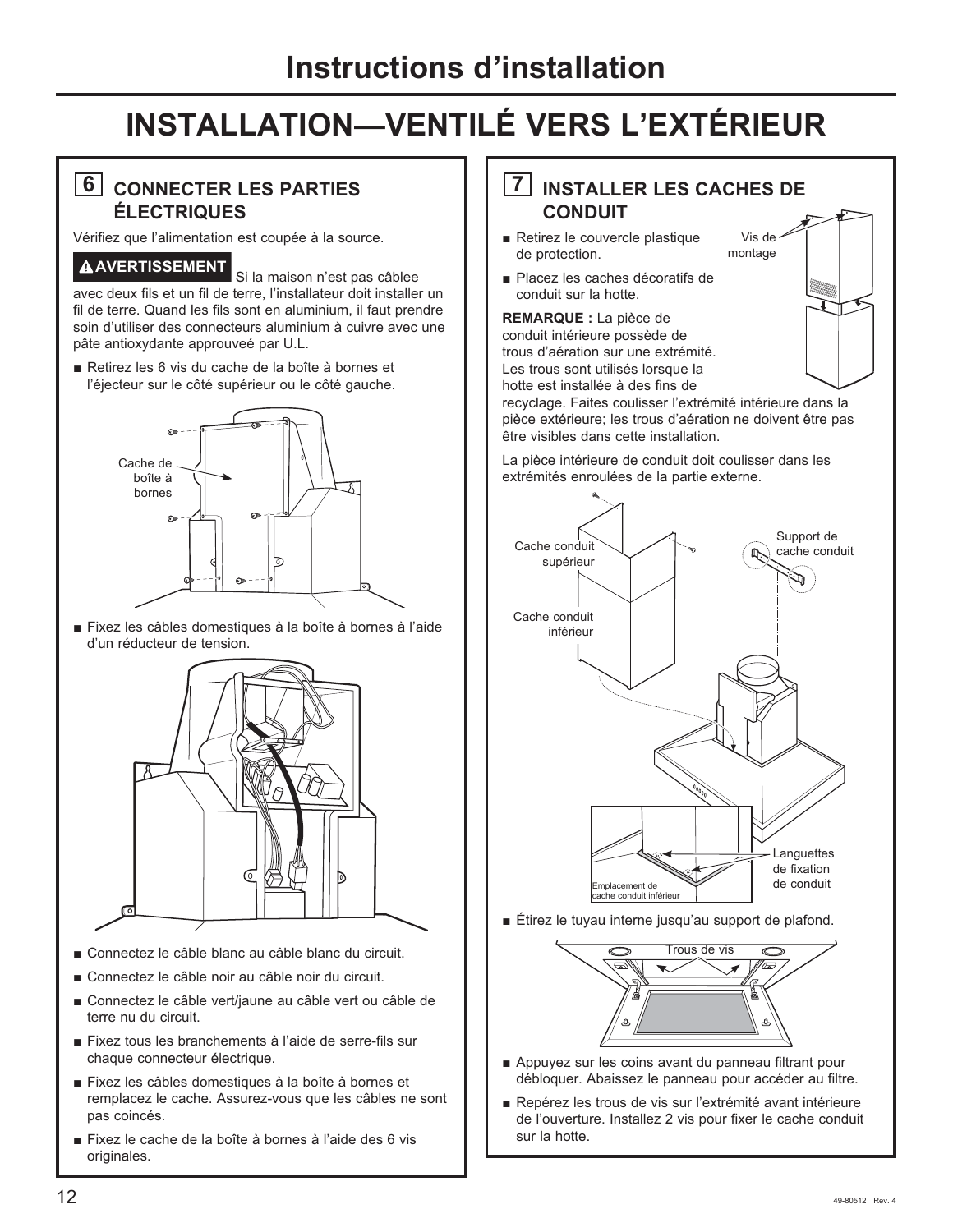## **8 INSTALLER LES FILTRES**

**IMPORTANT** : Assurez-vous que l'interrupteur principal ON/ OFF placé près du moteur est sur la position ON.



Retirez les pellicules de protection des filtres à graisse et du panneau filtrant.

**REMARQUE :** Le filtre à charbon actif n'est pas requis pour cette procéder à l'installation.



- Basculez le filtre sur la gauche ou la droite de l'ouverture. Levez le filtre vers le côté opposé et dans le verrou de filtre.
- Pour retirer le filtre, enfoncez le loquet vers le centre et appuyez.



■ Pour fermer le panneau filtrant, soulevez des deux côtés aux coins frontals et engagez le loquet.

#### **9 TERMINER L'INSTALLATION**

- Vérifiez que les matériaux d'emballage et les rubans ont été retirés.
- Reportez-vous au manuel utilisateur pour les consignes d'utilisation.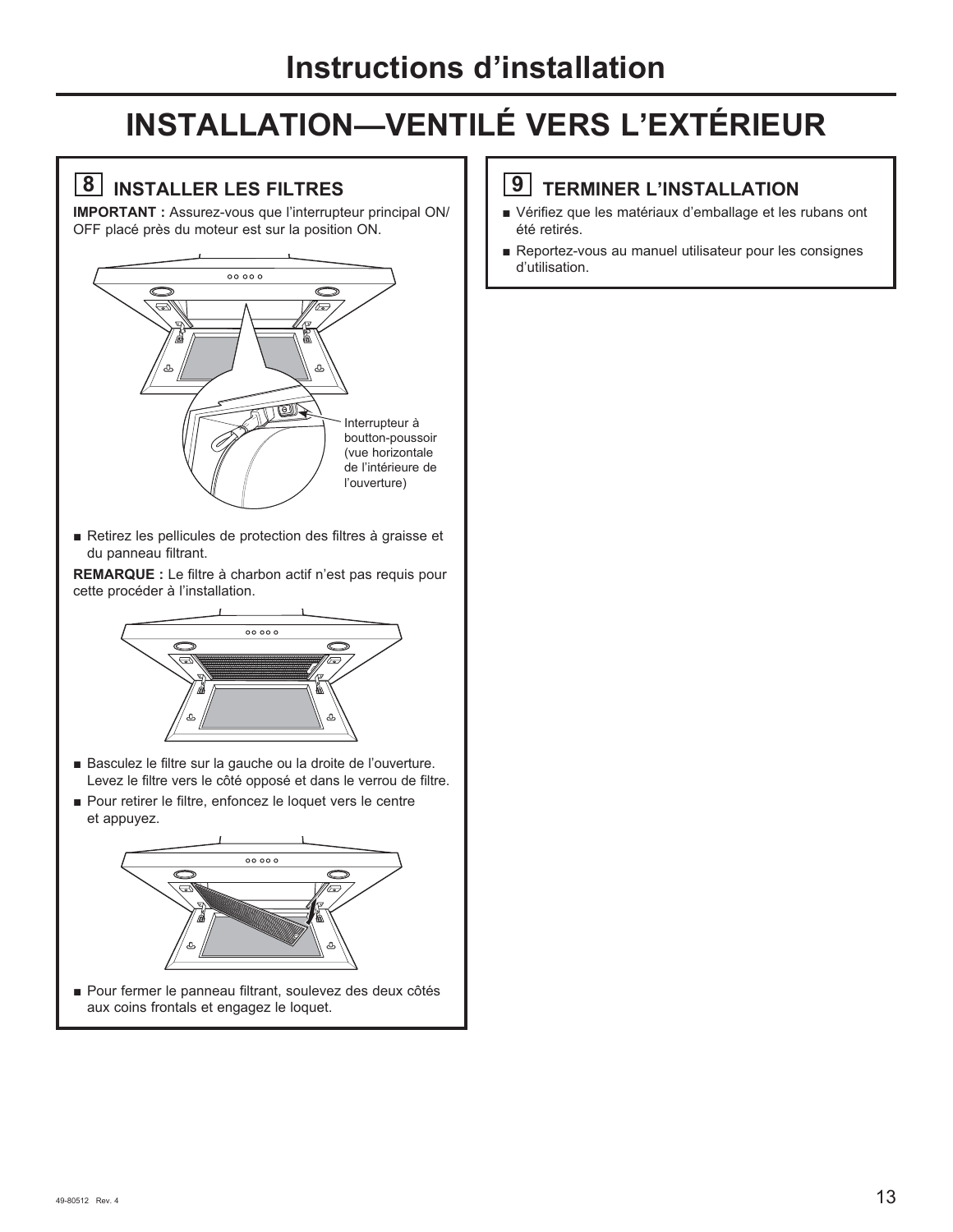#### **EMPLACEMENT DES CANALISATIONS ET DES CÂBLES**

- Déterminez l'emplacement de la hotte aspirante.
- **I** Identifiez le gabarit emballé avec les manuels.
- $\blacksquare$  Mesurez 91 cm (36 po) partir du sol jusqu'au dessus de la surface de cuisson. Ajoutez la hauteur d'installation de la hotte sur la page 7. Marquez cet emplacement.



- Enfoncez le gabarit le long de la ligne tracée au stylo. ASSUREZ-VOUS QUE LE GABARIT EST BIEN NIVELÉ.
- Utilisez un niveau pour tracer une ligne au stylo, de la ligne médiane sur le gabarit au plafond.

#### **EMPLACEMENT DES CÂBLES DE LA MAISON :**

- La boîte à bornes est située sur le côté supérieur gauche de la hotte.
- Les câbles doivent pénétrer dans le mur arrière d'au moins 45 cm (18 po) au-dessus de la partie inférieure de la hotte, et entre 9,6 cm (5-1/2 po) de la ligne médiane.

#### **1 INSTALLER L'ENCADREMENT POUR LA FIXATION DE LA HOTTE**

**IMPORTANT :** L'encadrement doit être capable de supporter 45 kg (100 livres).



En présence d'une cloison sèche, marquez les emplacements des trous de vis pour les supports de montage supérieurs. Retirez le calibre.

- Coupez suffisamment dans la cloison sèche afin d'exposer 2 chevilles verticales à l'emplacement du support indiqué sur le calibre.
- **Installez un support horizontal aux dimensions 2,5 cm**  $x$  15 cm (1 po  $x$  6 po) entre les deux chevilles murales sur l'emplacement de la vis de montage. Le support horizontal doit être encastré dans le côté pièce des chevilles. Placez des cales devant les deux côtés du support afin de fixer les chevilles murales.

**IMPORTANT :** Réinstallez la cloison sèche pour une surface surface de cuisson.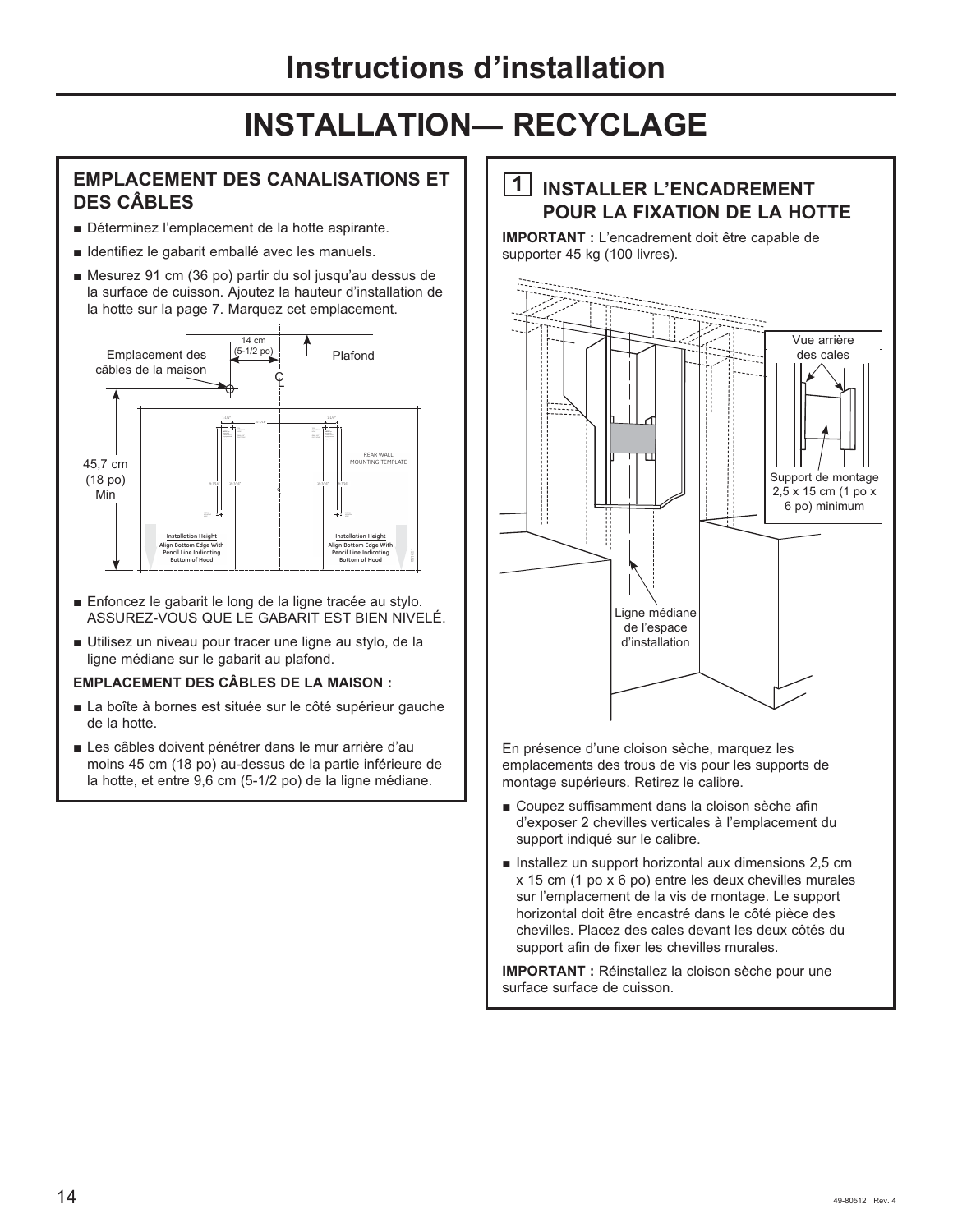#### **2 INSTALLER LES VIS D'ASSEMBLAGE DE LA HOTTE**

Les deux vis de montage du haut doivent pénétrer dans le support horizontal ou les chevilles murales.

- Une fois le gabarit en place, utilisez un poincon pour marquer les emplacements des vis du support de montage.
- Percez les trous 31 mm  $(1/8$  po) aux 2 emplacements poinconnés sur le support inférieur.
- $\blacksquare$  Retirez le gabarit.
- Installez les vis de montage; veillez à laisser un espace de 50 mm (1/4 po) entre la tête de la vis et le mur. La rainure du cadre de la hotte introduira la tête de la vis.



**IMPORTANT :** Utilisez les vis de montage fournis. N'UTILISEZ PAS DE VIS POUR CLOISON SÈCHE.

Vérifiez si les vis de montage sont horizontalement alignées.

#### **3 INSTALLER LE SUPPORT DE CANALISATION**

Le support de conduit doit être installé contre le mur arrière et aligné sur le plafond. Ce support maintiendra en place le cache conduit sur la partie supérieure.

**Fixez le support sur le mur :**

- Alignez la découpe de la ligne médiane sur le support avec la ligne médiane tracée au stylo sur le mur.
- Marquez 2 emplacements de trous sur le mur.
- Percez les trous 30 mm  $(1/8$  po) sur les emplacement marqués.
- $\blacksquare$  Si les trous sont trop petits pour les chevilles, agrandissez les trous jusqu'à 95 mm (3/8 po) et des installez des fixations métalliques murales (fournies).
- Si vous le montez directement sur un mur en maçonnerie, munissez-vous de 10 douilles à expansion de maçonnerie. Percez et installez conformément aux instructions du fournisseur des fixations.
- Placez les vis à la main dans les fixations afin que les douilles s'élargissent. Retirez les vis.
- Fixez le support au mur à l'aide des vis à bois et/ou des fixations.



## **4** MONTER LA HOTTE

**AVERTISSEMENT** 2 personnes doivent être présentes pour soulever et positionner la hotte sur les vis de montage.

- Soulevez la hotte sur les vis de montage.
- Vérifiez le niveau et marquez les emplacements des vis du bas.
- $\blacksquare$  Retirez la hotte.
- Percez les trous 30 mm (1/8 po) sur l'emplacement marqué.
- Si les trous sont trop petits pour les chevilles, agrandissez les trous jusqu'à 95 mm (3/8 po) et des installez des fixations métalliques murales (fournies).
- Soulevez la hotte sur les vis de montage.
- Installez les vis inférieures pour fixer la hotte contre le mur.
- Vissez les vis de montage supérieures.

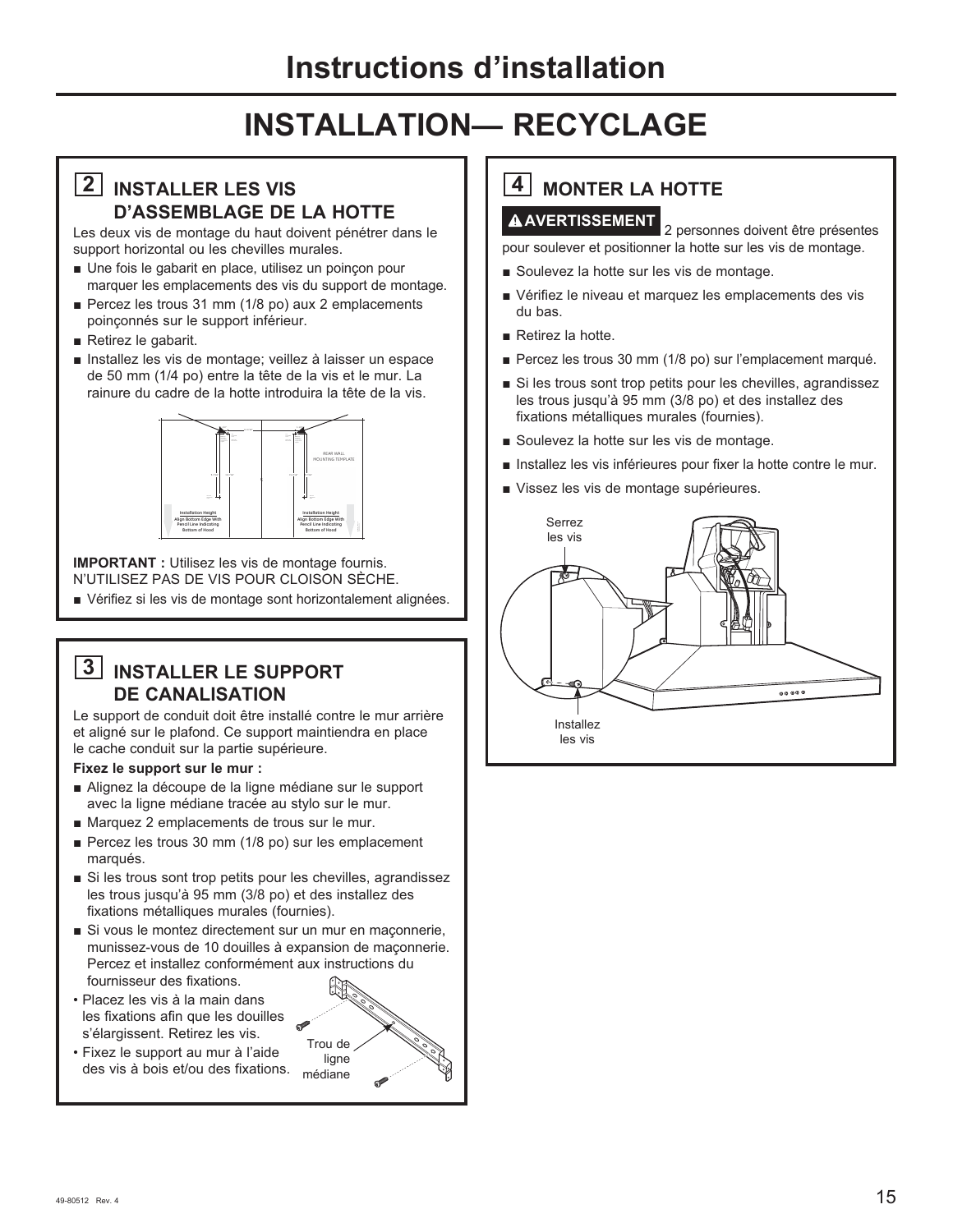## **5 MESURER ET COUPER LE CONDUIT**

- Maintenez le déflecteur d'air avec le connecteur de conduit sur le plafond.
- Mesurez à partir du bas du déflecteur d'air jusqu'à la partie supérieure de la hotte comme indiqué. Réduisez cette dimension jusqu'à atteindre 25 mm (1 po) afin de faciliter l'installation. Le conduit couvrira et et se superposera au déflecteur les sorties de la hotte.
- Coupez le conduit afin qu'elle coulisse sur la partie inférieure du déflecteur.
- Placez le déflecteur assemblé et le conduit sur la sortie d'échappement.
- Maintenez l'ensemble sur support de conduit.
- Placez 2 vis dans chaque extrémité de la partie inférieure du déflecteur et dans le support.
- Utilisez le ruban pour conduit pour étanchéifier le conduit sur le déflecteur et sur la sortie d'échappement.





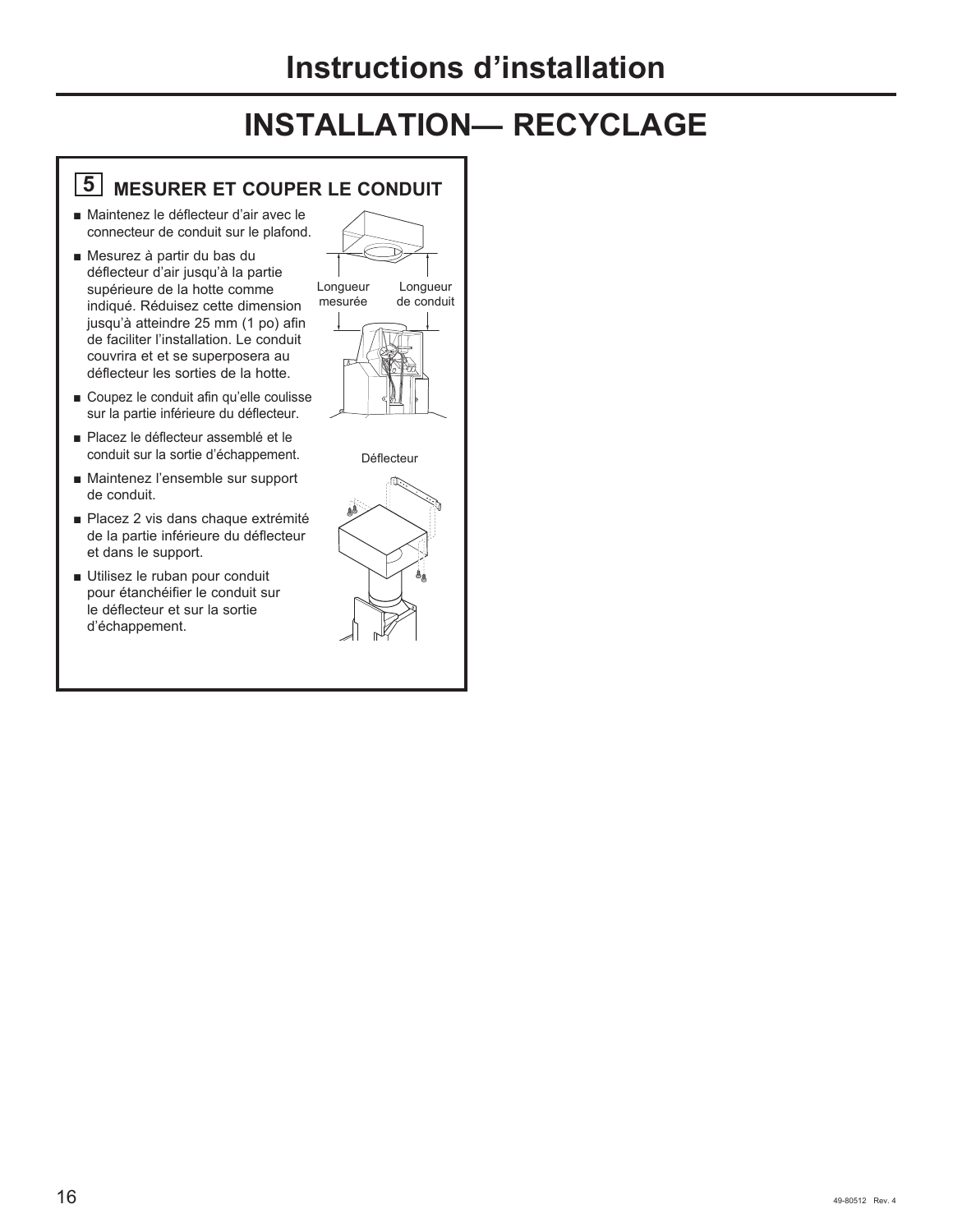#### **6 CONNECTER LES PARTIES ÉLECTRIQUES**

Vérifiez que l'alimentation est coupée à la source.

#### **A AVERTISSEMENT** Si la maison n'est pas câblee

avec deux fils et un fil de terre, l'installateur doit installer un fil de terre. Quand les fils sont en aluminium, il faut prendre soin d'utiliser des connecteurs aluminium à cuivre avec une pâte antioxydante approuveé par U.L.

Retirez les 6 vis du cache de la boîte à bornes et l'éjecteur sur le côté supérieur ou le côté gauche.



E Fixez les câbles domestiques à la boîte à bornes à l'aide d'un réducteur de tension.



- Connectez le câble blanc au câble blanc du circuit.
- Connectez le câble noir au câble noir du circuit.
- Gonnectez le câble vert/jaune au câble vert ou câble de terre nu du circuit.
- E Fixez tous les branchements à l'aide de serre-fils sur chaque connecteur électrique.
- E Fixez les câbles domestiques à la boîte à bornes et remplacez le cache. Assurez-vous que les câbles ne sont pas coincés.
- E Fixez le cache de la boîte à bornes à l'aide des 6 vis originales.

#### **7 INSTALLER LES CACHES DE CONDUIT**

- Retirez le couvercle plastique de protection.
- Placez les caches décoratifs de conduit sur la hotte.

**REMARQUE :** La pièce intérieure dispose de trous d'aération sur une extrémité utilisée lorsque la hotte est installée à des fins de recyclage. Assurez-vous que l'extrémité aérée sur la partie supérieure, les trous d'aération seront visibles sur cette installation.



La pièce intérieure de conduit doit coulisser dans les extrémités enroulées de la partie externe.





- $\blacksquare$  Appuyez sur les coins avant du panneau filtrant pour débloquer. Abaissez le panneau pour accéder au filtre.
- Repérez les trous de vis sur l'extrémité avant intérieure de l'ouverture. Installez 2 vis pour fixer le cache conduit sur la hotte.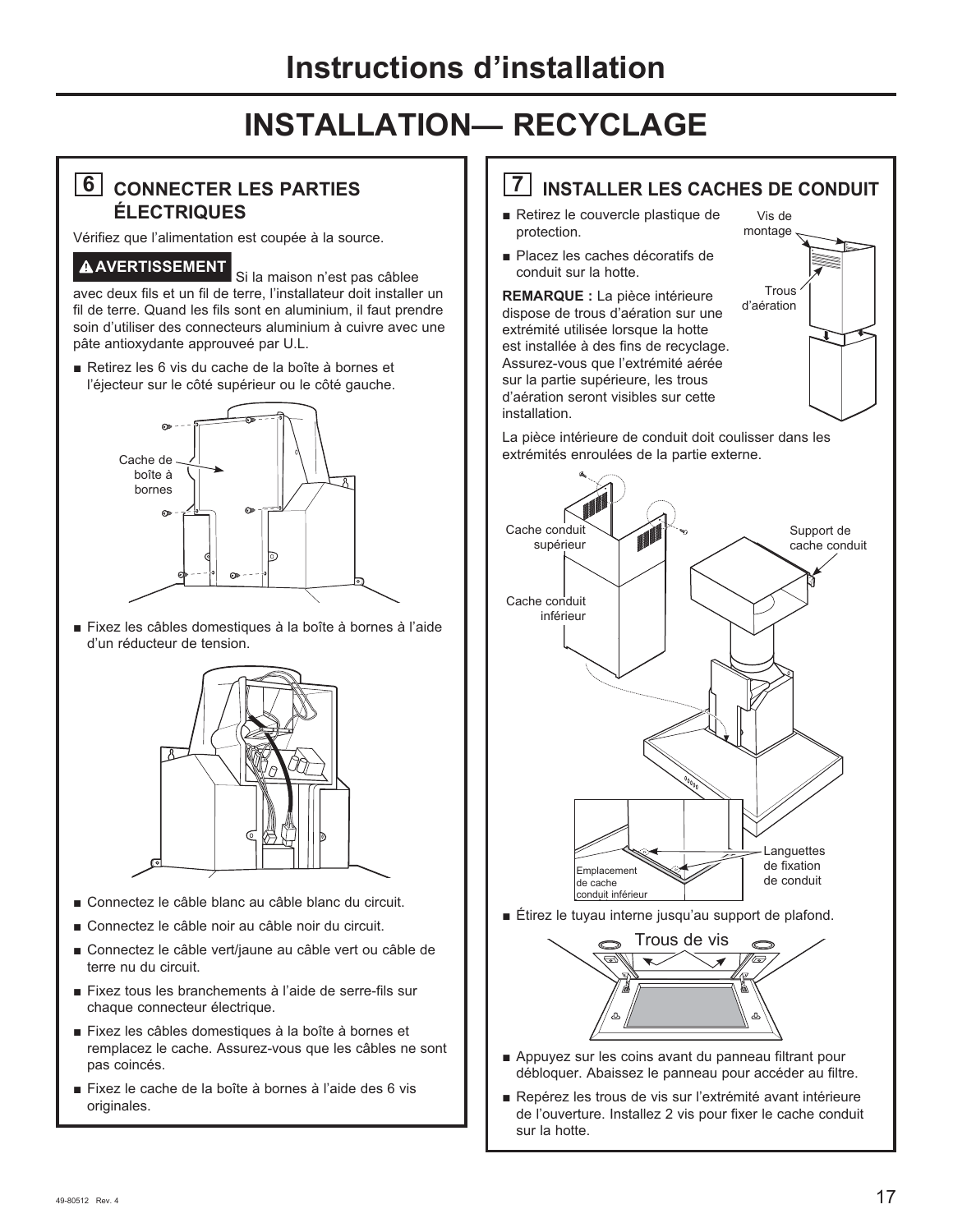## **8 INSTALLER LES FILTRES**

**IMPORTANT :** Assurez-vous que l'interrupteur principal ON/ OFF placé près du moteur est sur la position ON.



- Retirez les pellicules de protection des filtres à graisse et du panneau filtrant.
- Insérez le filtre à charbon noir dans l'ouverture. Poussez le verrou des deux côtés vers le centre et engagez le bride. Relachez les loquets pour sécuriser.



- Pour retirer le filtre, enfoncez le loquet vers le centre et appuyez.
- **Installez le filtre métallique à graisse dans les canaux** support de la hotte directement sous le filtre à charbon actif.



**REMARQUE :** Le filtre à charbon actif ne peut être utilisé sans le filtre métallique fixé dessous.

**• Pour fermer le panneau filtrant, soulevez** des deux côtés aux coins frontals et engagez le loquet.

#### **9 TERMINER L'INSTALLATION**

- Retirez le matérial d'emballage et le ruban.
- Reportez-vous au manuel utilisateur pour les consignes d'utilisation.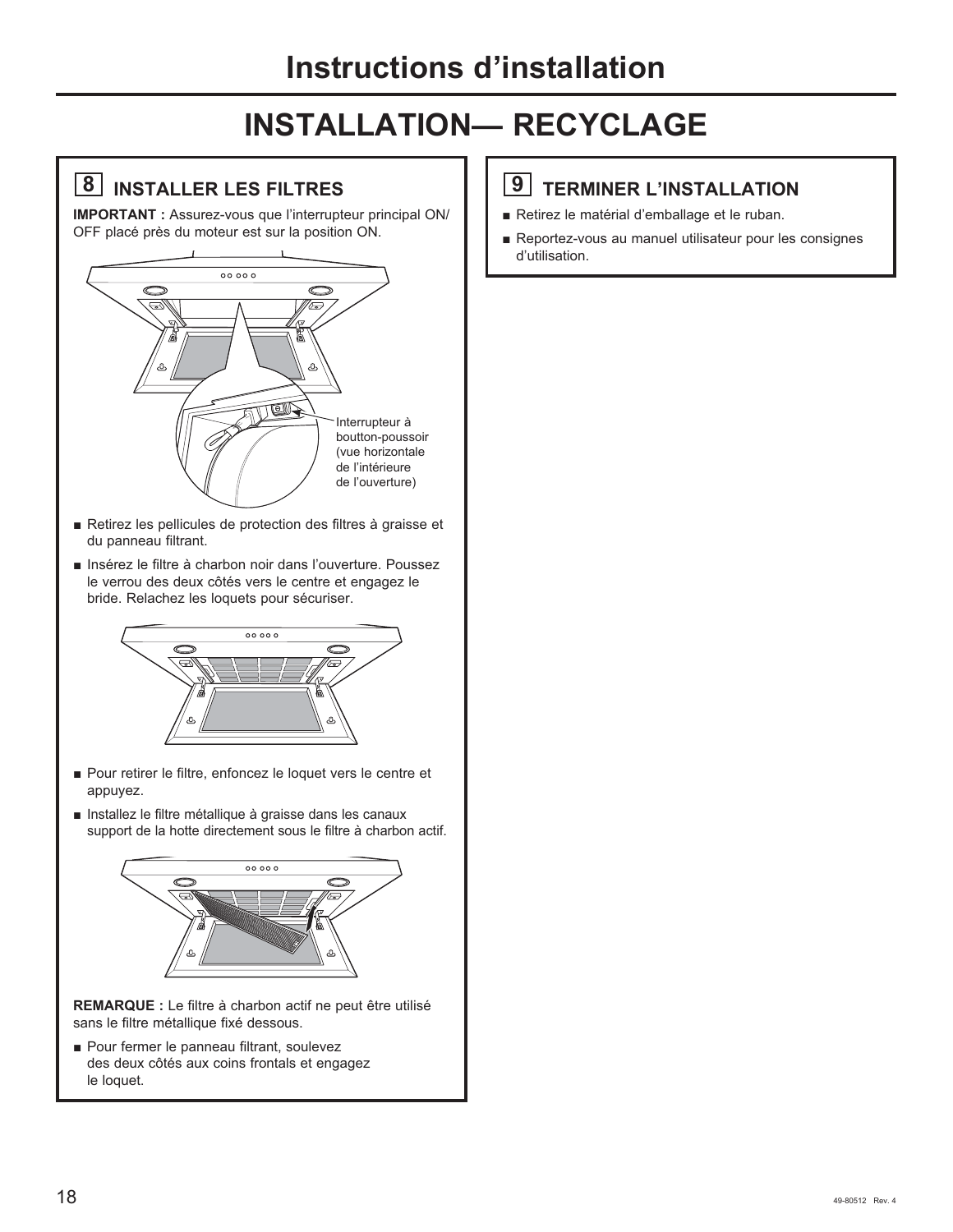# **NOTES**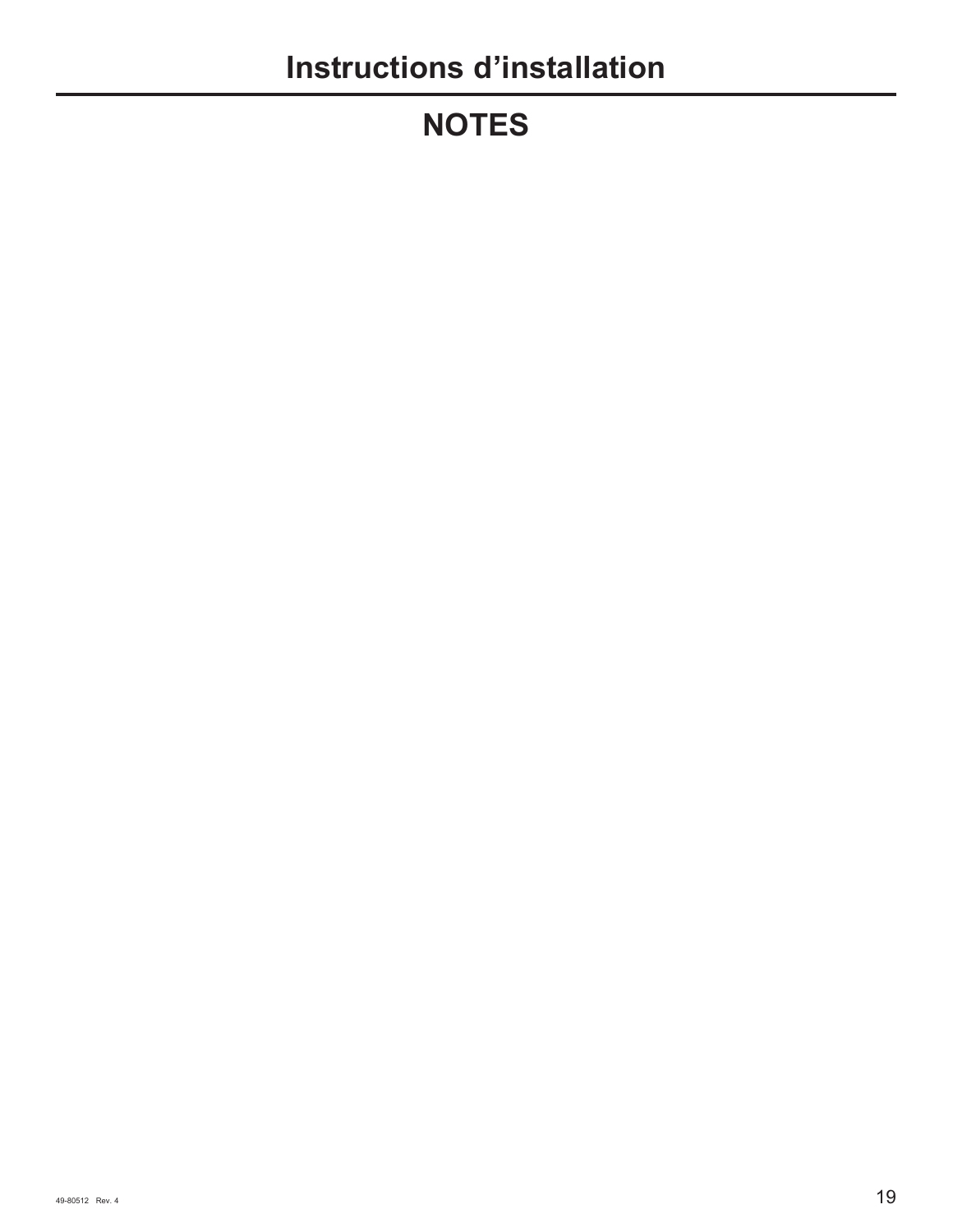**NOTE :** Lorsque vous procédez à des installations détaillées dans ce manuel, veillez à vous munir de lunettes de protection.

Pour le service de Monogram® le plus proche de votre domicile, visitez notre site Web à l'adresse monogram.ca.

**NOTE** : L'amélioration des produits est une constante chez Monogram Appliances. Les matériaux, l'aspect et les spécifications sont par conséquent susceptibles de faire l'objet de modifications sans avis préalable.



**49-80512 Rev. 4 10-19 GEA Imprimé au Mexique**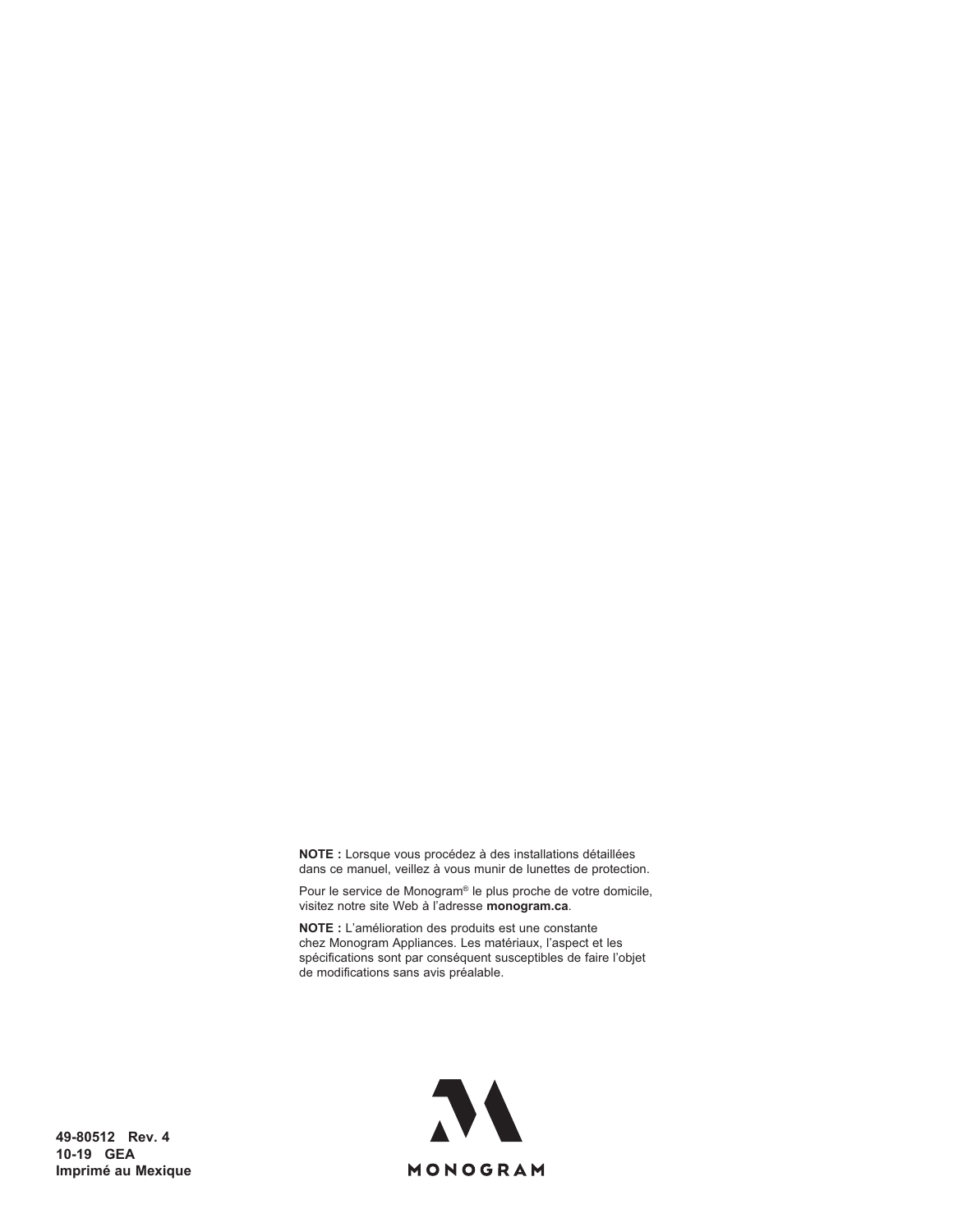

# INSTRUCCIONES DE INSTALACIÓN

**Campana de ventilación de chimenea de 30" (76,2 cm) ZV830**

ESPAÑOL

MONOGRAM.COM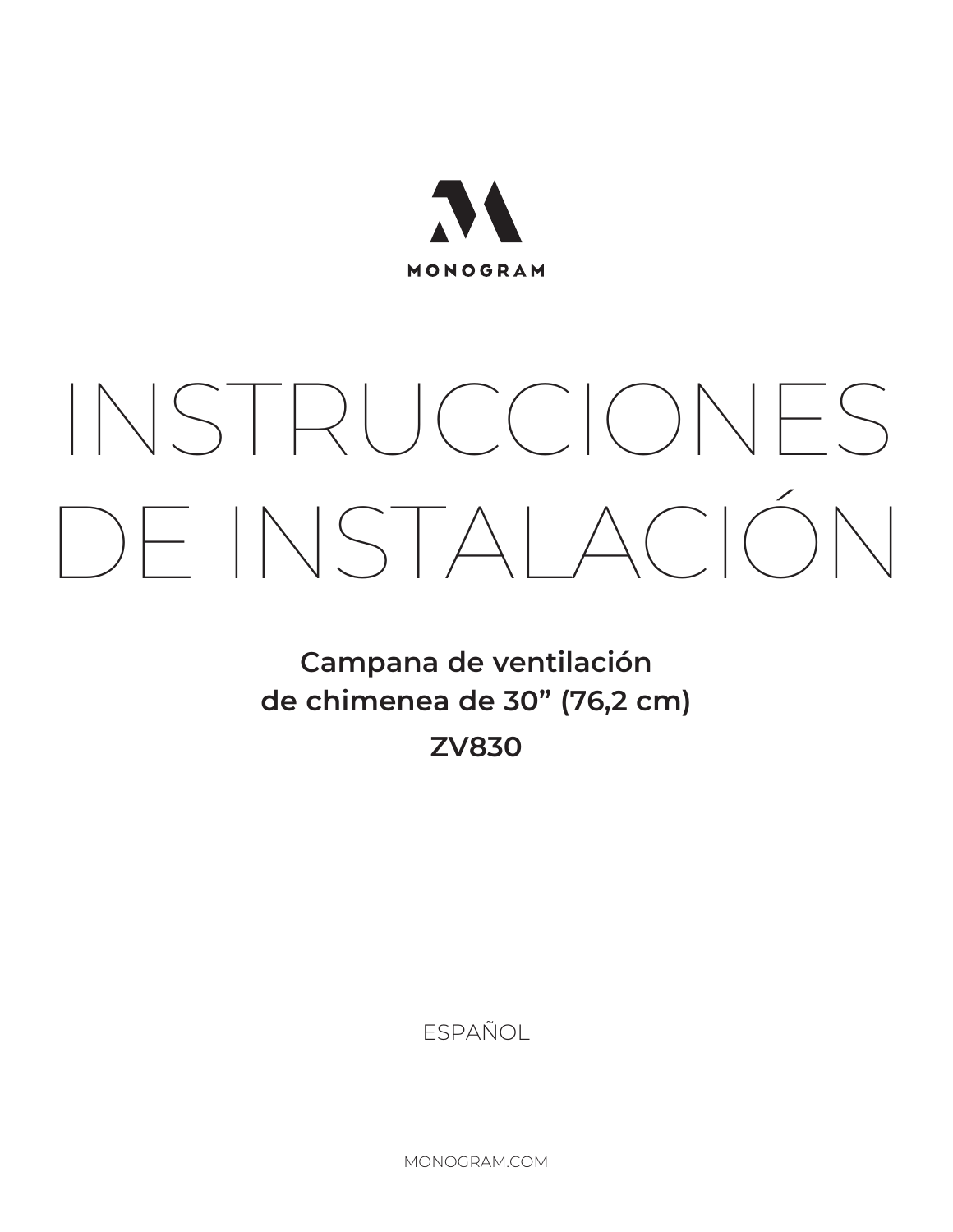## **ANTES DE COMENZAR**

**Lea estas instrucciones completa y cuidadosamente.**

- **LIMPORTANTE** Guarde estas instrucciones para uso del inspector local.
- **IMPORTANTE** Observe todos los códigos y ordenanzas vigentes.
- Nota para el instalador Cerciórese de dejar estas instrucciones en poder del consumidor.
- **Nota para el consumidor** Mantenga estas instrucciones para referencia futura.
- **Nivel de destrezas** La instalación de este aparato requiere de destrezas mecánicas y eléctricas básicas.
- Tiempo para la instalación 1 a 3 horas.
- La instalación correcta es responsabilidad del instalador. La falla del producto debido a una instalación incorrecta no está cubierta por la garantía.
- Para servicio técnico local Monogram en su área, visite nuestro sitio web en **monogram.com**.
- Para servicio técnico Monogram en Canadá, visite nuestro sitio web en **monogram.ca**
- Para Piezas y accesorios Monogram, visite nuestro sitio web en **monogram.com/use-and-care/parts.**

## **PRECAUCIÓN** Debido al peso y tamaño de

estas campanas con ventilación y para reducir el riesgo de lesiones personales o daños al producto, **SE NECESITAN DOS PERSONAS PARA REALIZAR UNA INSTALACIÓN CORRECTA.**

**ADVERTENCIA** Para reducir el riesgo de incendio o descarga eléctrica, no utilice esta campana para estufa con ningún dispositivo de control de velocidad externo de estado sólido. Cualquier clase de modificación del cableado original de fábrica podría provocar daños a la unidad y/o crear un peligro de seguridad eléctrico.

**PARA REDUCIR EL RIESGO DE INCENDIO, SÓLO UTILICE CONDUCTOS DE METAL.** 

**ADVERTENCIA** PARA REDUCIR EL RIESGO DE INCENDIO, DESCARGA ELÉCTRICA O LESIONES A PERSONAS, CUMPLA CON LOS SIGUIENTES PUNTOS:

- A. Utilice esta unidad sólo de la manera concebida por el fabricante. Si tiene alguna pregunta, comuníquese con el fabricante.
- B. Antes de efectuar servicio técnico o limpiar la unidad, desconecte la corriente en el panel de servicio y bloquee el medio de desconexión del servicio para evitar que la corriente se restablezca accidentalmente. Cuando el medio de desconexión del servicio no se pueda bloquear, fije firmemente al panel de servicio un dispositivo de advertencia prominente, como una etiqueta.

## **A PRECAUCIÓN S**ÓLO PARA USO DE

VENTILACIÓN GENERAL. NO LO UTILICE PARA VENTILAR MATERIALES PELIGROSOS, MATERIALES O VAPORES EXPLOSIVOS.

**ADVERTENCIA** PARA REDUCIR EL RIESGO DE INCENDIO, DESCARGA ELÉCTRICA O LESIONES A PERSONAS, CUMPLA CON LOS SIGUIENTES PUNTOS:

- El trabajo de instalación y el cableado eléctrico deben realizarlo personas calificadas en cumplimiento con todos los códigos y normas aplicables, incluyendo construcción con clasificación para incendios.
- $\blacksquare$  Se necesita suficiente aire para una combustión y escape de gases adecuados a través de la ventilación (chimenea) de equipamiento de combustión de combustible para evitar la contracorriente. Siga las pautas y normas de seguridad del fabricante del equipamiento de calefacción, tales como las publicadas por la Asociación Nacional de Protección contra Incendios (NFPA), la Sociedad Estadounidense de Ingenieros en Calefacción, Refrigeración y Aire Acondicionado (ASHRAE) y las autoridades de códigos locales. Cuando corresponda, instale un sistema de reposición (reemplazo) de aire de acuerdo con los requisitos del código local de construcción.
- Cuando realice cortes o perforaciones dentro de paredes o cielorrasos, no dañe el cableado eléctrico y otros servicios públicos ocultos.
- Los sistemas de conductos siempre deben contar con una salida al exterior.
- Los códigos locales pueden variar. La instalación de conexiones eléctricas y a tierra deben cumplir con los códigos aplicables. Si no existieran códigos locales, la ventilación deberá instalarse en cumplimiento con el Código Eléctrico Nacional ANSI/NFPA 70-1990 o la última edición.

## **PRECAUCIÓN** Para reducir el riesgo de

incendio o para que el aire se ventile de manera adecuada, asegúrese de que el aire salga al exterior; no ventile aire de escape en espacios dentro de paredes o cielorrasos o dentro de áticos, huecos sanitarios o garajes.

# **READ AND SAVE THESE INSTRUCTIONS**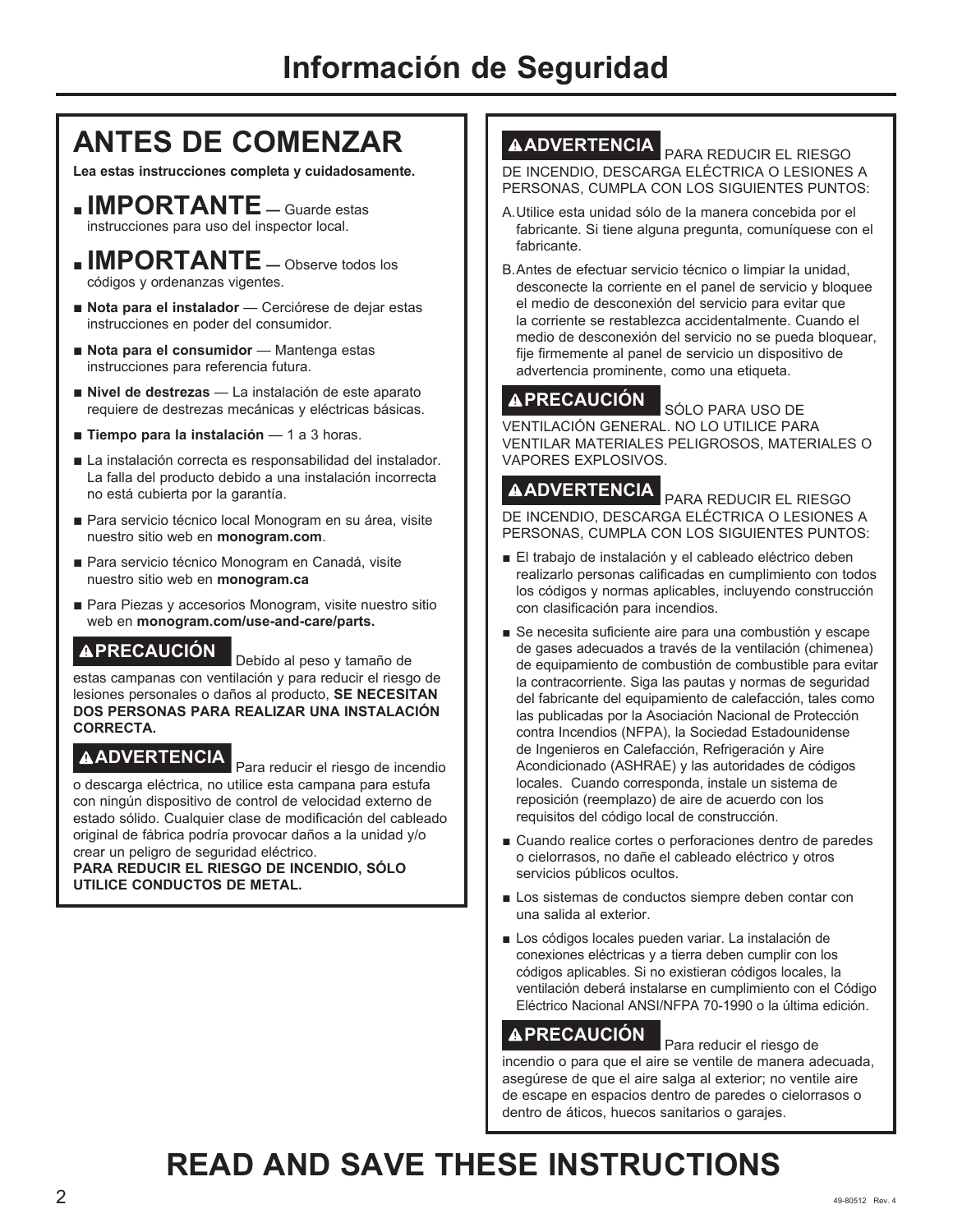#### **CONTENIDOS**

| Información de diseño<br>Dimensiones del producto y espacios libres3            |  |
|---------------------------------------------------------------------------------|--|
| Preparación para la instalación<br>Planificación previa, conductos, armazones 4 |  |
|                                                                                 |  |
| Controle los elementos para la instalación  8                                   |  |
| Instalación-Ventilación hacia el exterior                                       |  |

| Paso 1, Instale el armazón para el soporte de la campana  9 |  |
|-------------------------------------------------------------|--|
| Paso 2, Instale los tornillos de montaje de la campana  10  |  |



La campana de ventilación debe instalarse a un mín. de 24" y un máx. de 30" sobre la superficie de cocción. La altura de instalación de la campana sobre la superficie de cocción depende de la altura del cielorraso.

La cubierta plegable oculta los conductos que van desde la parte superior de la campana hasta el cielorraso. La cubierta de conductos incluida puede usarse en cielorrasos de 8 a 10 pies de altura. Diríjase a la página 7.

Accesorio ZX83012 – Accesorio para conductos para cielorrasos de 10' a 12' de altura. Diríjase a la página 7.

| Paso 6, Conecte los elementos eléctricos 12                   |  |
|---------------------------------------------------------------|--|
| Paso 7, Instale las cubiertas de los conductos 12             |  |
|                                                               |  |
|                                                               |  |
|                                                               |  |
| Instalación—Recirculación                                     |  |
| Ubicación de los conductos y cableado 14                      |  |
| Paso 1, Instale el armazón para el soporte de la campana . 14 |  |
| Paso 2, Instale los tornillos de montaje de la campana  15    |  |
| Paso 3, Instale el soporte del conducto 15                    |  |
|                                                               |  |

Paso 5, Clasifique el tamaño y corte la pieza del conducto . 16 Paso 6, Conecte los elementos eléctricos ............................ 17 Paso 7, Instale las cubiertas de los conductos ..................... 17 Paso 8, Instale los filtros ....................................................... 18 Paso 9, Finalice la instalación ............................................... 18

| <b>OPCIONES DE INSTALACIÓN</b> |                      |
|--------------------------------|----------------------|
|                                |                      |
|                                |                      |
|                                |                      |
|                                |                      |
|                                |                      |
|                                | <b>00000</b>         |
|                                | 24" Mín.<br>30" Máx. |
|                                |                      |
|                                |                      |
|                                |                      |

**NOTA:** La altura de instalación debe medirse desde la superficie de cocción hasta la parte más baja de la campana.

Esta campana puede instalarse sobre una pared y ventilarse hacia el exterior, o puede instalarse para que realice una operación de recirculación. Todas las piezas necesarias para la operación de recirculación se incluyen con la campana. No se requieren kits adicionales.

Esta campana puede instalarse sobre cualquier anafe eléctrico o a gas Monogram de 30".

# **READ AND SAVE THESE INSTRUCTIONS**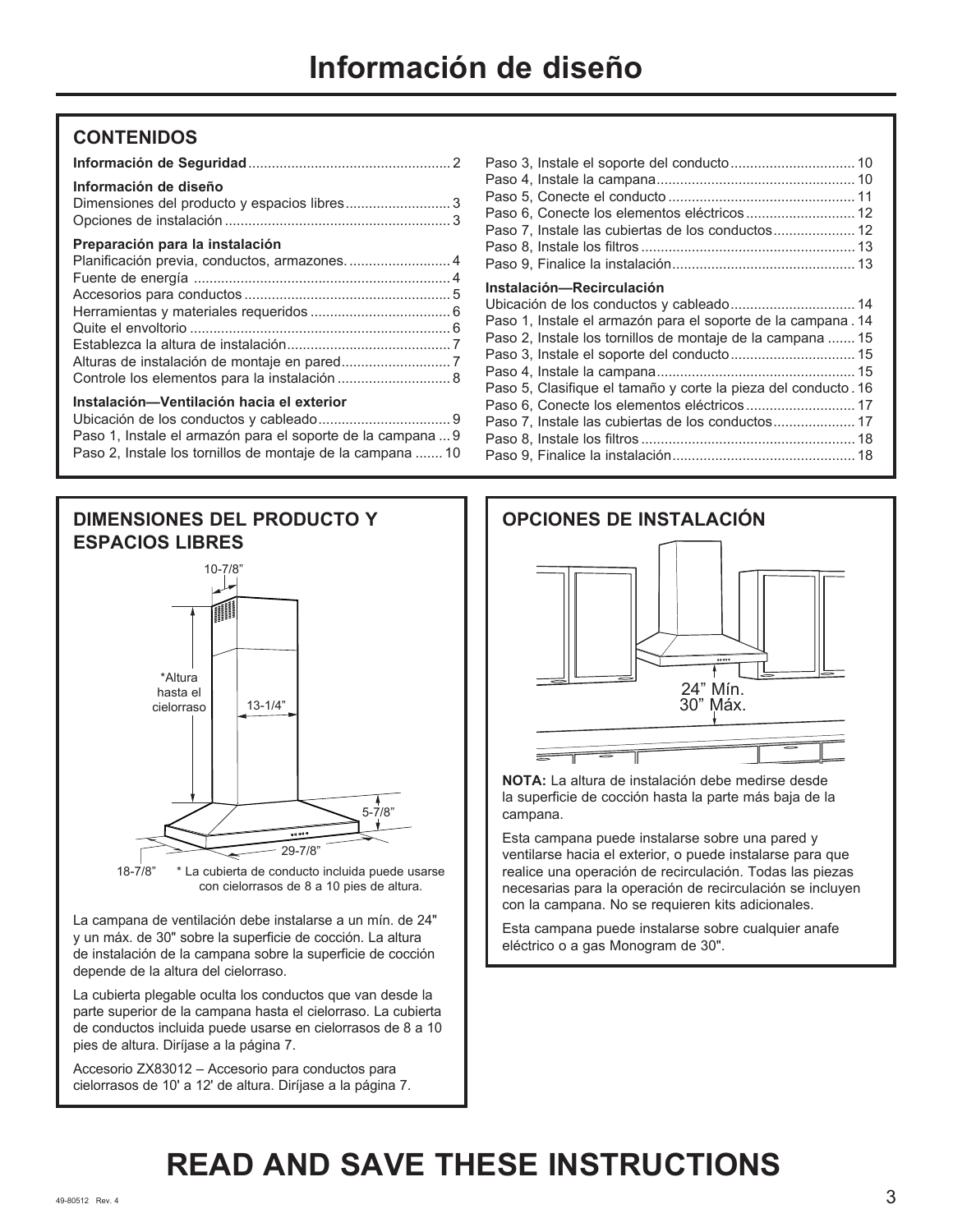#### **PLANIFICACIÓN PREVIA**

- Determine la ubicación exacta de la campana de ventilación.
- Planifique el recorrido de la salida de ventilación hacia el exterior.
- Utilice el recorrido de conductos más corto y más recto posible. Para un desempeño satisfactorio, el recorrido de los conductos no debe superar una longitud equivalente a los 100 pies para ninguna configuración de conductos.
- Consulte la tabla "Accesorios de conductos" en la página 5 para calcular la longitud máxima permisible para recorridos de conductos hacia el exterior.
- Cuando corresponda, instale un sistema de reposición (reemplazo) de aire de acuerdo con los requisitos del código local de construcción.

**PRECAUCIÓN** Para reducir el riesgo de incendio o para que el aire se ventile de manera adecuada, asegúrese de que el aire salga al exterior; no ventile aire de escape en espacios dentro de paredes o cielorrasos o dentro de áticos, huecos sanitarios o garajes.

**ADVERTENCIA** PARA REDUCIR EL RIESGO DE

INCENDIO, SÓLO UTILICE CONDUCTOS DE METAL.

**n** Instale una cubierta de pared con un regulador de tiro o casquete de techo en la abertura exterior. Solicite por adelantado la cubierta de pared o el casquete de techo y cualquier transición necesaria.

#### **Armazones de pared para un soporte adecuado**

- Esta campana de ventilación es pesada. Debe brindarse un soporte estructural adecuado en todas las clases de instalaciones. La campana debe sujetarse a pernos verticales sobre la pared o a un soporte horizontal.
- La campana de ventilación debe encontrarse en su lugar antes del enmarcado final y acabado de la pared. Esto ayudará a ubicar con precisión el conducto y el servicio eléctrico.
- La instalación resultará más fácil si la campana de ventilación se instala antes que el anafe y la mesada.

#### **ACCESORIO DE CUBIERTA DE CONDUCTO**

Esta campana se envía con una cubierta decorativa de conductos para cielorrasos de 7'-11" a 10' de altura. El accesorio de cubierta de conducto ZX83012 puede alcanzar cielorrasos de 10'-1" y 12' de altura. El accesorio deber solicitarse con la campana y debe estar en el lugar antes de comenzar la instalación.

#### **FUENTE DE ENERGÍA**

IMPORTANTE – (Lea cuidadosamente)

**ADVERTENCIA** PARA SEGURIDAD PERSONAL, ESTE ARTEFACTO DEBE CONECTARSE A TIERRA DE MANERA ADECUADA.

Quite el fusible o desconecte el disyuntor antes de comenzar la instalación.

No utilice un cable de extensión o un enchufe adaptador con este artefacto. Siga los códigos eléctricos nacionales o códigos y ordenanzas locales.

#### **Suministro eléctrico**

Estas campanas de ventilación deben contar con un suministro de 120V, 60Hz, deben estar conectadas a un circuito derivado individual con una adecuada conexión a tierra y deben contar con la protección de un disyuntor o fusible de tiempo retardado de 15 o 20 amperios.

- El cableado debe ser de 2 espigas con conexión a tierra.
- Si el suministro eléctrico no cumple con los requisitos anteriores, llame a un electricista calificado antes de continuar.
- Dirija el cableado doméstico lo más cerca posible de la ubicación de la instalación, en el cielorraso o pared trasera. Consulte Ubicaciones de cableado en la página 9.
- Conecte el cableado de la campana al cableado doméstico en cumplimiento con los códigos locales.

#### **Instrucciones de conexión a tierra**

El conductor a tierra debe conectarse a un sistema de cableado permanente, de metal, con conexión a tierra o una terminal o conductor de conexión a tierra del equipamiento en la campana.

**A ADVERTENCIA**<br>Una conexión inadecuada del conductor de conexión a tierra del equipamiento puede provocar un riesgo de descarga eléctrica. Consulte a un electricista calificado o representante de servicio técnico si tiene dudas sobre la correcta conexión a tierra del artefacto.

**PRECAUCIÓN** Dispositivo operado en forma automática – Para reducir el riesgo de lesiones desconecte del suministro de energía antes de realizar reparaciones. Esta unidad se encuentra equipada con un interruptor de desconexión integral ubicado dentro de la caja del ventilador.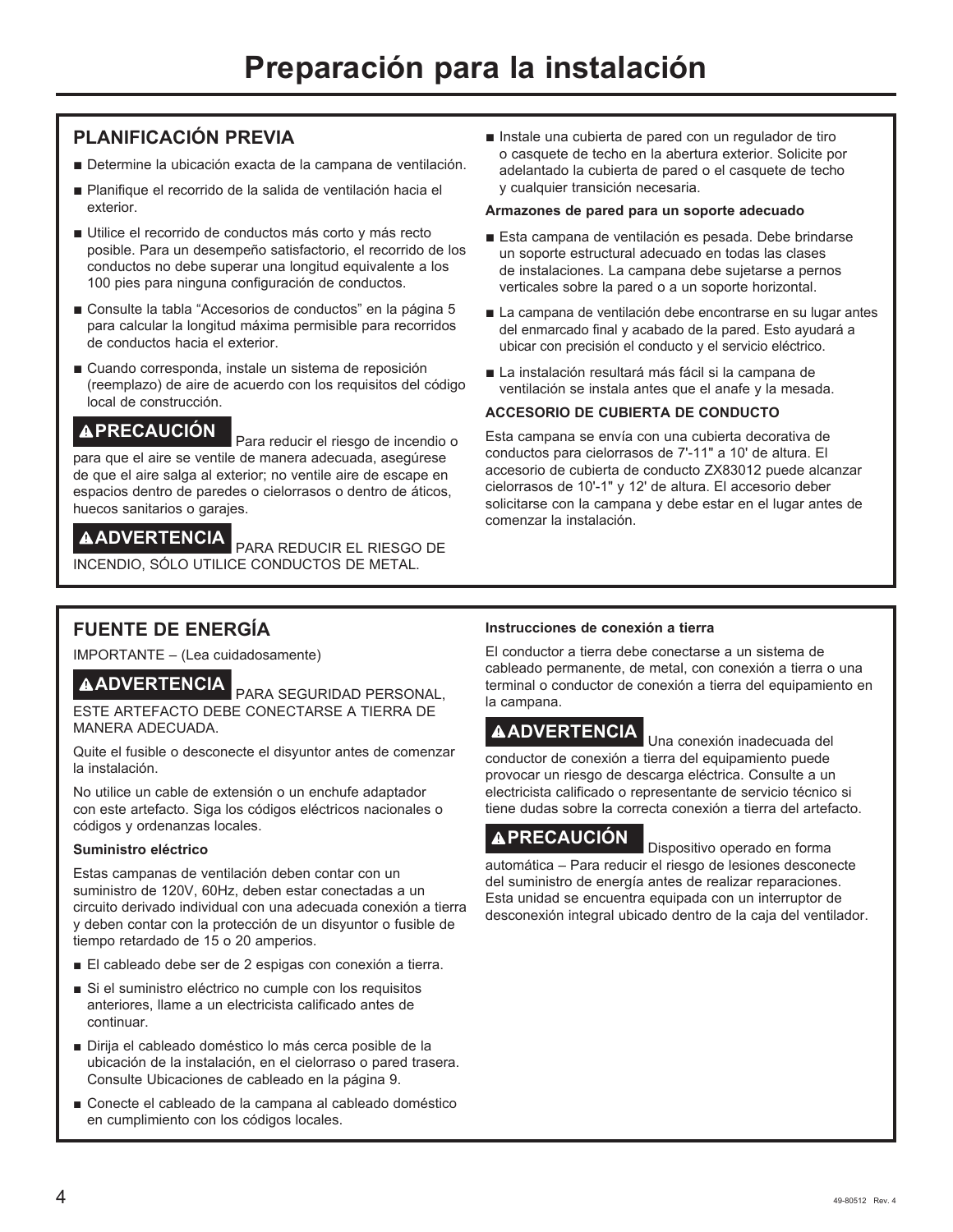#### **ACCESORIOS PARA CONDUCTOS**

**Esta campana debe usar un**  conducto redondo de 85. **Puede cambiar a un conducto de 3-1/4" x 12".**

Utilice esta tabla para calcular las longitudes máximas permitidas para recorridos de conductos hacia el exterior.

**NOTA:** ¡No supere las longitudes equivalentes máxima permitidas!

#### **Longitud máxima del ducto: 100 pies para campanas para estufas.**

#### **Conductos flexibles:**

Si se utilizan conductos flexibles de metal, todos los valores equivalentes en pies de la tabla deben duplicarse. El conducto flexible de metal debe ser recto y liso y debe extenderse lo máximo posible.

NO USE conductos flexibles de plástico.

**NOTA:** Cualquier sistema de ventilación doméstico, como una campana de ventilación, puede interrumpir el flujo adecuado de aire de combustión y de escape requerido para chimeneas, hornos a gas, calentadores de agua a gas y otros sistemas de ventilación natural. Para minimizar las posibilidades de interrupción de tales sistemas de ventilación natural, siga las pautas y normas de seguridad del fabricante del equipamiento de calefacción, tales como las publicadas por NFPA y ASHRAE. Cuando corresponda, instale un sistema de reposición (reemplazo) de aire de acuerdo con los requisitos del código local de construcción.

| Pieza<br>del ducto | <b>Dimensiones</b>                                                                                                                                                                                                                                                                                                                                 | Longitud<br>equivalente*             | <b>Cantidad</b><br>utilizada            | Longitud<br>equivalente<br>total |
|--------------------|----------------------------------------------------------------------------------------------------------------------------------------------------------------------------------------------------------------------------------------------------------------------------------------------------------------------------------------------------|--------------------------------------|-----------------------------------------|----------------------------------|
|                    | Circular, recta                                                                                                                                                                                                                                                                                                                                    | 1 pie recto (por<br>longitud de pie) |                                         |                                  |
|                    | 3-1/4" x 12" recta                                                                                                                                                                                                                                                                                                                                 | 1 pie recto (por<br>longitud de pie) |                                         |                                  |
|                    | Codo de 90°                                                                                                                                                                                                                                                                                                                                        | 17 pies                              |                                         |                                  |
|                    | Codo de 45°                                                                                                                                                                                                                                                                                                                                        | 10 pies                              |                                         |                                  |
|                    | Codo de 90° de 3-1⁄4" x 12"                                                                                                                                                                                                                                                                                                                        | 43 pies                              |                                         |                                  |
|                    | Codo de 45° de 3-1/4" x 12"                                                                                                                                                                                                                                                                                                                        | 26 pies                              |                                         |                                  |
|                    | Codo plano de 90°<br>de 3-1/4" x 12"                                                                                                                                                                                                                                                                                                               | 102 pies                             |                                         |                                  |
|                    | Circular de 8" a<br>3-1/4" x 12" transición                                                                                                                                                                                                                                                                                                        | 2 pies                               |                                         |                                  |
|                    | Transición 3-1/4" x 12"<br>a circular de 8"                                                                                                                                                                                                                                                                                                        | 5 pies                               |                                         |                                  |
|                    | Codo de 90° de transición<br>circular 8" a 3-1/4" x 12"                                                                                                                                                                                                                                                                                            | 6 pies                               |                                         |                                  |
|                    | Codo de 90° de transición<br>de 3-1/4" x 12" a circular de 8"                                                                                                                                                                                                                                                                                      | 13 pies                              |                                         |                                  |
|                    | Tapa de pared circular con<br>regulador de tiro                                                                                                                                                                                                                                                                                                    | 32 pies                              |                                         |                                  |
|                    | Tapa de pared de 3-1/4" x 12"<br>con regulador de tiro                                                                                                                                                                                                                                                                                             | 75 pies                              |                                         |                                  |
|                    | Tapa de techo circular                                                                                                                                                                                                                                                                                                                             | 44 pies                              |                                         |                                  |
|                    | *Longitud real del conducto recto más equivalente de accesorio del<br>conducto. La longitud equivalente de los conductos se encuentra<br>basada en pruebas reales realizadas por el grupo de Ingeniería de<br>Evaluación de GE Appliances y reflejan los requisitos para un buen<br>desempeño de ventilación con cualquier campana de ventilación. |                                      | Recorrido<br>total de los<br>conductos. |                                  |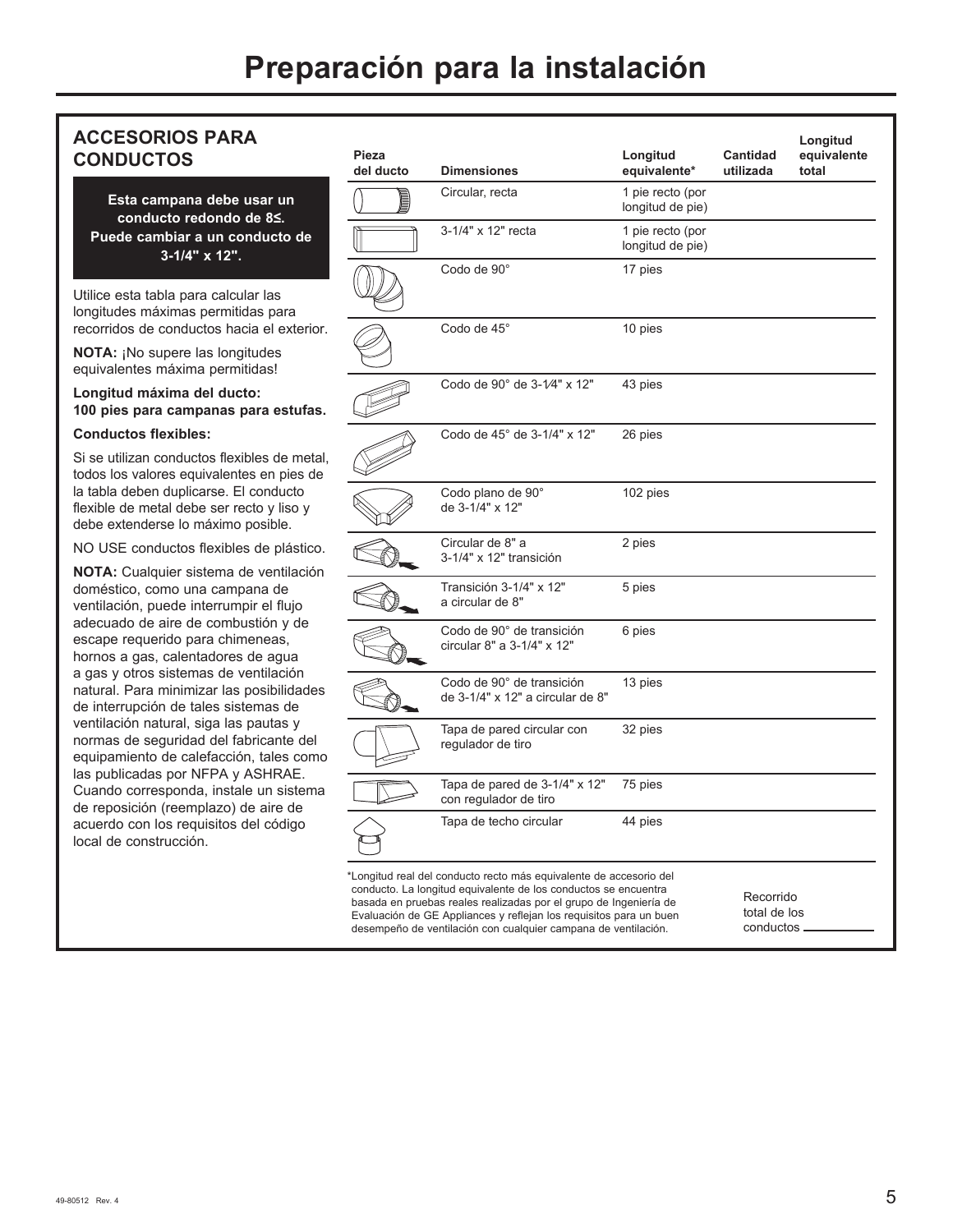

#### **QUITE EL ENVOLTORIO**

**PRECAUCIÓN** Use guantes para protegerse de

lados afilados.

- Quite las cubiertas de los conductos.
- Quite la caja de piezas y otros elementos. Ubique el paquete con las instrucciones.
- Quite y descarte el envoltorio plástico de protección y otros materiales de empaque.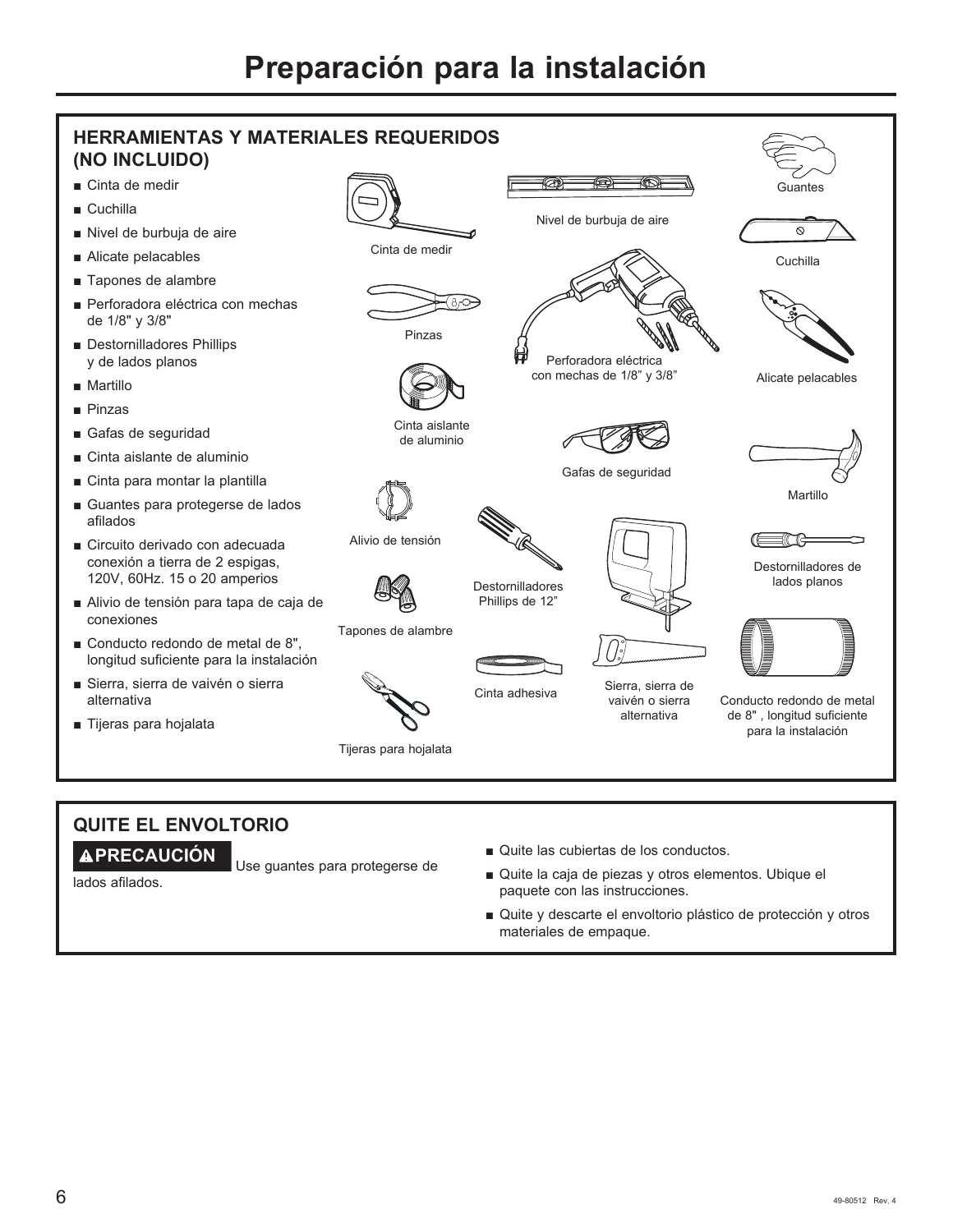#### **ESTABLEZCA LA ALTURA DE INSTALACIÓN**

- $\blacksquare$  Se ofrecen cubiertas plegables para ocultar los conductos que se extienden hasta el cielorraso.
- Esta campana puede instalarse para una operación de recirculación. No se requieren kits adicionales.



**NOTA:** La altura de instalación debe medirse desde la superficie de cocción hasta la parte más baja de la campana.

La campana de ventilación debe instalarse a un mín. de 24" y un máx. de 30" sobre la superficie de cocción. La altura de instalación de la campana, desde la superficie de cocción hasta la parte más baja de la campana, depende de la altura del cielorraso.

#### **ACCESORIOS**

El accesorio de cubierta de conducto ZX83012 se encuentra disponible para cielorrasos de 10 a 12 pies. Este accesorio está compuesto por una cubierta de conducto larga de 48 7/8".

| Alturas de instalación<br>de montaje de pared de ZV830 |                                                             |                                                               |                |  |
|--------------------------------------------------------|-------------------------------------------------------------|---------------------------------------------------------------|----------------|--|
| Altura real<br>del cielorraso                          | *Altura de<br>instalación posible<br><b>CON VENTILACION</b> | *Altura de<br>instalación posible<br><b>CON RECIRCULACIÓN</b> |                |  |
| $7' - 11''$                                            | 24"                                                         | 24"                                                           |                |  |
| $8 - 0"$                                               | 24" a 25"                                                   | 24" a 25"                                                     |                |  |
| $8' - 1"$                                              | 24" a 26"                                                   | 24" a 26"                                                     |                |  |
| $8' - 2"$                                              | 24" a 27"                                                   | 24" a 27"                                                     |                |  |
| $8' - 3"$                                              | 24" a 28"                                                   | 24" a 28"                                                     |                |  |
| $8' - 4"$                                              | 24" a 29"                                                   | 24" a 29"                                                     |                |  |
| 8'-5" a 9'-6"                                          | 24" a 30"                                                   | 24" a 30"                                                     |                |  |
| $9' - 7"$                                              | 25" a 30"                                                   | 24" a 30"                                                     | SUMINISTRADO   |  |
| $9' - 8"$                                              | 26" a 30"                                                   | 24" a 30"                                                     |                |  |
| $9' - 9''$                                             | 27" a 30"                                                   | 24" a 30"                                                     |                |  |
| $9' - 10"$                                             | 28" a 30"                                                   | 24" a 30"                                                     |                |  |
| $9' - 11"$                                             | 29" a 30"                                                   | 25" a 30"                                                     |                |  |
| $10 - 0$ "                                             | 30"                                                         | 26" a 30"                                                     |                |  |
| $10 - 1"$                                              |                                                             | 27" a 30"                                                     |                |  |
| $10 - 2"$                                              |                                                             | 28" a 30"                                                     |                |  |
| $10' - 3"$                                             |                                                             | 29" a 30"                                                     |                |  |
| $10' - 4"$                                             |                                                             | 30"                                                           |                |  |
| $9' - 7"$                                              | 24"                                                         |                                                               |                |  |
| $9' - 8"$                                              | 24" a 25"                                                   |                                                               |                |  |
| $9' - 9''$                                             | 24" a 26"                                                   |                                                               |                |  |
| $9' - 10"$                                             | 24" a 27"                                                   |                                                               |                |  |
| $9' - 11"$                                             | 24" a 28"                                                   | 24"                                                           |                |  |
| $10 - 0$ "                                             | 24" a 29"                                                   | 24" a 25"                                                     |                |  |
| $10 - 1"$                                              | 24" a 30"                                                   | 24" a 26"                                                     |                |  |
| $10' - 2"$                                             | 24" a 30"                                                   | 24" a 27"                                                     | ESORIO ZX90010 |  |
| $10'-3"$                                               | 24" a 30"                                                   | 24" a 28"                                                     |                |  |
| $10' - 4"$                                             | 24" a 30"                                                   | 24" a 29"                                                     |                |  |
| $10' - 5"$                                             | 24" a 30"                                                   | 24" a 30"                                                     |                |  |
| 10'-6" a 11'-6"                                        | 24" a 30"                                                   | 24" a 30"                                                     | ⊽<br>⊅         |  |
| $11 - 7"$                                              | 25" a 30"                                                   | 24" a 30"                                                     |                |  |
| $11 - 8"$                                              | 26" a 30"                                                   | 24" a 30"                                                     |                |  |
| 11'-9"                                                 | 27" a 30"                                                   | 24" a 30"                                                     |                |  |
| $11'-10"$                                              | 28" a 30"                                                   | 24" a 30"                                                     |                |  |
| $11'-11"$                                              | 29" a 30"                                                   | 25" a 30"                                                     |                |  |
| $12 - 0$ "                                             | 30"                                                         | 26" a 30"                                                     |                |  |

\* Basado en una altura de mesada de 36".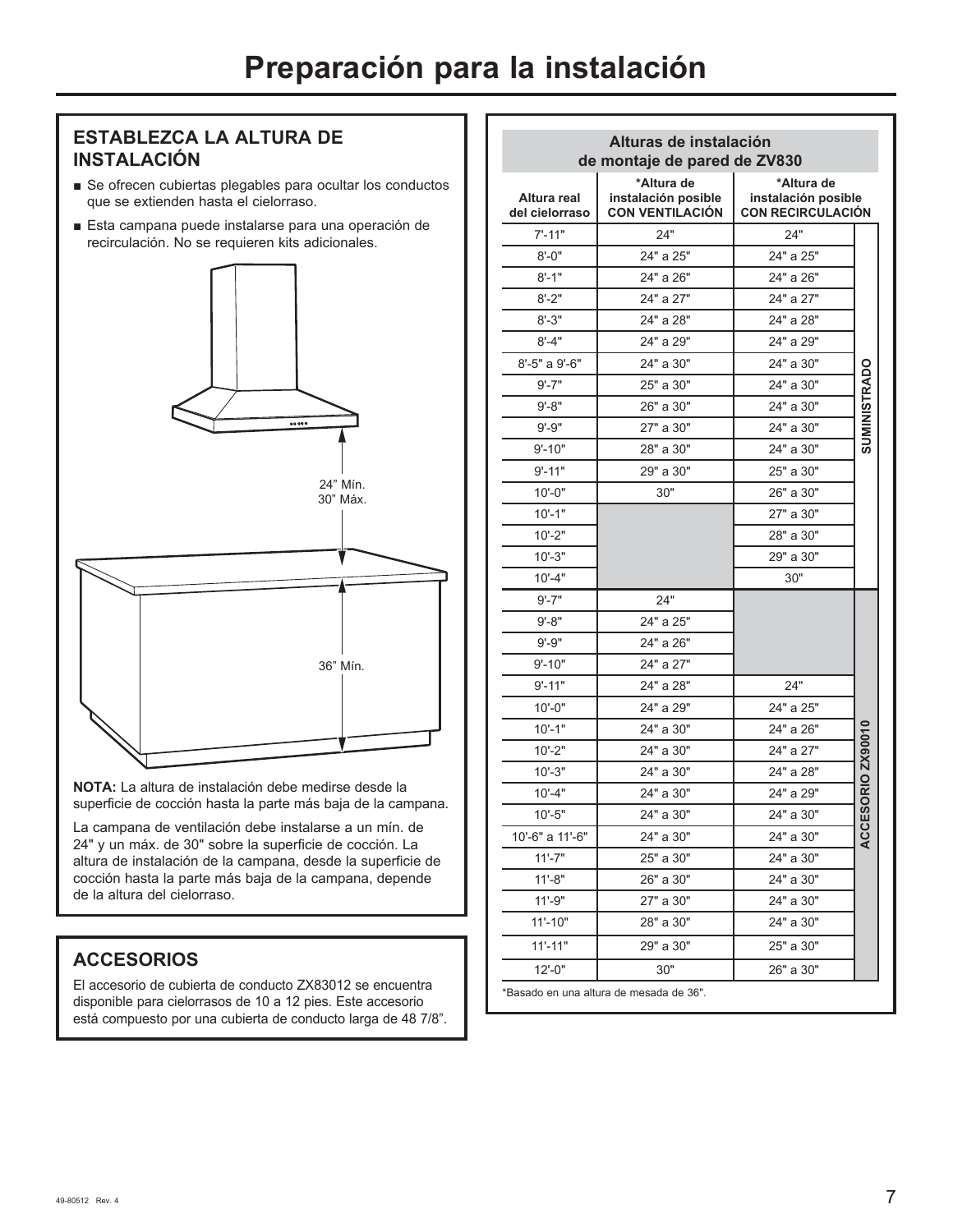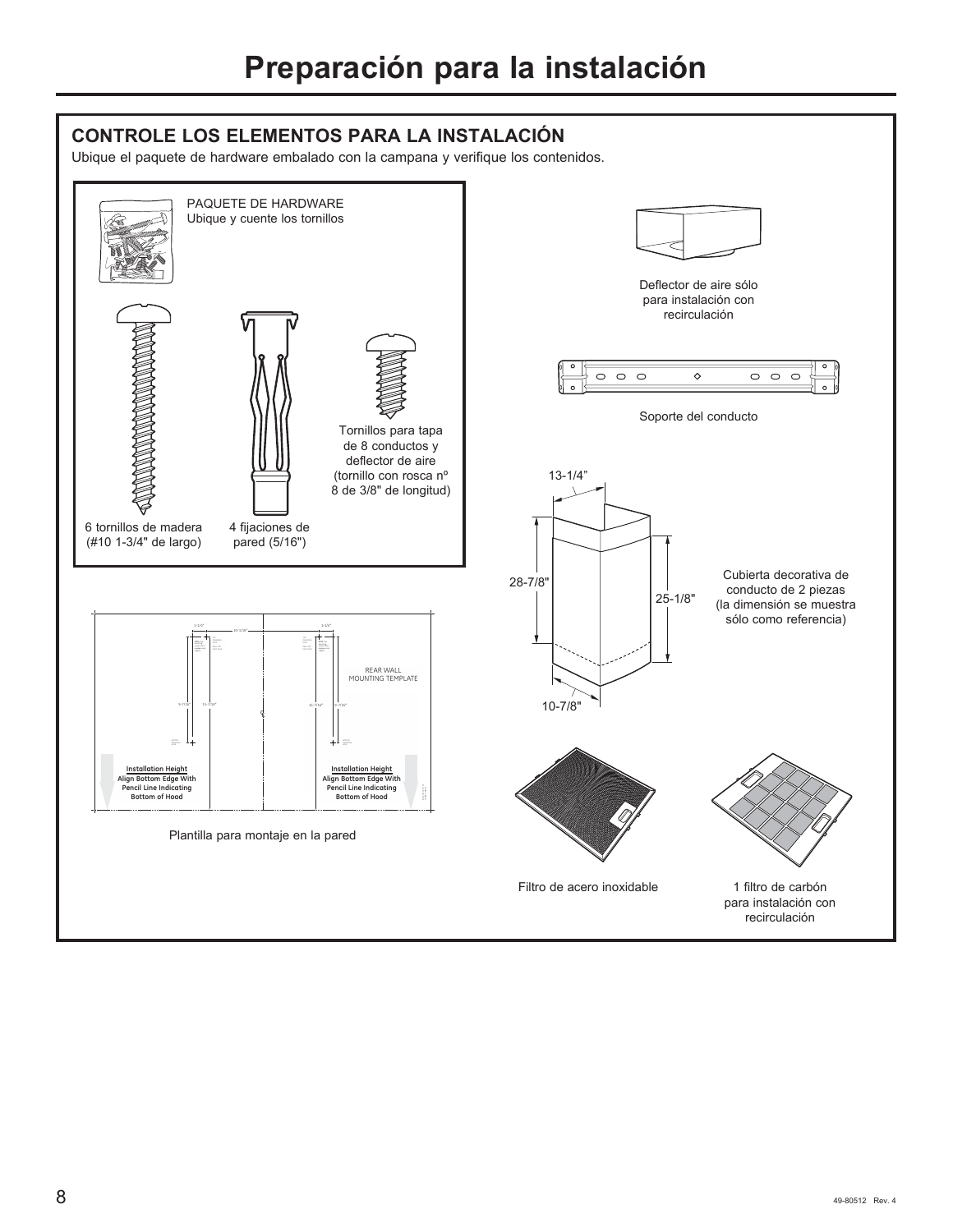#### **UBICACIÓN DE LOS CONDUCTOS Y CABLEADO**

- Determine la ubicación exacta de la campana de ventilación.
- Ubique la plantilla embalada con las instrucciones.
- Mida 36" desde el piso hasta el extremo superior de la superficie de cocción. Agregue la altura de instalación de la campana determinada en la página 7. Marque esa ubicación.
- Utilice un nivel para dibujar una línea recta en lápiz sobre la pared.



Adhiera con cinta la plantilla en posición a lo largo de la línea de lápiz. ASEGÚRESE DE QUE LA PLANTILLA ESTÉ NIVELADA.

#### **Conductos en el cielorraso:**

Si el conducto se ventilará directamente hacia el cielorraso:

- Utilice un nivel para dibujar un línea hacia arriba, desde la línea central de la plantilla hasta el cielorraso.
- Mida 5-1/2" desde la pared trasera hasta la línea central de un orificio de 8-1/2" en el cielorraso.

**NOTA:** Si no hay paredes de construcción en seco, agregue el espesor de las mismas a la dimensión de 5-1/2".

#### **Conductos en la pared:**

Si el conducto se ventilará hacia la parte trasera:

- Utilice un nivel para dibujar un línea hacia arriba, desde la línea central de la plantilla.
- Mida por lo menos 27-3/4" sobre la línea de lápiz que indica la altura de instalación inferior, hasta la línea central de un orificio de conducto de diámetro de 8-1/2". (El orificio puede ser alargado para un codo de conducto).

#### **UBICACIÓN DE CABLEADO DOMÉSTICO:**

- La caja de conexiones se encuentra en el lado superior izquierdo de la campana.
- El cableado deber ingresar por la pared trasera por lo menos 18" por encima del extremo inferior de la campana, y dentro de 5-1/2≤ del lado izquierdo de la línea central.

#### **1 INSTALE EL ARMAZÓN PARA EL SOPORTE DE LA CAMPANA**

**IMPORTANTE:** El armazón debe poder soportar 100 lbs.



Si se cuenta con paredes de construcción en seco, marque las ubicaciones de los orificios para tornillos para los soportes de montaje superiores. Quite la plantilla.

- Corte suficiente pared de construcción en seco para exponer 2 pernos verticales en la ubicación de soporte indicada en la plantilla.
- **Instale un soporte horizontal por lo menos 1" x 6"** entre dos pernos de pared en la ubicación de tornillo de montaje. **El soporte horizontal debe encontrarse alineado con el lado de la habitación de los pernos.** Utilice listones detrás de ambos lados del soporte para sujetar los pernos de pared.

**IMPORTANTE:** Vuelva a instalar la pared de construcción en seco para lograr una superficie de montaje pareja.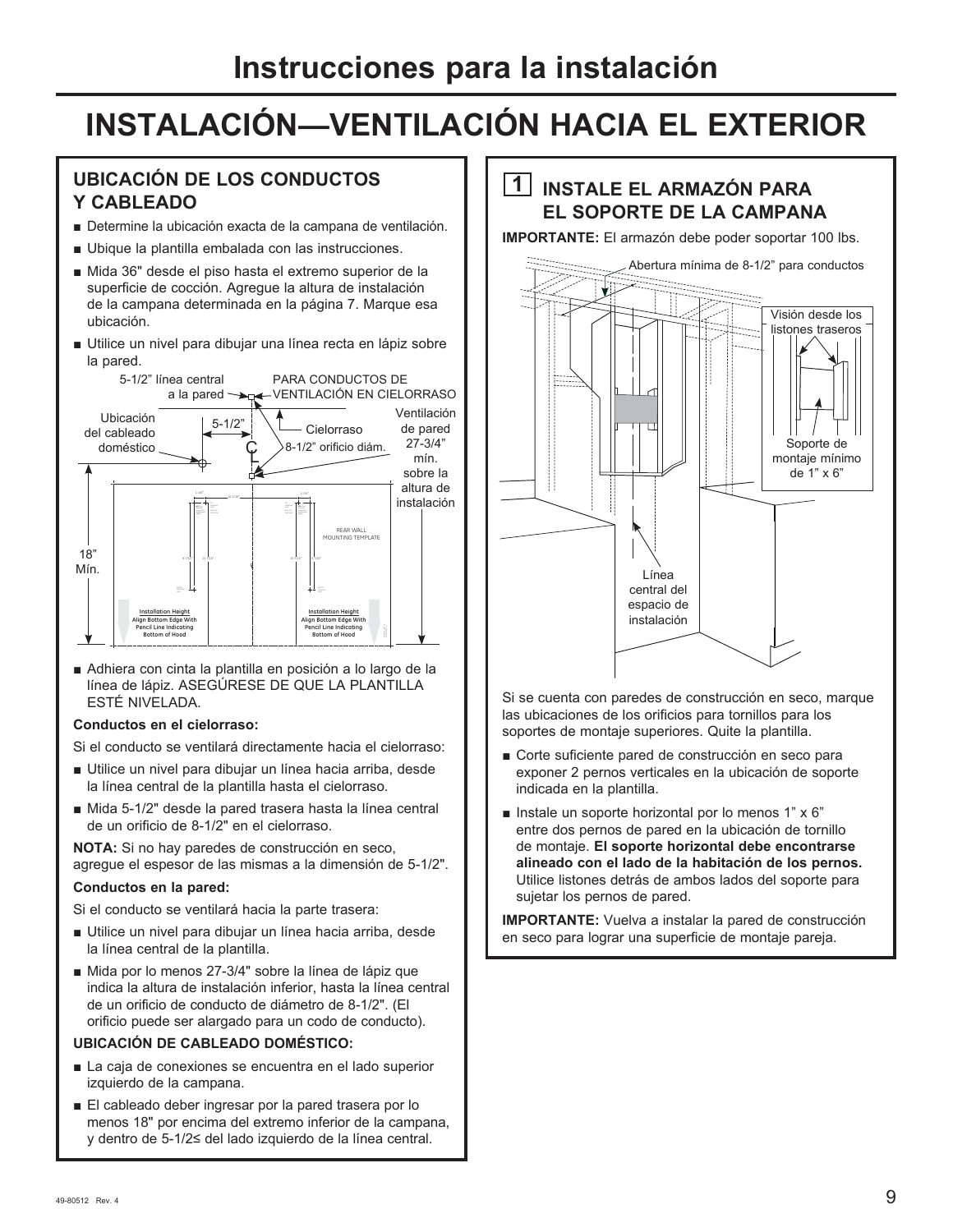#### **2 INSTALE LOS TORNILLOS DE MONTAJE DE LA CAMPANA**

Los dos tornillos de montaje superiores deben ingresar al soporte horizontal o los pernos de pared.

- Con la plantilla adherida con cinta en su lugar, utilice una perforadora para marcar las ubicaciones de los tornillos del soporte de montaje.
- Perfore orificios piloto de 1/8" en 2 de las ubicaciones perforadas en el soporte inferior.
- $\blacksquare$  Quite la plantilla.
- Instale los tornillos de montaje; deje un espacio de 1/4" entre la cabeza del tornillo y la pared. Esto permitirá que la ranura del orificio del armazón de la campana se enganche con la cabeza del tornillo.



**IMPORTANTE:** Utilice los tornillos de montaje incluidos. NO UTILICE TORNILLOS PARA CONSTRUCCIONES EN SECO.

■ Verifique que los tornillos de montaje estén nivelados horizontalmente.

### **3 INSTALE EL SOPORTE DEL CONDUCTO**

El soporte del conducto debe instalarse contra la pared trasera y debe estar alineado con el cielorraso. Este soporte sostendrá la cubierta del conducto en su lugar en la parte superior.

#### **Sujete el soporte a la pared:**

- Alinee el orificio de la línea central con forma de diamante del soporte con la línea central a lápiz de la pared.
- Marque 2 ubicaciones de orificios para tornillos en la pared.
- Perfore orificios piloto de 1/8" en las ubicaciones marcadas.
- Si los orificios piloto no entran en los pernos de madera, agrande los orificios a 3/8" e instale anclajes de pared de metal (provistos).
- Si realiza el montaje directamente sobre una pared de mampostería, adquiera los anclajes adecuados #10 para mampostería. Perfore e instale según las instrucciones del fabricante de la sujeción.
- Goloque los tornillos, a mano, dentro de las sujeciones para que los anclajes se expandan. Quite los tornillos.



Sujete el soporte a la pared con tornillos de madera y/o fijaciones.

# **4 INSTALE LA CAMPANA**

**ADVERTENCIA** Se necesitan 2 personas para levantar y colocar la campana sobre los tornillos de montaje.

- **E** Levante la campana sobre los tornillos de montaje.
- Verifique el nivel y marque las ubicaciones de los tornillos inferiores.
- Quite la campana.
- Perfore orificios piloto de 1/8" en las ubicaciones marcadas.
- Si los orificios piloto no entran en los pernos, agrande los orificios a 3/8" e instale anclajes de pared de metal (provistos).
- **E** Levante la campana sobre los tornillos de montaje.
- $\blacksquare$  Instale tornillos inferiores para ajustar la campana bien contra la pared.
- Ajuste los tornillos de montaje superiores.

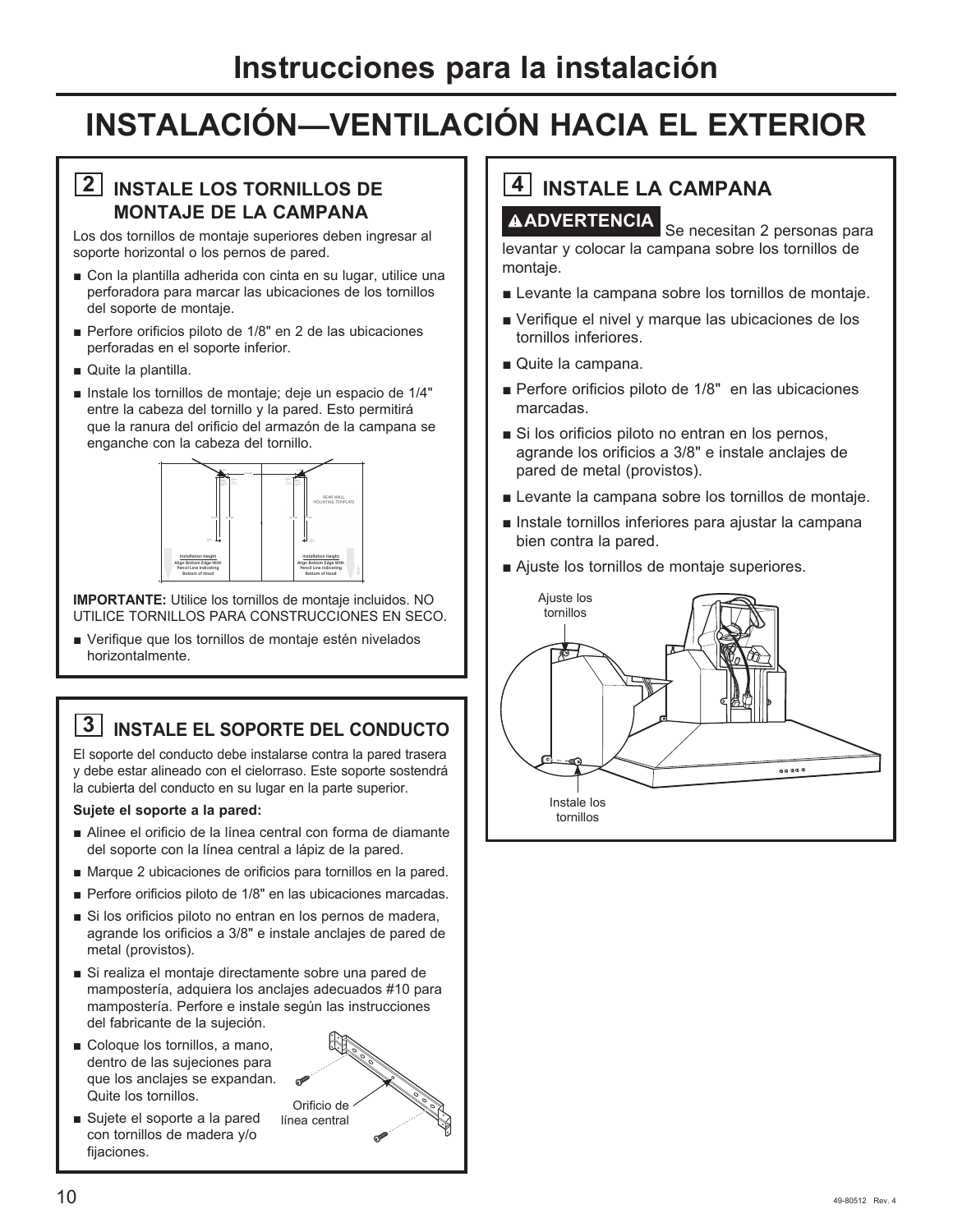## **5** CONECTE EL CONDUCTO

- Quite la cinta de embalaje del regulador de tiro.
- Instale el conducto, realizando conexiones en la dirección del flujo de aire, como se ilustra.
- Presione el conducto sobre la salida de escape y el regulador de tiro.
- Ajuste las juntas del conducto con tornillos para placas de metal.
- $\blacksquare$  Envuelva todas las juntas del conducto y las conexiones de la brida con cinta aislante para un sellado hermético.



metal en la conexión de la brida de la campana. Si lo hace no funcionará bien el regulador de tiro. Selle la conexión sólo con cinta aislante.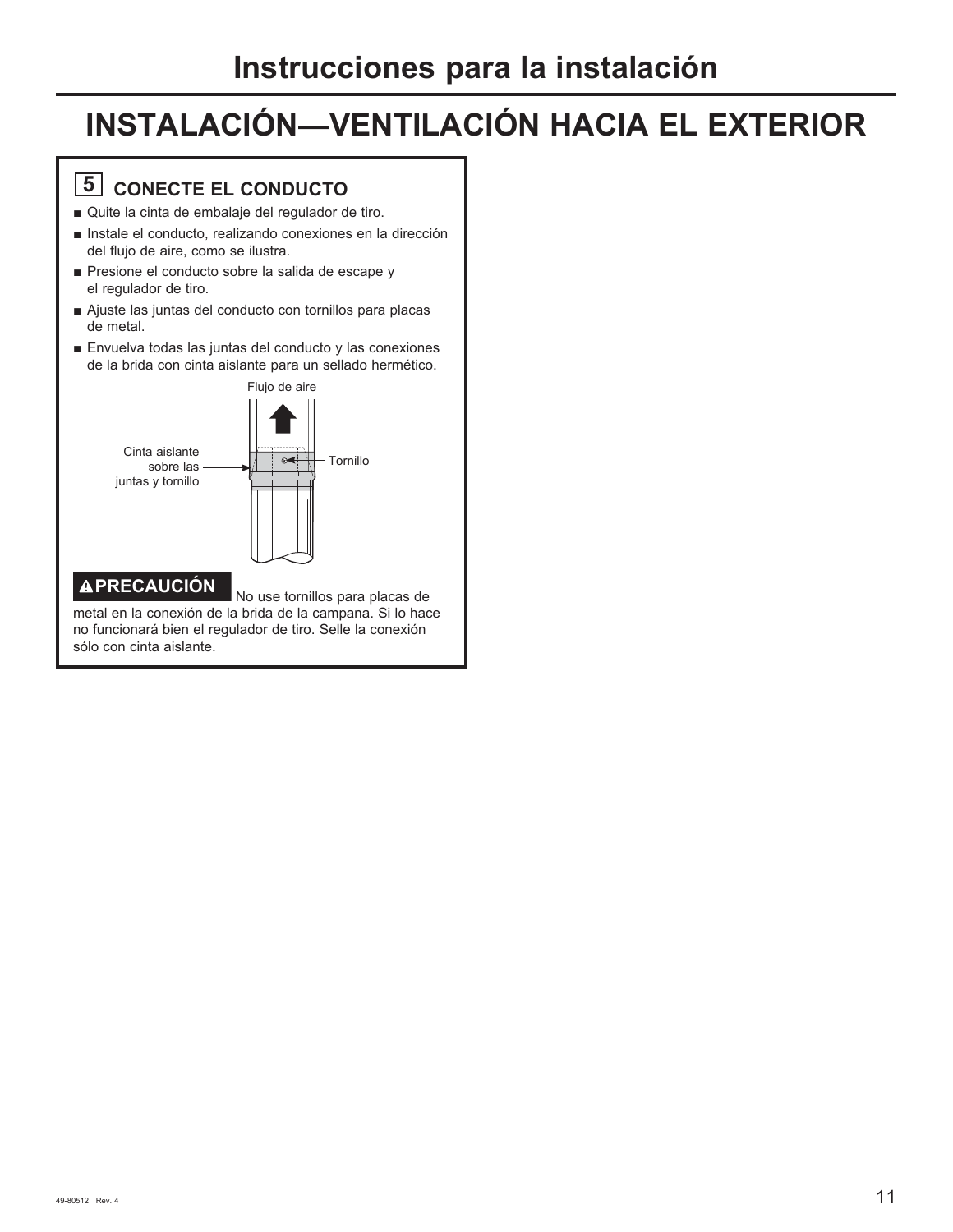#### **6** CONECTE LOS ELEMENTOS **ELÉCTRICOS**

Verifique que la energía esté cortada desde la fuente.

#### **ADVERTENCIA** Si el cableado doméstico no

cuenta con un cable de 2 espigas con conexión a tierra, un instalador debe realizar una conexión a tierra. Cuando el cableado doméstico es de aluminio, asegúrese de usar un compuesto antioxidante y conectores de aluminio a cobre aprobados por U.L.

Quite los 6 tornillos de la tapa de la caja de conexiones y la expulsión sobre la parte superior o izquierda.



Asegure el cableado doméstico a la caja de conexiones con un alivio de tensión.



- Conecte el cable blanco al cable blanco del circuito derivado.
- Conecte el cable negro al cable negro del circuito derivado.
- Conecte el cable verde/amarillo al cable verde del circuito derivado o al cable de conexión a tierra.
- $\blacksquare$  Ajuste todas las conexiones con tapones de alambre sobre cada conector eléctrico.
- Empuje los cables dentro de la caja de conexiones y vuelva a colocar la tapa. Verifique que los cables no sufran pellizcos.
- Ajuste la tapa de la caja de conexiones con los 6 tornillos originales.

#### **7 INSTALE LAS CUBIERTAS DE LOS CONDUCTOS**

**Tornillos** para

- Quite la tapa protectora de plástico.
- Coloque las cubiertas decorativas instalación del conducto sobre la parte superior de la campana.

**NOTA:** La parte interna del conducto cuenta con orificios de ventilación en un extremo. Los orificios están provistos para ser utilizados cuando

la campana se instala para efectuar una recirculación. Deslice el extremo interno dentro de la pieza externa; los orificios de ventilación no deben verse en esta instalación.

La pieza interna del conducto debe deslizarse dentro de los extremos doblados de la sección externa.



Extienda el conducto interno en dirección ascendente hacia el soporte de cielorraso.



- Presione hacia arriba sobre las esquinas frontales del panel de la tapa del filtro para destrabarlo. Baje el panel para poder acceder al filtro.
- Ubique los orificios para tornillos en el extremo frontal interno de la abertura. Instale 2 tornillos para sujetar la cubierta del conducto a la campana.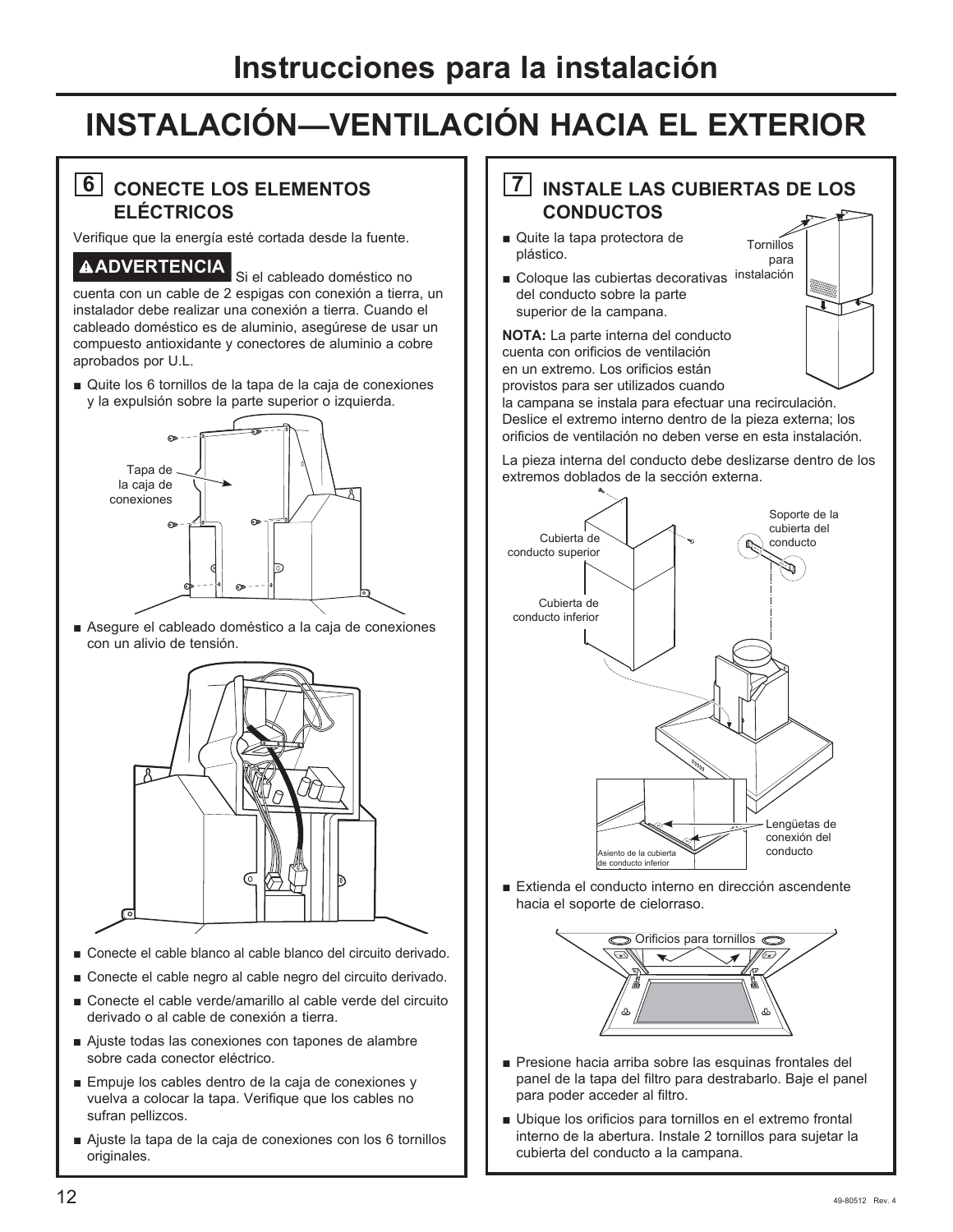## **8 INSTALE LOS FILTROS**

**IMPORTANTE:** Verifique que el interruptor principal ON/ OFF (encendido/apagado) ubicado al lado del motor se encuentre en la posición ON.



Quite las películas protectoras de los filtros de grasa y panel de la tapa del filtro.

**NOTA:** No se necesita el filtro de carbón para esta instalación.



- Incline el filtro hacia el lado izquierdo o derecho de la abertura. Levante el filtro hacia el lado opuesto y dentro de la traba del filtro.
- Para quitar el filtro, presione la traba hacia el centro y jale hacia abajo.



Para cerrar el panel de la cubierta del filtro, empuje en ambos lados de las esquinas frontales para enganchar la traba.

#### **9 FINALICE LA INSTALACIÓN**

- Controle que se hayan quitado toda la cinta y los materiales de empaque.
- Consulte el Manual de propietario para instrucciones operativas.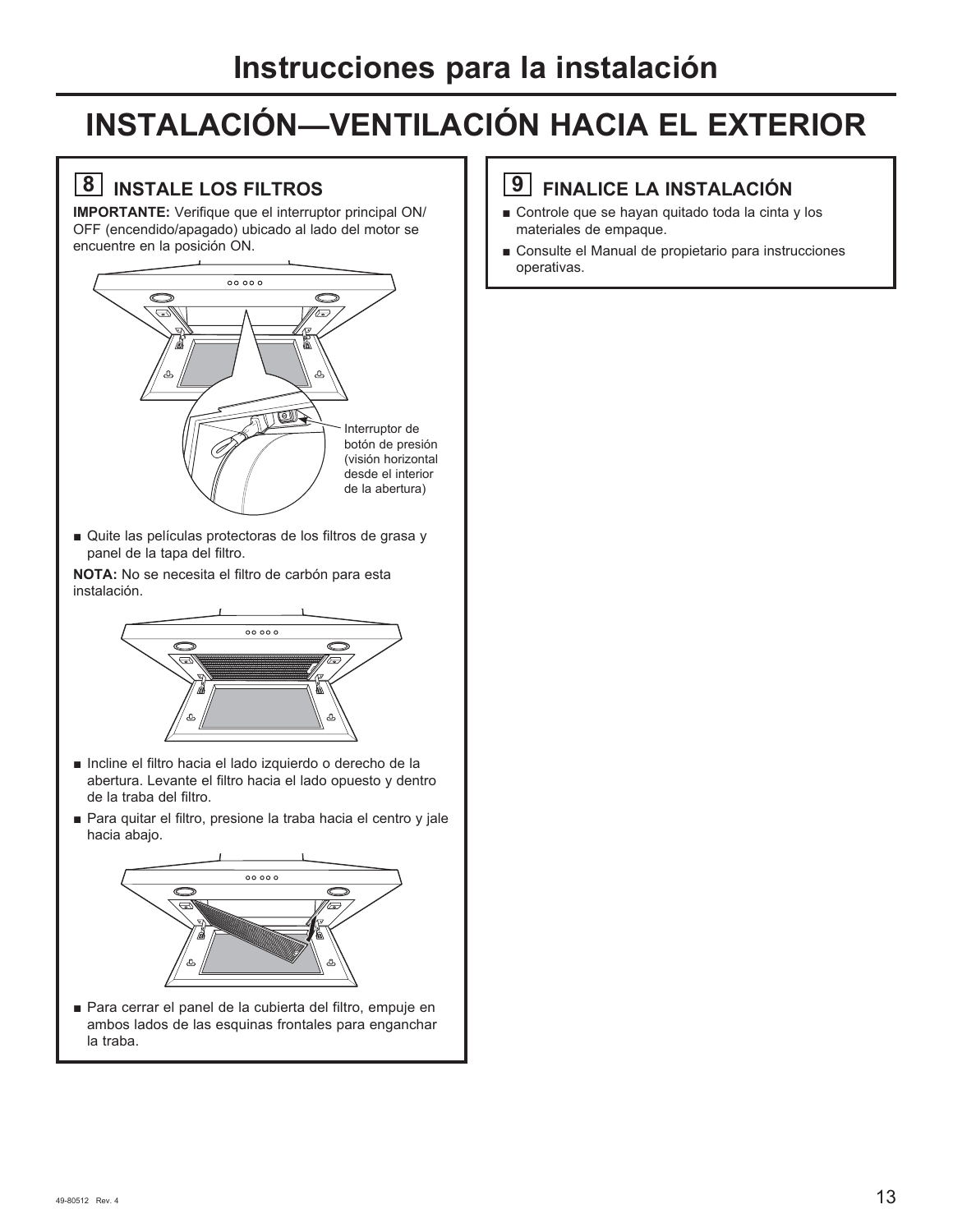#### **UBICACIÓN DE LOS CONDUCTOS Y CABLEADO**

- Determine la ubicación exacta de la campana de ventilación.
- Ubique la plantilla embalada con las instrucciones.
- Mida 36≤ desde el piso hasta el extremo superior de la superficie de cocción. Agregue la altura de instalación de la campana determinada en la página 7. Marque esa ubicación.



- Adhiera con cinta la plantilla en posición a lo largo de la línea de lápiz. ASEGÚRESE DE QUE LA PLANTILLA ESTÉ NIVELADA.
- Utilice un nivel para dibujar un línea hacia arriba, desde la línea central de la plantilla hasta el cielorraso.

#### **UBICACIÓN DE CABLEADO DOMÉSTICO:**

- La caja de conexiones se encuentra en el lado superior izquierdo de la campana.
- El cableado deber ingresar por la pared trasera por lo menos 18" por encima del extremo inferior de la campana, y dentro de 5-1/2" de la línea central.

#### **1 INSTALE EL ARMAZÓN PARA EL SOPORTE DE LA CAMPANA**

**IMPORTANTE:** El armazón debe poder soportar 100 lbs.

Si se cuenta con paredes de construcción en seco, marque



las ubicaciones de los orificios para tornillos para los soportes de montaje superiores. Quite la plantilla.

- Corte suficiente pared de construcción en seco para exponer 2 pernos verticales en la ubicación de soporte indicada en la plantilla.
- **Instale un soporte horizontal por lo menos 1"**  $\times$  6" entre dos pernos de pared en la ubicación de tornillo de montaje. El soporte horizontal debe encontrarse alineado con el lado de la habitación de los pernos. Utilice listones detrás de ambos lados del soporte para sujetar los pernos de pared.

**IMPORTANTE:** Vuelva a instalar la pared de construcción en seco para lograr una superficie de montaje pareja.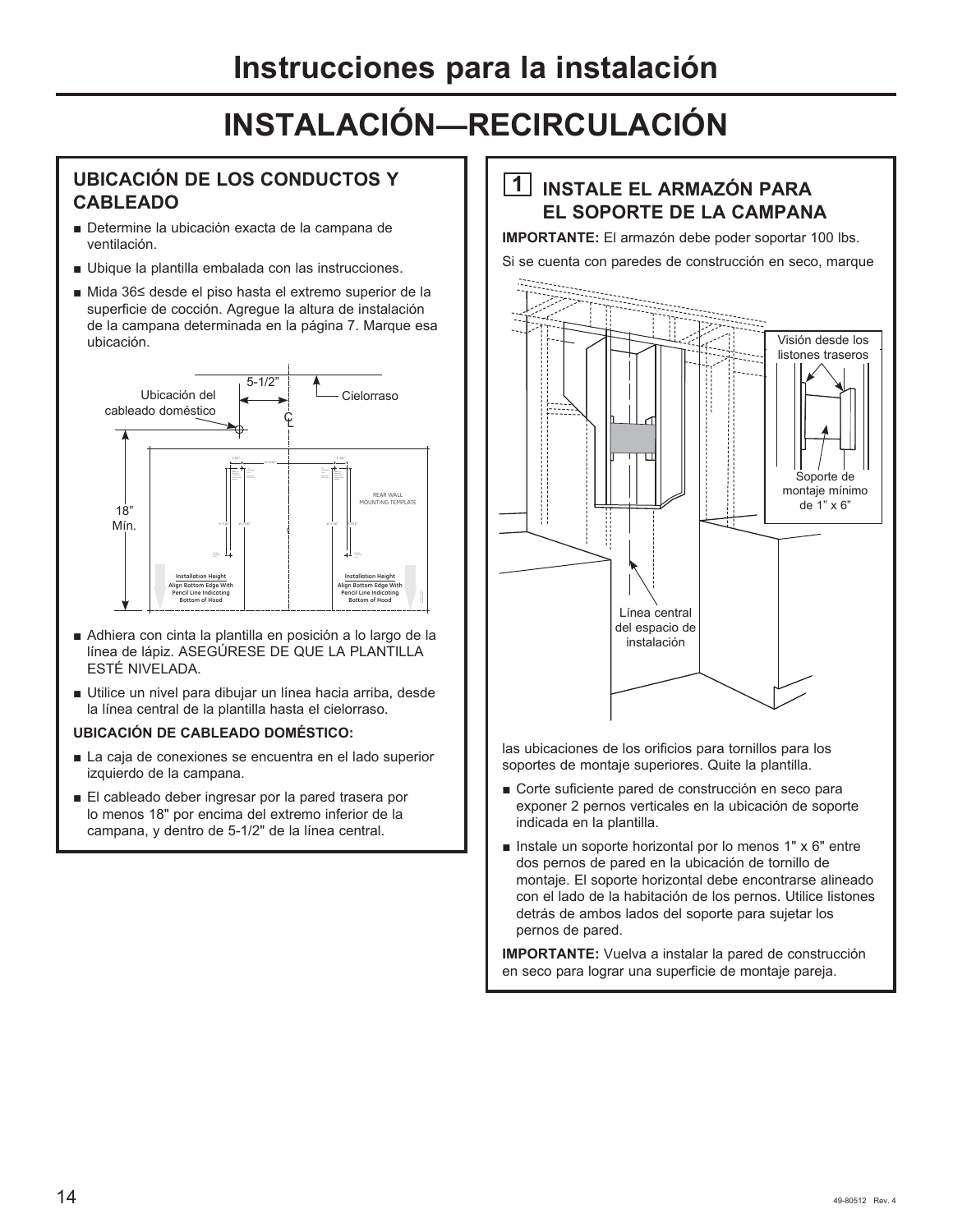#### **2 INSTALE LOS TORNILLOS DE MONTAJE DE LA CAMPANA**

Los tornillos de montaje deben ingresar al soporte horizontal o los pernos de pared.

- Con la plantilla adherida con cinta en su lugar, utilice una perforadora para marcar las ubicaciones de los tornillos del soporte de montaje.
- Perfore orificios piloto de 1/8 $\le$  en 2 de las ubicaciones perforadas en el soporte inferior.
- Quite la plantilla.
- Instale los tornillos de montaje, deje un espacio de 1/4≤ entre la cabeza del tornillo y la pared. Esto permitirá que la ranura del orificio del armazón de la campana se enganche con la cabeza del tornillo.



**IMPORTANTE:** Utilice los tornillos de montaje incluidos. NO UTILICE TORNILLOS PARA CONSTRUCCIONES EN SECO.

■ Verifique que los tornillos de montaje estén nivelados horizontalmente.

#### **3 INSTALE EL SOPORTE DEL CONDUCTO**

El soporte del conducto debe instalarse contra la pared trasera y debe estar alineado con el cielorraso. Este soporte sostendrá la cubierta del conducto en su lugar en la parte superior.

#### **Sujete el soporte a la pared:**

- Alinee el orificio de la línea central con forma de diamante del soporte con la línea central a lápiz de la pared.
- Marque 2 ubicaciones de orificios para tornillos en la pared.
- Perfore orificios piloto de  $1/8 \leq$ en las ubicaciones marcadas.
- Si los orificios piloto no entran en los pernos de madera, agrande los orificios a  $3/8$  e instale anclajes de pared de metal (provistos).
- Si realiza el montaje directamente sobre una pared de mampostería, adquiera los anclajes adecuados #10 para mampostería. Perfore e instale según las instrucciones del fabricante de la sujeción.
- $\blacksquare$  Coloque los tornillos, a mano, dentro de las sujeciones para que los anclajes se expandan. Quite los tornillos.
- Sujete el soporte a la pared con tornillos de madera y/o fijaciones.



## **4 INSTALE LA CAMPANA A ADVERTENCIA** Se necesitan 2 personas para

levantar y colocar la campana sobre los tornillos de montaje.

- **Example 1** Levante la campana sobre los tornillos de montaje.
- Verifique el nivel y marque las ubicaciones de los tornillos inferiores.
- Quite la campana.
- Perfore orificios piloto de  $1/8$  en las ubicaciones marcadas.
- Si los orificios piloto no entran en los pernos, agrande los orificios a 3/8≤ e instale anclajes de pared de metal (provistos).
- Levante la campana sobre los tornillos de montaje.
- Instale tornillos inferiores para ajustar la campana bien contra la pared.
- Ajuste los tornillos de montaje superiores.

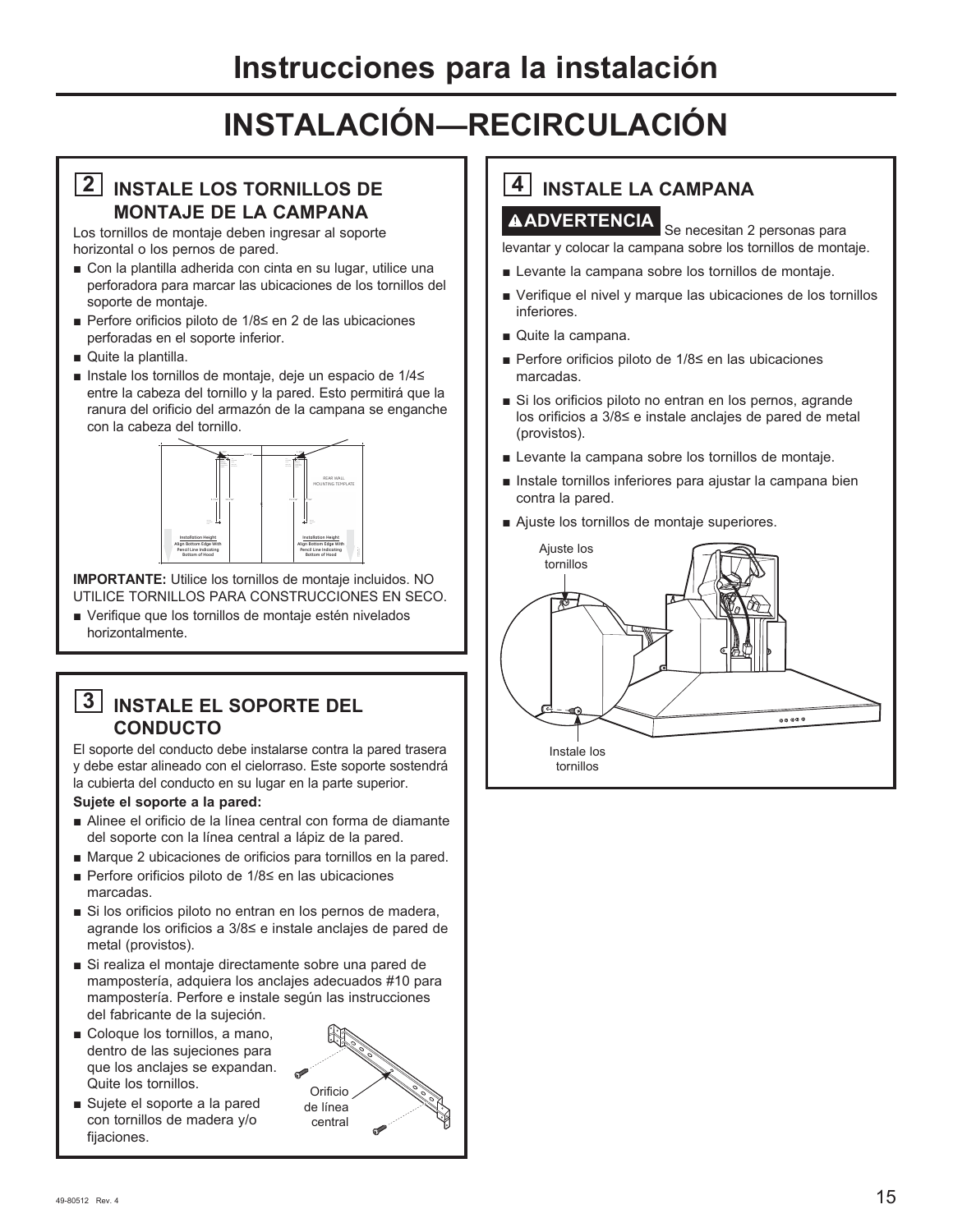#### **5 CLASIFIQUE EL TAMA—O Y CORTE LA PIEZA DEL CONDUCTO**

- Sostenga el deflector de aire superior con el conector de conducto contra el cielorraso.
- Mida desde la parte inferior del deflector de aire hasta la parte superior de la campana, como puede verse. Reduzca esa dimensión en 1" para facilitar la instalación. El conducto cubrirá y se superpondrá con el deflector y las salidas de la campana.
- Gorte la pieza de conducto del tamaño adecuado y deslícela en la parte inferior del deflector.
- Goloque el deflector montado y el conducto sobre la salida de escape.
- Sostenga el montaje contra el soporte del conducto.
- Goloque 2 tornillos en cada lado de la parte inferior del deflector y en el soporte.
- Utilice cinta aislante para sellar el conducto hacia el deflector y en la salida de escape.



**Deflector** 

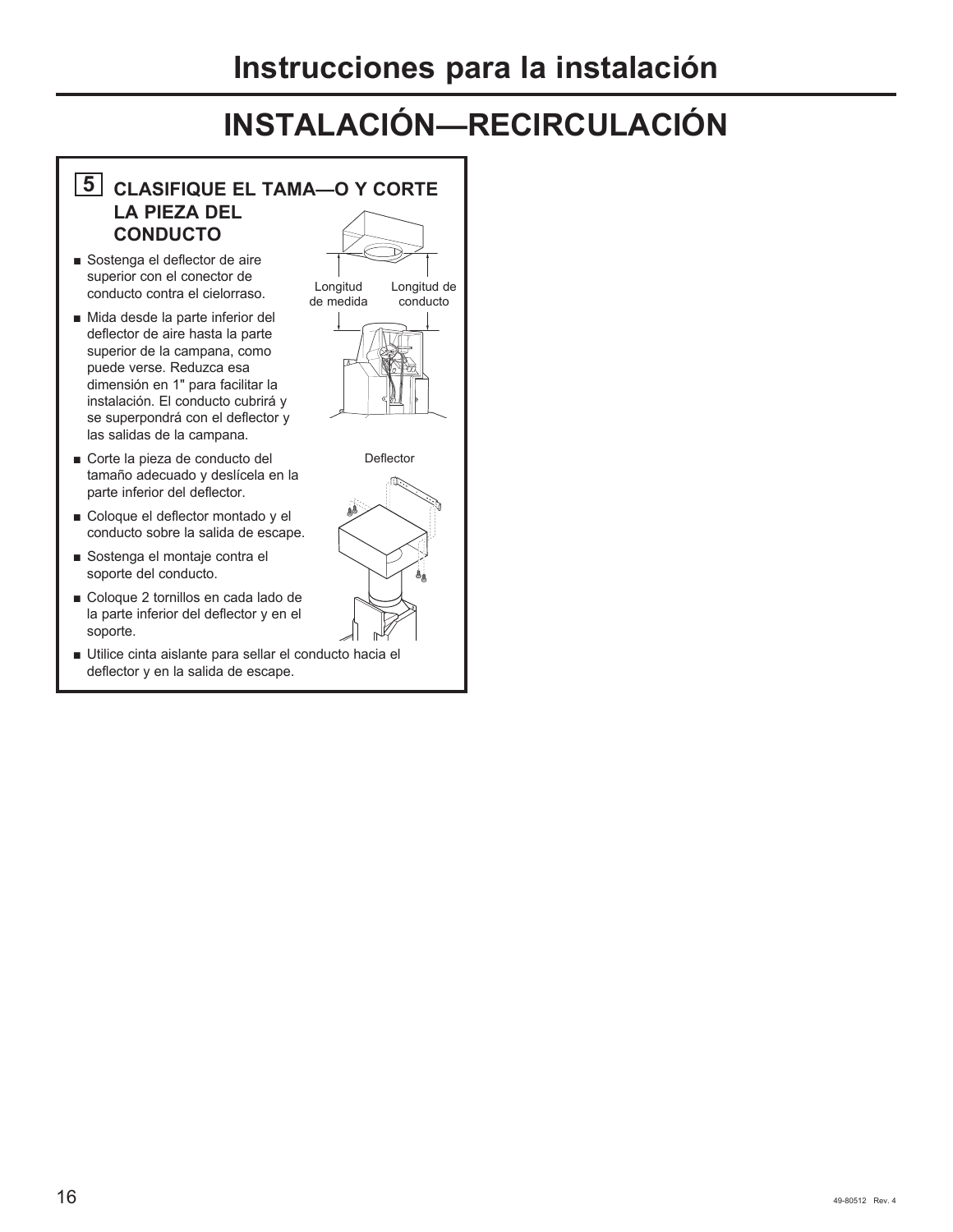#### **6 CONECTE LOS ELEMENTOS ELÉCTRICOS**

Verifique que la energía esté cortada desde la fuente.

### **ADVERTENCIA** Si el cableado doméstico no

cuenta con un cable de 2 espigas con conexión a tierra, un instalador debe realizar una conexión a tierra. Cuando el cableado doméstico es de aluminio, asegúrese de usar un compuesto antioxidante y conectores de aluminio a cobre aprobados por U.L.

Quite los 6 tornillos de la tapa de la caja de conexiones y la expulsión sobre la parte superior o izquierda.



Asegure el cableado doméstico a la caja de conexiones con un alivio de tensión.



- Conecte el cable blanco al cable blanco del circuito derivado.
- Conecte el cable negro al cable negro del circuito derivado.
- Conecte el cable verde/amarillo al cable verde del circuito derivado o al cable de conexión a tierra.
- $\blacksquare$  Ajuste todas las conexiones con tapones de alambre sobre cada conector eléctrico.
- Empuje los cables dentro de la caja de conexiones y vuelva a colocar la tapa. Verifique que los cables no sufran pellizcos.
- Ajuste la tapa de la caja de conexiones con los 6 tornillos originales.

#### **7 INSTALE LAS CUBIERTAS DE LOS CONDUCTOS**

- Quite la tapa protectora de plástico.
- Coloque las cubiertas decorativas instalación del conducto sobre la parte superior de la campana.

**NOTA:** La pieza interna cuenta con orificios de ventilación en un extremo ventilación previstos para ser usados cuando se instala la campana para efectuar una recirculación. Asegúrese de que el extremo con ventilación se encuentre en la parte superior; los orificios de ventilación serán visibles en esta instalación.



La pieza interna del conducto debe deslizarse dentro de los extremos doblados de la sección externa.



Extienda el conducto interno en dirección ascendente hacia el soporte de cielorraso.



- Presione hacia arriba sobre las esquinas frontales del panel de la tapa del filtro para destrabarlo. Baje el panel para poder acceder al filtro.
- Ubique los orificios para tornillos en el extremo frontal interno de la abertura. Instale 2 tornillos para sujetar la cubierta del conducto a la campana.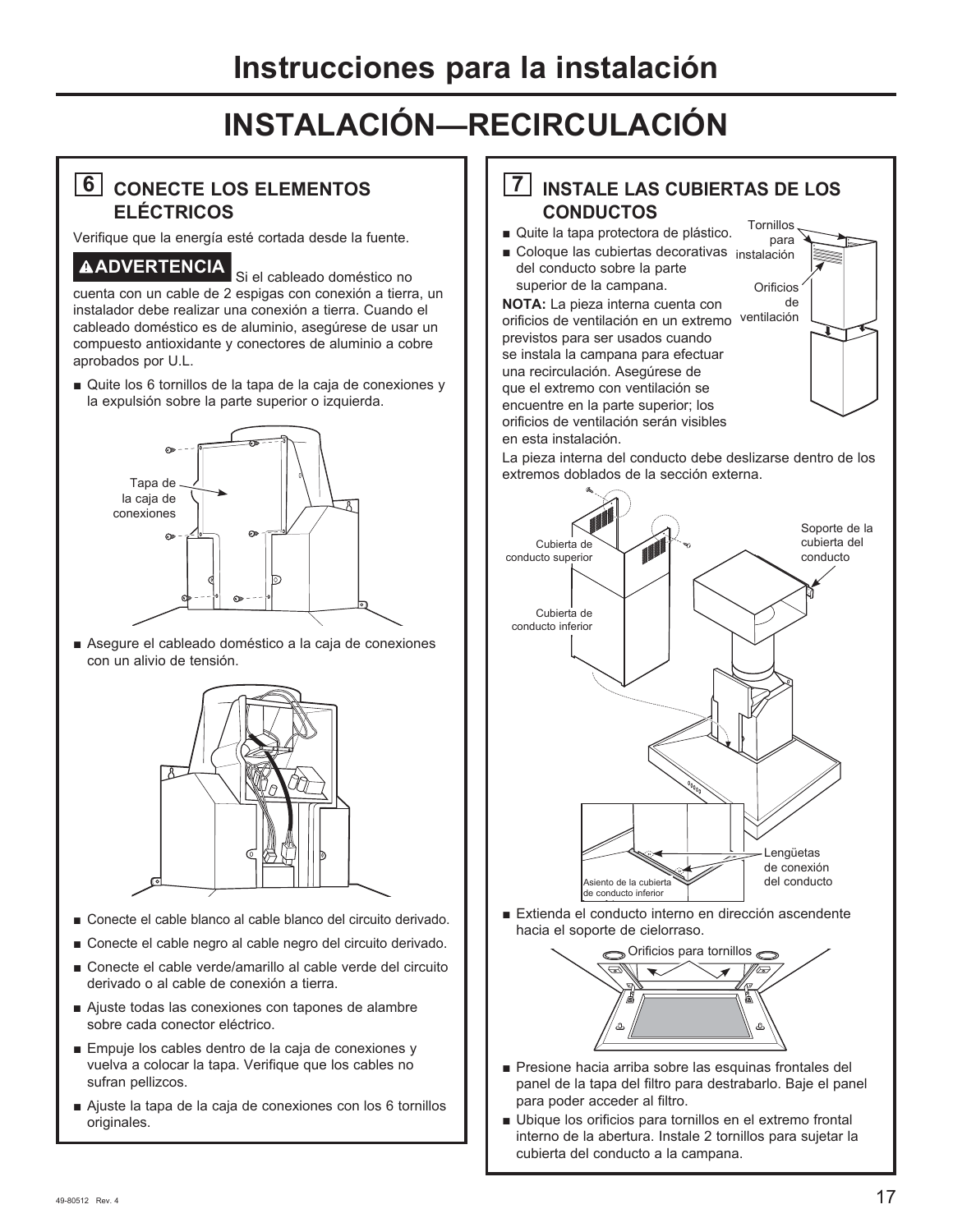## **8 INSTALE LOS FILTROS**

**IMPORTANTE:** Verifique que el interruptor principal ON/ OFF (encendido/apagado) ubicado al lado del motor se encuentre en la posición ON.



- **Quite las películas protectoras de los filtros de grasa y** panel de la tapa del filtro.
- Inserte el filtro negro de carbón en la abertura. Presione la traba sobre ambos lados hacia el centro y enganche el reborde. Libere los pasadores para asegurar.



- Para quitar el filtro, presione la traba hacia el centro y jale hacia abajo.
- Instale el filtro de grasa de metal dentro de los canales de soporte de la campana directamente debajo del filtro de carbón.



**NOTA:** El filtro de carbón no debe usarse sin el filtro de metal sujeto abajo.

Para cerrar el panel de la cubierta del filtro, empuje en ambos lados de las esquinas frontales para enganchar la traba.

#### **9 FINALICE LA INSTALACIÓN**

- Quite toda la cinta y material de empaque.
- Consulte el Manual de propietario para instrucciones operativas.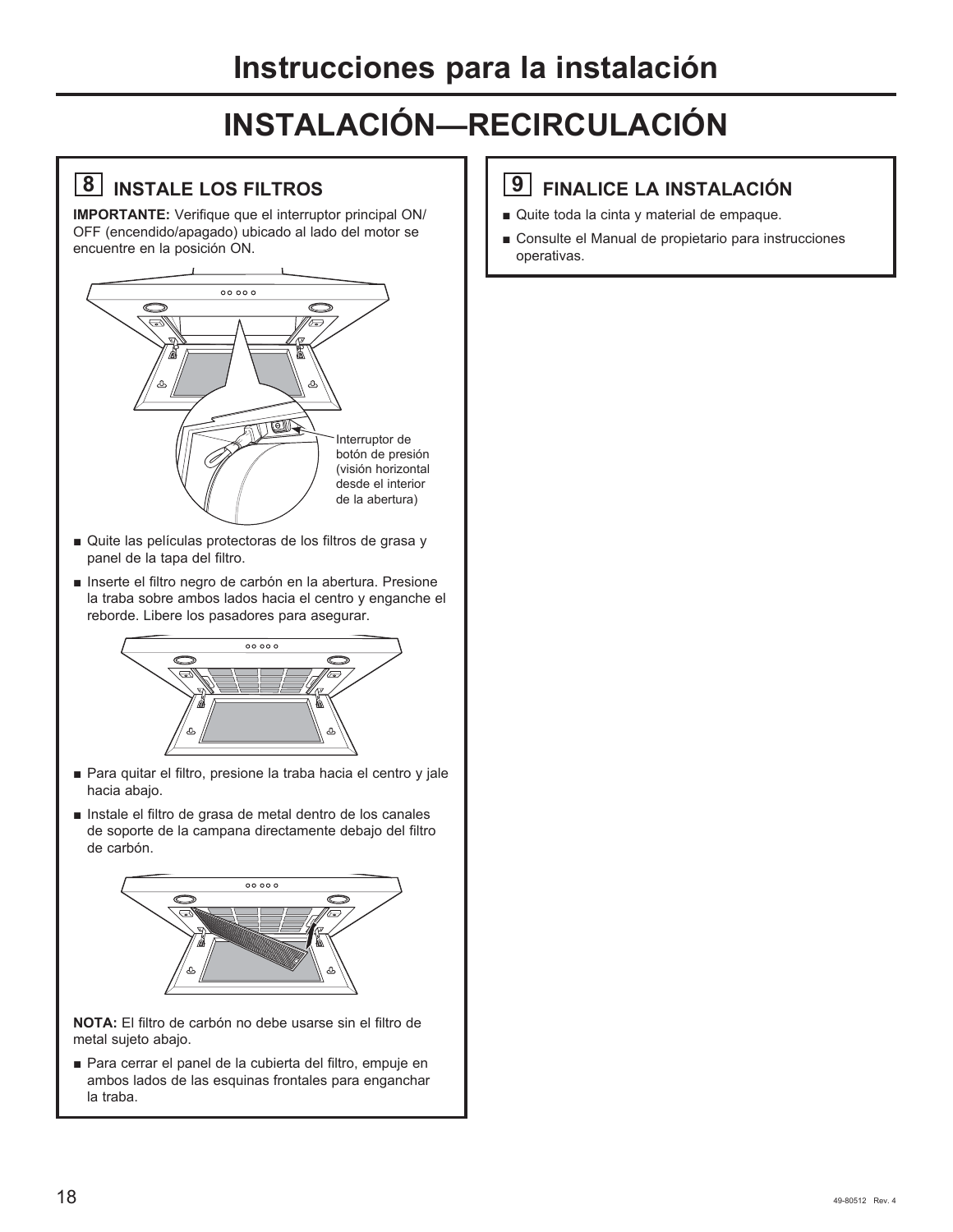# **NOTAS**